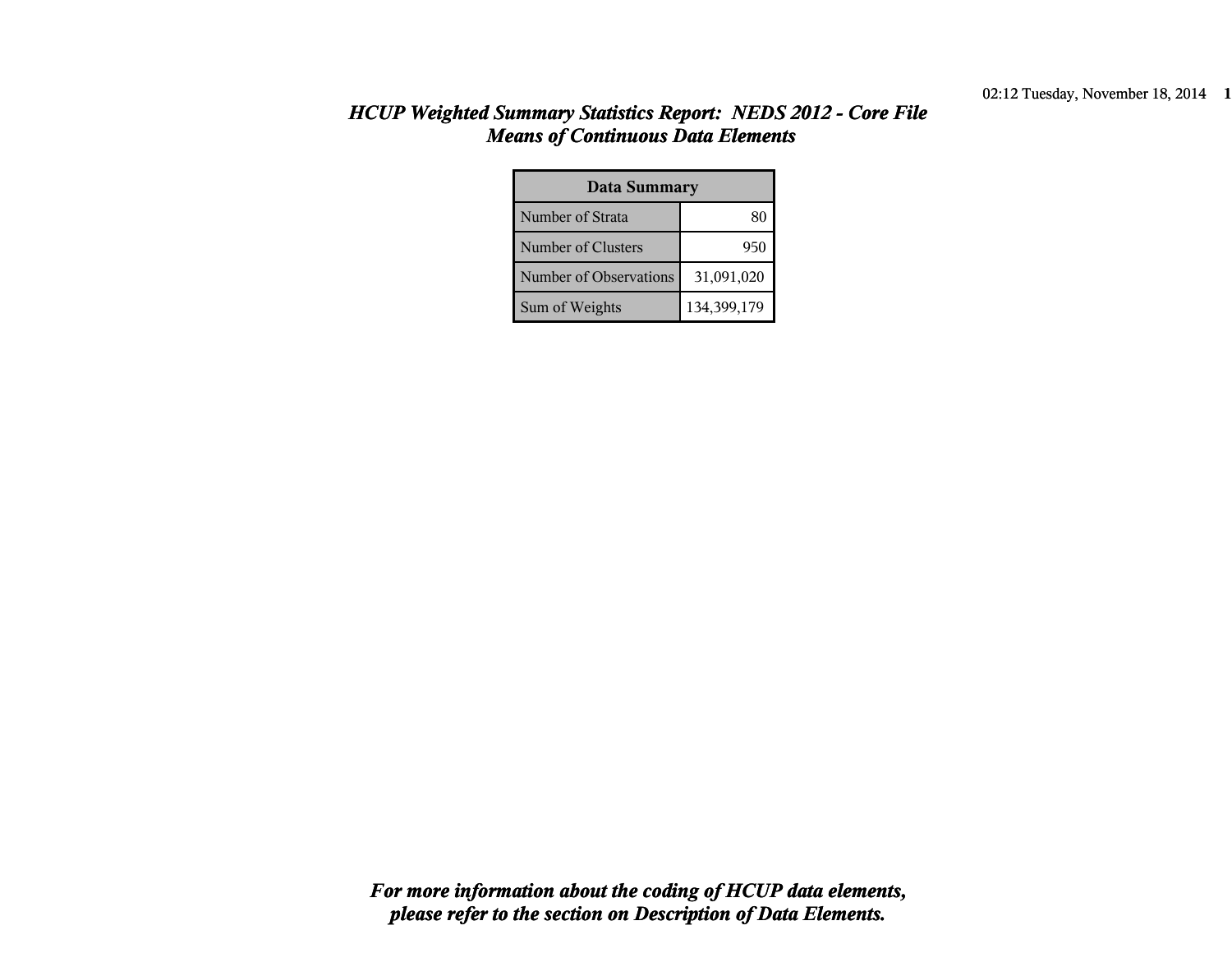|                    | <b>Statistics</b>                                                        |          |          |                  |                |           |                             |                 |          |
|--------------------|--------------------------------------------------------------------------|----------|----------|------------------|----------------|-----------|-----------------------------|-----------------|----------|
| Variable           | Label                                                                    | N        | N Miss   | Min              | <b>Max</b>     | Mean      | <b>Std Error of</b><br>Mean | 95% CL for Mean |          |
| AGE                | Age in years at admission                                                | 31089755 | 1265     | $\mathbf{0}$     | 90             | 38.726873 | 0.291814                    | 38.15413        | 39.29961 |
| <b>AMONTH</b>      | Admission month                                                          | 25932461 | 5158559  | 1                | 12             | 6.512032  | 0.006883                    | 6.49852         | 6.52554  |
| <b>AWEEKEND</b>    | Admission day is a weekend                                               | 31091000 | 20       | $\boldsymbol{0}$ | $\mathbf{1}$   | 0.285855  | 0.000604                    | 0.28467         | 0.28704  |
| CHRON1             | Chronic condition indicator 1                                            | 31079306 | 11714    | $\theta$         | $\mathbf{1}$   | 0.167304  | 0.001509                    | 0.16434         | 0.17027  |
| CHRON2             | Chronic condition indicator 2                                            | 22214093 | 8876927  | $\boldsymbol{0}$ | $\mathbf{1}$   | 0.386670  | 0.005658                    | 0.37556         | 0.39778  |
| CHRON3             | Chronic condition indicator 3                                            | 15461446 | 15629574 | $\boldsymbol{0}$ | $\mathbf{1}$   | 0.486211  | 0.005172                    | 0.47606         | 0.49636  |
| CHRON4             | Chronic condition indicator 4                                            | 11222269 | 19868751 | $\theta$         | $\mathbf{1}$   | 0.533348  | 0.004643                    | 0.52423         | 0.54246  |
| CHRON5             | Chronic condition indicator 5                                            | 8529512  | 22561508 | $\boldsymbol{0}$ | $\mathbf{1}$   | 0.558895  | 0.004475                    | 0.55011         | 0.56768  |
| CHRON <sub>6</sub> | Chronic condition indicator 6                                            | 6730671  | 24360349 | $\mathbf{0}$     | $\mathbf{1}$   | 0.565399  | 0.004304                    | 0.55695         | 0.57385  |
| CHRON7             | Chronic condition indicator 7                                            | 5422053  | 25668967 | $\theta$         | $\mathbf{1}$   | 0.571542  | 0.004553                    | 0.56261         | 0.58048  |
| CHRON <sub>8</sub> | Chronic condition indicator 8                                            | 4478753  | 26612267 | $\theta$         | 1              | 0.561151  | 0.004294                    | 0.55272         | 0.56958  |
| CHRON9             | Chronic condition indicator 9                                            | 3733730  | 27357290 | $\bf{0}$         | $\mathbf{1}$   | 0.562338  | 0.004354                    | 0.55379         | 0.57088  |
| CHRON10            | Chronic condition indicator 10                                           | 3022593  | 28068427 | $\theta$         | $\mathbf{1}$   | 0.547336  | 0.004187                    | 0.53912         | 0.55555  |
| CHRON11            | Chronic condition indicator 11                                           | 2486830  | 28604190 | $\bf{0}$         | $\mathbf{1}$   | 0.543703  | 0.004209                    | 0.53544         | 0.55196  |
| CHRON12            | Chronic condition indicator 12                                           | 2115596  | 28975424 | $\mathbf{0}$     | $\overline{1}$ | 0.543127  | 0.004640                    | 0.53402         | 0.55223  |
| CHRON13            | Chronic condition indicator 13                                           | 1797689  | 29293331 | $\theta$         | 1              | 0.531504  | 0.004773                    | 0.52213         | 0.54087  |
| CHRON14            | Chronic condition indicator 14                                           | 1522365  | 29568655 | $\boldsymbol{0}$ | $\mathbf{1}$   | 0.526103  | 0.004772                    | 0.51674         | 0.53547  |
| CHRON15            | Chronic condition indicator 15                                           | 1277731  | 29813289 | $\mathbf{0}$     | $\mathbf{1}$   | 0.490146  | 0.003891                    | 0.48251         | 0.49778  |
| <b>DIED VISIT</b>  | Died in the ED $(1)$ , Died in the hospital $(2)$ , did<br>not die $(0)$ | 31054250 | 36770    | $\boldsymbol{0}$ | $\overline{c}$ | 0.008530  | 0.000169                    | 0.00820         | 0.00886  |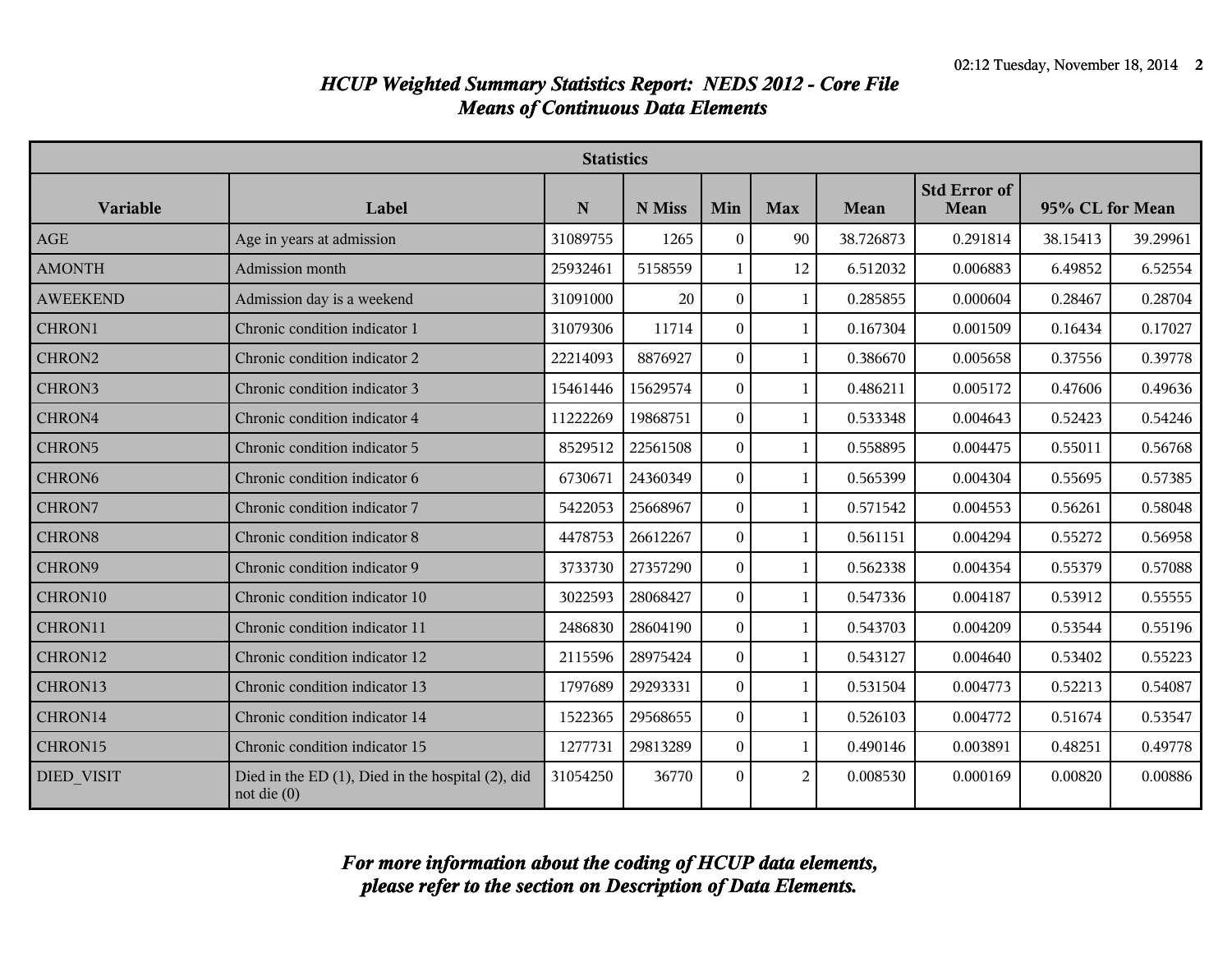| <b>Statistics</b> |                                          |           |                  |              |            |             |                             |                 |            |
|-------------------|------------------------------------------|-----------|------------------|--------------|------------|-------------|-----------------------------|-----------------|------------|
| Variable          | Label                                    | ${\bf N}$ | N Miss           | Min          | <b>Max</b> | Mean        | <b>Std Error of</b><br>Mean | 95% CL for Mean |            |
| DISP ED           | Disposition of patient (uniform) from ED | 31091020  | $\boldsymbol{0}$ | 1            | 99         | 2.434735    | 0.033176                    | 2.36962         | 2.49985    |
| <b>DQTR</b>       | Discharge quarter                        | 31074527  | 16493            | 1            | 4          | 2.501693    | 0.002115                    | 2.49754         | 2.50584    |
| DXCCS1            | CCS: diagnosis 1                         | 31079306  | 11714            | 1            | 670        | 190.080890  | 0.593995                    | 188.91506       | 191.24672  |
| DXCCS2            | CCS: diagnosis 2                         | 22214093  | 8876927          | 1            | 670        | 202.552631  | 1.307529                    | 199.98635       | 205.11891  |
| DXCCS3            | CCS: diagnosis 3                         | 15461446  | 15629574         | 1            | 670        | 203.638296  | 1.228630                    | 201.22687       | 206.04972  |
| DXCCS4            | CCS: diagnosis 4                         | 11222269  | 19868751         | 1            | 670        | 201.294830  | 1.184767                    | 198.96950       | 203.62017  |
| DXCCS5            | CCS: diagnosis 5                         | 8529512   | 22561508         | 1            | 670        | 196.883705  | 1.098982                    | 194.72674       | 199.04067  |
| DXCCS6            | CCS: diagnosis 6                         | 6730671   | 24360349         | $\mathbf{1}$ | 670        | 193.811295  | 1.020400                    | 191.80855       | 195.81404  |
| DXCCS7            | CCS: diagnosis 7                         | 5422053   | 25668967         | 1            | 670        | 190.732496  | 0.983173                    | 188.80282       | 192.66217  |
| DXCCS8            | CCS: diagnosis 8                         | 4478753   | 26612267         | 1            | 670        | 189.009933  | 0.909677                    | 187.22450       | 190.79536  |
| DXCCS9            | CCS: diagnosis 9                         | 3733730   | 27357290         | $\mathbf{1}$ | 670        | 187.949927  | 0.892575                    | 186.19803       | 189.70183  |
| DXCCS10           | CCS: diagnosis 10                        | 3022593   | 28068427         |              | 670        | 186.688521  | 0.839875                    | 185.03989       | 188.33715  |
| DXCCS11           | CCS: diagnosis 11                        | 2486830   | 28604190         | 1            | 670        | 186.961489  | 0.805989                    | 185.37934       | 188.54364  |
| DXCCS12           | CCS: diagnosis 12                        | 2115596   | 28975424         | $\mathbf{1}$ | 670        | 183.105461  | 0.897725                    | 181.34320       | 184.86772  |
| DXCCS13           | CCS: diagnosis 13                        | 1797689   | 29293331         | 1            | 670        | 182.303314  | 0.959581                    | 180.41960       | 184.18703  |
| DXCCS14           | CCS: diagnosis 14                        | 1522365   | 29568655         | $\mathbf{1}$ | 670        | 184.231853  | 0.848945                    | 182.56529       | 185.89841  |
| DXCCS15           | CCS: diagnosis 15                        | 1277731   | 29813289         | 1            | 670        | 181.071562  | 0.990582                    | 179.12688       | 183.01624  |
| <b>EDEVENT</b>    | Type of ED Event                         | 31091020  | $\overline{0}$   | 1            | 99         | 1.297323    | 0.027148                    | 1.24404         | 1.35061    |
| E_CCS1            | CCS: E Code 1                            | 7664922   | 23426098         | 662          | 2,621      | 2589.242959 | 0.661957                    | 2587.94372      | 2590.54220 |
| E_CCS2            | CCS: E Code 2                            | 4772101   | 26318919         | 662          | 2,621      | 2602.047830 | 0.852795                    | 2600.37388      | 2603.72177 |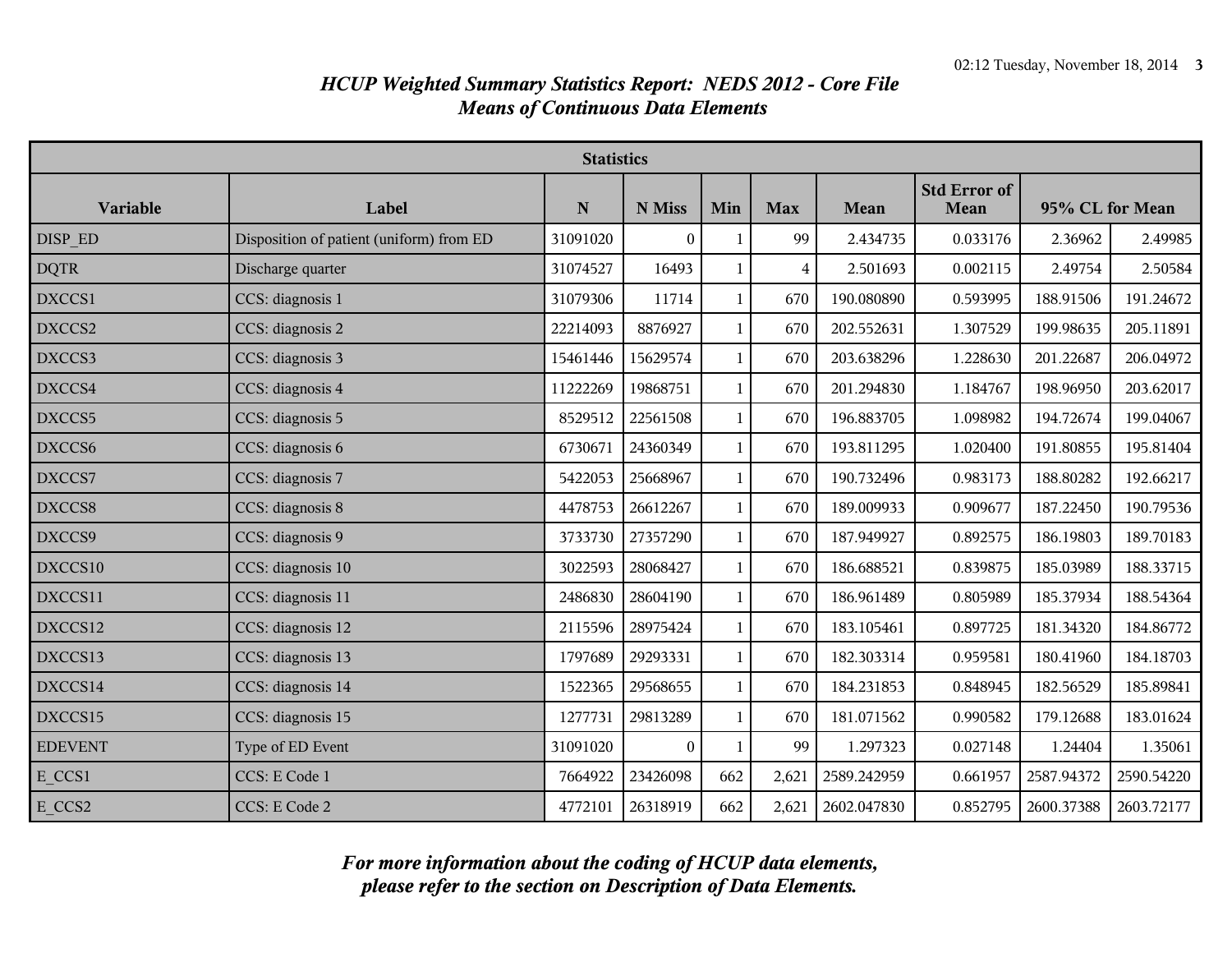|                           | <b>Statistics</b>                                                                                      |             |                  |                  |              |             |                                    |                 |            |
|---------------------------|--------------------------------------------------------------------------------------------------------|-------------|------------------|------------------|--------------|-------------|------------------------------------|-----------------|------------|
| Variable                  | Label                                                                                                  | $\mathbf N$ | N Miss           | Min              | <b>Max</b>   | Mean        | <b>Std Error of</b><br><b>Mean</b> | 95% CL for Mean |            |
| E CCS3                    | CCS: E Code 3                                                                                          | 1629817     | 29461203         | 662              | 2,621        | 2606.438943 | 0.905689                           | 2604.66092      | 2608.21696 |
| E CCS4                    | CCS: E Code 4                                                                                          | 696558      | 30394462         | 662              | 2,621        | 2611.361112 | 0.725508                           | 2609.93561      | 2612.78662 |
| <b>FEMALE</b>             | Indicator of sex                                                                                       | 31088947    | 2073             | $\bf{0}$         | -1           | 0.554454    | 0.001404                           | 0.55170         | 0.55721    |
| <b>INJURY</b>             | Injury diagnosis reported on record (1:DX1 is an 31091020<br>injury; 2:DX2+ is an injury; 0:No injury) |             | $\boldsymbol{0}$ | $\theta$         | 2            | 0.246589    | 0.001757                           | 0.24314         | 0.25004    |
| <b>INJURY CUT</b>         | Injury by cutting or piercing (by E codes)                                                             | 31091020    | $\boldsymbol{0}$ | $\boldsymbol{0}$ | $\mathbf{1}$ | 0.016843    | 0.000233                           | 0.01639         | 0.01730    |
| <b>INJURY DROWN</b>       | Injury by drowning or submersion (by E codes)                                                          | 31091020    | $\boldsymbol{0}$ | $\bf{0}$         | $\mathbf{1}$ | 0.000103    | 0.000005281                        | 0.00009         | 0.00011    |
| <b>INJURY FALL</b>        | Injury by falling (by E codes)                                                                         | 31091020    | $\boldsymbol{0}$ | $\bf{0}$         | $\mathbf{1}$ | 0.068216    | 0.000816                           | 0.06661         | 0.06982    |
| <b>INJURY FIRE</b>        | Injury by fire, flame or hot object (by E codes)                                                       | 31091020    | $\boldsymbol{0}$ | $\bf{0}$         | $\mathbf{1}$ | 0.003314    | 0.000148                           | 0.00302         | 0.00360    |
| <b>INJURY FIREARM</b>     | Injury by firearm (by E codes)                                                                         | 31091020    | $\overline{0}$   | $\bf{0}$         | $\mathbf{1}$ | 0.000594    | 0.000043534                        | 0.00051         | 0.00068    |
| <b>INJURY MACHINERY</b>   | Injury by machinery (by E codes)                                                                       | 31091020    | $\boldsymbol{0}$ | $\boldsymbol{0}$ | 1            | 0.000890    | 0.000025126                        | 0.00084         | 0.00094    |
| <b>INJURY MVT</b>         | Injury involving motor vehicle traffic (by E<br>codes)                                                 | 31091020    | $\theta$         | $\Omega$         | $\mathbf{1}$ | 0.024306    | 0.000500                           | 0.02332         | 0.02529    |
| <b>INJURY NATURE</b>      | Injury involving nature or environmental factors<br>(by E codes)                                       | 31091020    | $\boldsymbol{0}$ | $\theta$         | $\mathbf{1}$ | 0.010904    | 0.000151                           | 0.01061         | 0.01120    |
| <b>INJURY POISON</b>      | Injury by poison (by E codes)                                                                          | 31091020    | $\boldsymbol{0}$ | $\overline{0}$   | $\mathbf{1}$ | 0.007283    | 0.000131                           | 0.00703         | 0.00754    |
| <b>INJURY SEVERITY</b>    | Injury severity score assigned by ICDPIC Stata<br>program                                              | 31091020    | $\boldsymbol{0}$ | $\theta$         | 99           | 0.795261    | 0.010073                           | 0.77549         | 0.81503    |
| <b>INJURY STRUCK</b>      | Injury from being struck by or against (by E<br>codes)                                                 | 31091020    | $\boldsymbol{0}$ | $\overline{0}$   | $\mathbf{1}$ | 0.031836    | 0.000413                           | 0.03102         | 0.03265    |
| <b>INJURY SUFFOCATION</b> | Injury by suffocation (by E codes)                                                                     | 31091020    | $\boldsymbol{0}$ | $\boldsymbol{0}$ | 1            | 0.000397    | 0.000011740                        | 0.00037         | 0.00042    |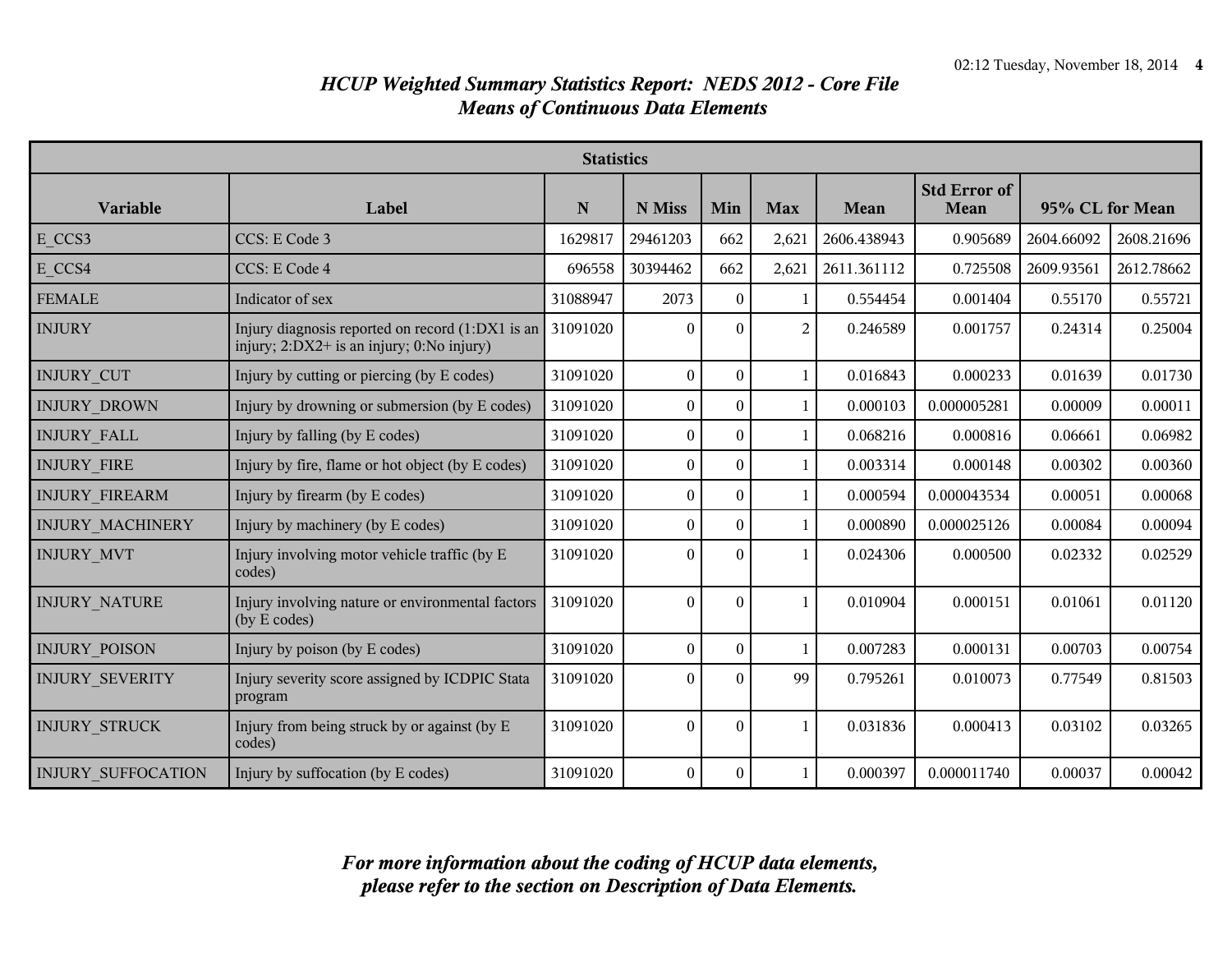| <b>Statistics</b>       |                                                                                |          |          |          |              |             |                             |                 |            |
|-------------------------|--------------------------------------------------------------------------------|----------|----------|----------|--------------|-------------|-----------------------------|-----------------|------------|
| Variable                | Label                                                                          | N        | N Miss   | Min      | <b>Max</b>   | Mean        | <b>Std Error of</b><br>Mean | 95% CL for Mean |            |
| INTENT_ASSAULT          | Injury by assault indicated on the record (by E<br>codes)                      | 31091020 | $\theta$ | $\theta$ |              | 0.009463    | 0.000233                    | 0.00900         | 0.00992    |
| <b>INTENT SELF HARM</b> | Intentional self harm indicated on the record (by<br>diagnosis and/or E codes) | 31091020 | $\theta$ | $\Omega$ |              | 0.010020    | 0.000306                    | 0.00942         | 0.01062    |
| INTENT UNINTENTIONAL    | Unintentional injury indicated on the record (by<br>E codes)                   | 31091020 | $\Omega$ | $\Omega$ | $\mathbf{1}$ | 0.224518    | 0.002359                    | 0.21989         | 0.22915    |
| <b>MULTINJURY</b>       | More than one injury diagnosis reported on<br>record                           | 31091020 | $\Omega$ | $\Omega$ |              | 0.057995    | 0.001137                    | 0.05576         | 0.06023    |
| <b>NDX</b>              | Number of diagnoses on this record                                             | 31091020 | $\theta$ | $\Omega$ | 60           | 4.028541    | 0.050615                    | 3.92920         | 4.12788    |
| <b>NECODE</b>           | Number of E codes on this record                                               | 31091020 | $\theta$ | $\Omega$ | 16           | 0.489296    | 0.008424                    | 0.47276         | 0.50583    |
| PAY1                    | Primary expected payer (uniform)                                               | 31046384 | 44636    |          | 6            | 2.614997    | 0.014240                    | 2.58705         | 2.64294    |
| PAY2                    | Secondary expected payer (uniform)                                             | 8523987  | 22567033 |          | 6            | 3.025426    | 0.040415                    | 2.94605         | 3.10480    |
| PL NCHS2006             | Patient Location: NCHS Urban-Rural Code<br>(V2006)                             | 30940804 | 150216   |          | 6            | 2.770865    | 0.033850                    | 2.70443         | 2.83730    |
| <b>TOTCHG ED</b>        | Total charge for ED services                                                   | 26405309 | 4685711  | 100      | 863,787      | 2430.425804 | 54.523862                   | 2323.39188      | 2537.45973 |
| <b>YEAR</b>             | Calendar year                                                                  | 31091020 | $\Omega$ | 2,012    | 2,012        | 2012.000000 | 1.868046E-10                | 2012.00000      | 2012.00000 |
| <b>ZIPINC QRTL</b>      | Median household income national quartile for<br>patient ZIP Code              | 30491134 | 599886   |          | 4            | 2.229569    | 0.026270                    | 2.17801         | 2.28113    |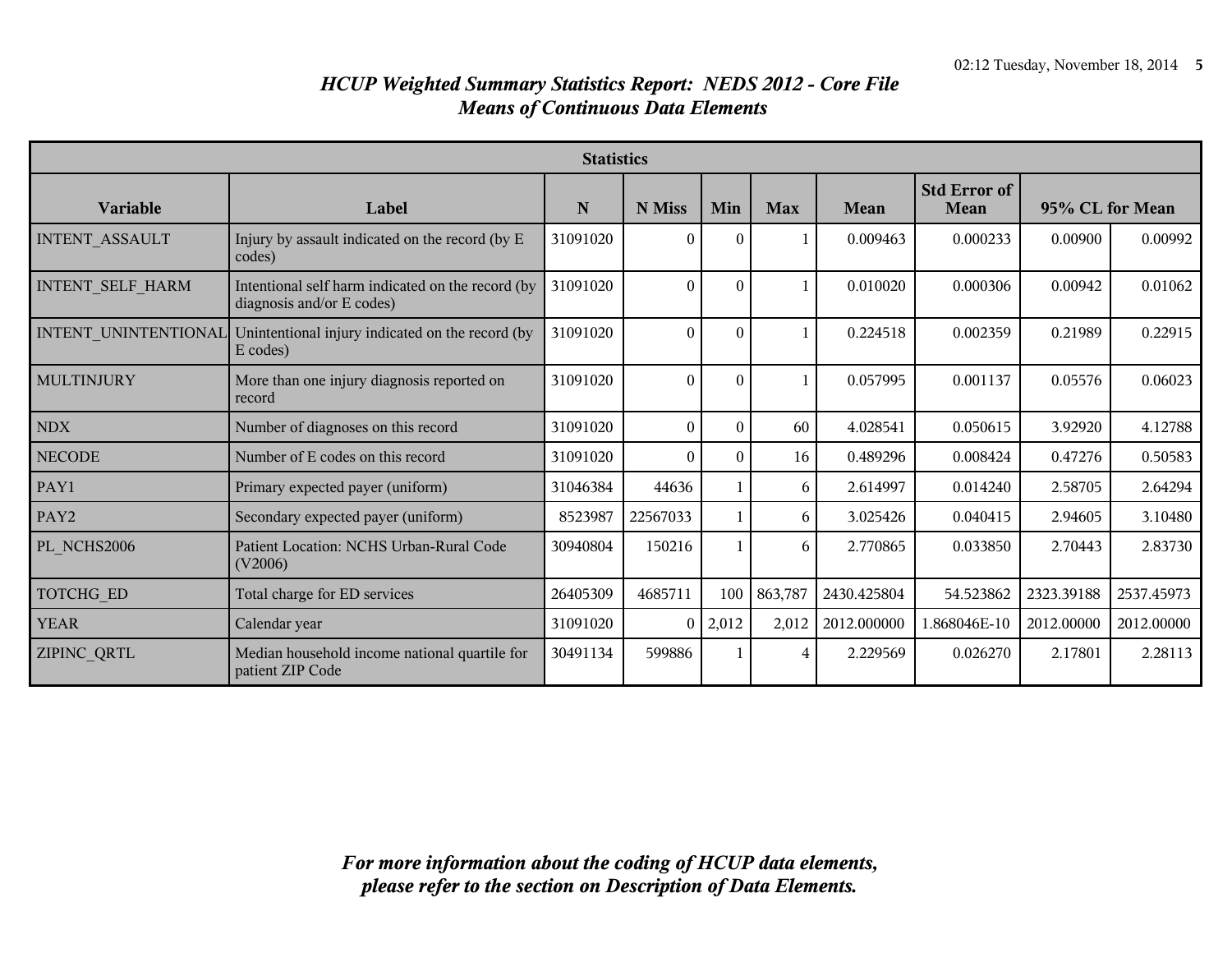| <b>AGE</b>           | Frequency | Percent |
|----------------------|-----------|---------|
| $\therefore$ Missing | 296       | 0.00    |
| .A: Invalid          | 69        | 0.00    |
| .C: Inconsistent     | 5,482     | 0.00    |
| $\boldsymbol{0}$     | 3,402,641 | 2.53    |
| $\mathbf{1}$         | 3,134,075 | 2.33    |
| $\overline{c}$       | 2,325,836 | 1.73    |
| 3                    | 1,905,048 | 1.42    |
| $\overline{4}$       | 1,657,817 | 1.23    |
| 5                    | 1,537,853 | 1.14    |
| 6                    | 1,309,763 | 0.97    |
| 7                    | 1,128,068 | 0.84    |
| 8                    | 1,051,146 | 0.78    |
| 9                    | 1,009,023 | 0.75    |
| 10                   | 1,004,286 | 0.75    |
| 11                   | 1,008,046 | 0.75    |
| 12                   | 1,022,974 | 0.76    |
| 13                   | 1,070,639 | 0.80    |
| 14                   | 1,162,600 | 0.87    |
| 15                   | 1,256,208 | 0.93    |
| 16                   | 1,366,977 | 1.02    |
| 17                   | 1,524,601 | 1.13    |
| 18                   | 1,890,678 | 1.41    |
| 19                   | 2,070,818 | 1.54    |
| 20                   | 2,224,668 | 1.66    |
| 21                   | 2,358,625 | 1.75    |
| 22                   | 2,399,844 | 1.79    |
| 23                   | 2,344,519 | 1.74    |
| 24                   | 2,290,337 | 1.70    |
| 25                   | 2,241,687 | 1.67    |
| 26                   | 2,200,859 | 1.64    |
| 27                   | 2,170,553 | 1.62    |
| 28                   | 2,107,643 | 1.57    |
| 29                   | 2,108,464 | 1.57    |

*please refer to the section on Description of Data Elements. For more information about the coding of HCUP data elements,*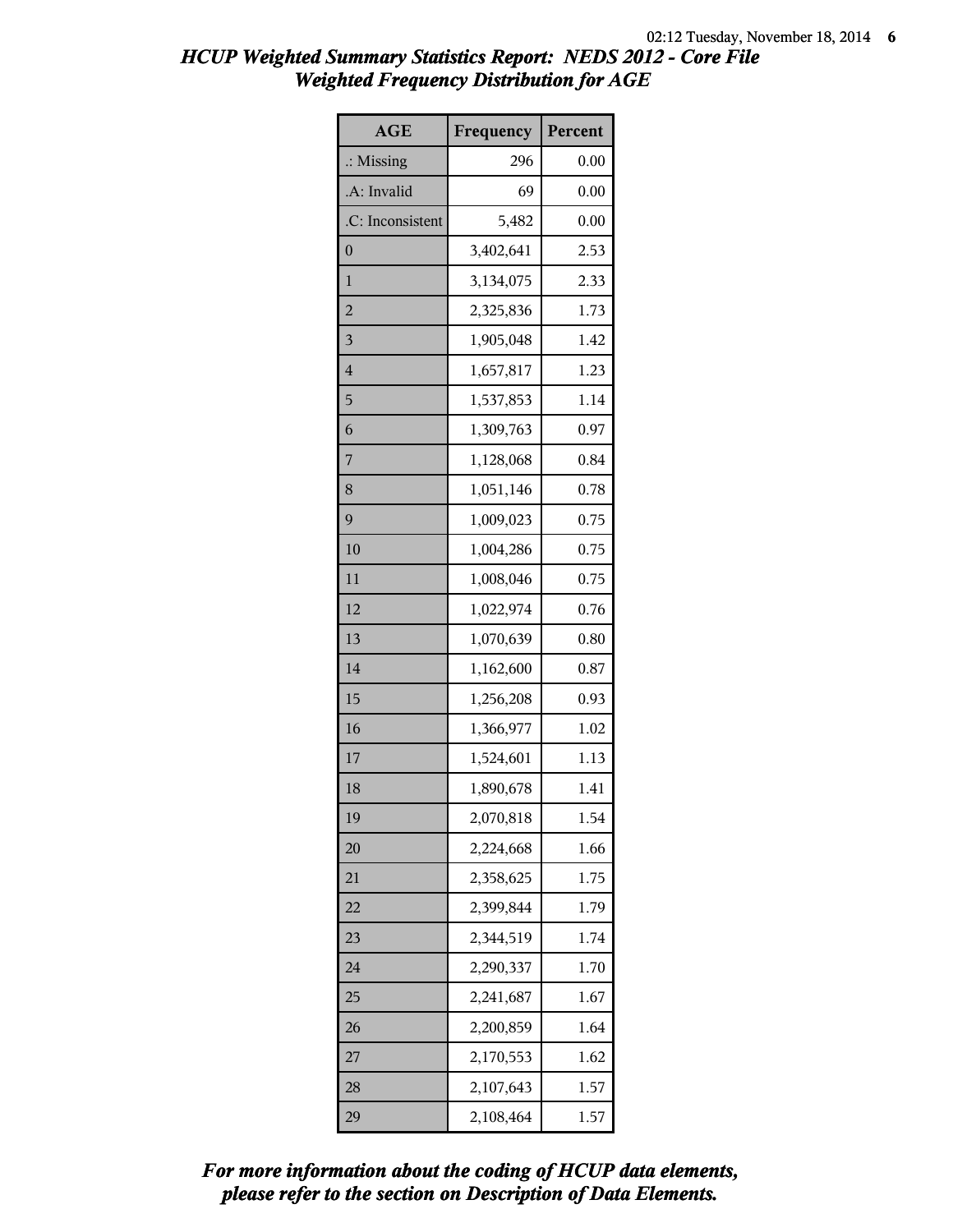| <b>AGE</b> | Frequency | Percent |
|------------|-----------|---------|
| 30         | 2,087,752 | 1.55    |
| 31         | 2,046,822 | 1.52    |
| 32         | 1,995,758 | 1.48    |
| 33         | 1,896,832 | 1.41    |
| 34         | 1,811,381 | 1.35    |
| 35         | 1,752,586 | 1.30    |
| 36         | 1,647,065 | 1.23    |
| 37         | 1,632,217 | 1.21    |
| 38         | 1,598,672 | 1.19    |
| 39         | 1,613,126 | 1.20    |
| 40         | 1,667,516 | 1.24    |
| 41         | 1,740,856 | 1.30    |
| 42         | 1,710,096 | 1.27    |
| 43         | 1,653,265 | 1.23    |
| 44         | 1,629,307 | 1.21    |
| 45         | 1,637,733 | 1.22    |
| 46         | 1,691,912 | 1.26    |
| 47         | 1,755,522 | 1.31    |
| 48         | 1,799,579 | 1.34    |
| 49         | 1,795,561 | 1.34    |
| 50         | 1,794,107 | 1.33    |
| 51         | 1,775,109 | 1.32    |
| 52         | 1,732,348 | 1.29    |
| 53         | 1,672,007 | 1.24    |
| 54         | 1,634,877 | 1.22    |
| 55         | 1,587,652 | 1.18    |
| 56         | 1,518,371 | 1.13    |
| 57         | 1,455,016 | 1.08    |
| 58         | 1,389,851 | 1.03    |
| 59         | 1,327,468 | 0.99    |
| 60         | 1,274,298 | 0.95    |
| 61         | 1,218,299 | 0.91    |
| 62         | 1,169,609 | 0.87    |

*please refer to the section on Description of Data Elements. For more information about the coding of HCUP data elements,*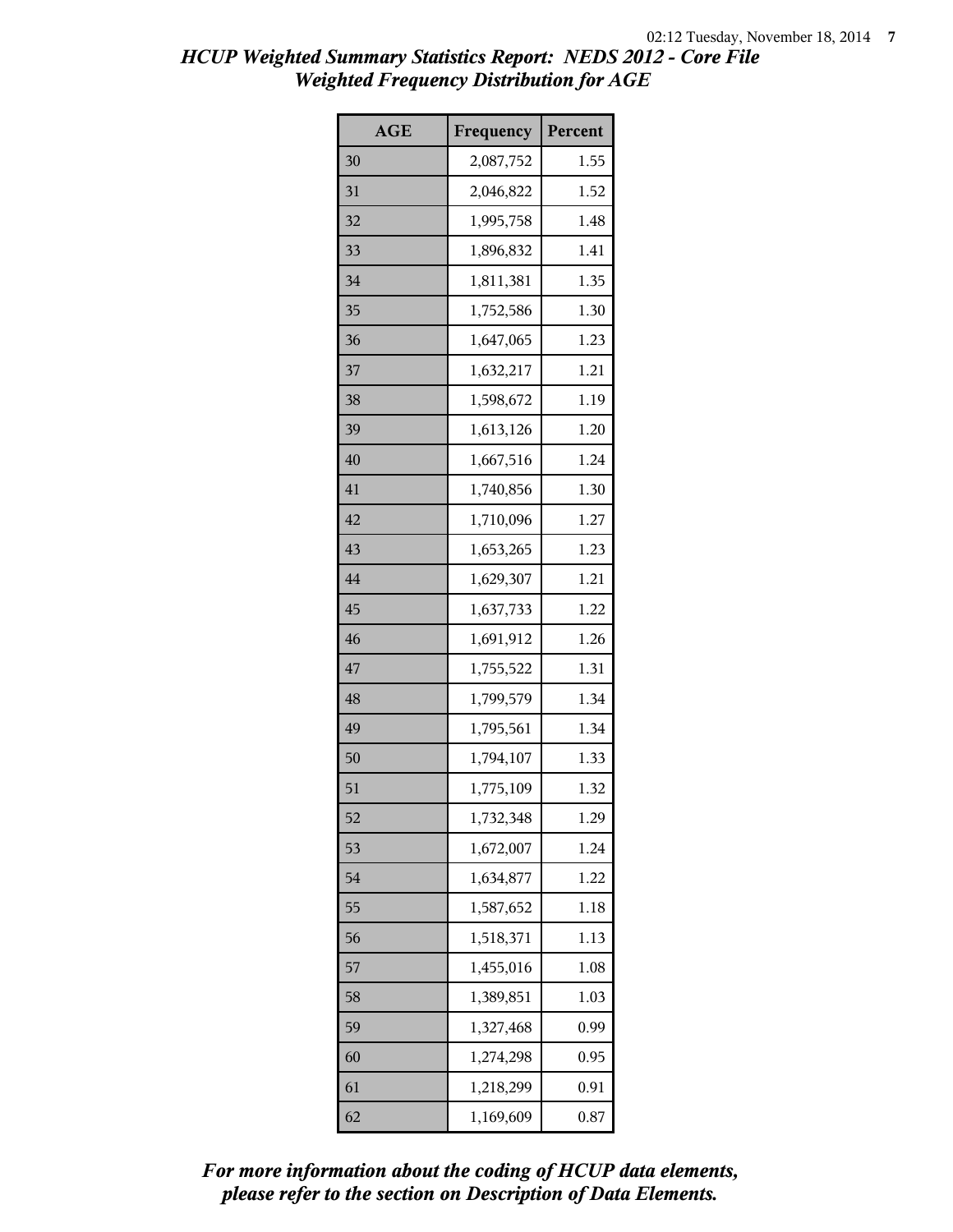| <b>AGE</b>  | Frequency | Percent |
|-------------|-----------|---------|
| 63          | 1,145,724 | 0.85    |
| 64          | 1,151,002 | 0.86    |
| 65          | 1,223,587 | 0.91    |
| 66          | 987,982   | 0.74    |
| 67          | 977,308   | 0.73    |
| 68          | 996,833   | 0.74    |
| 69          | 1,034,823 | 0.77    |
| 70          | 951,653   | 0.71    |
| 71          | 902,493   | 0.67    |
| 72          | 883,218   | 0.66    |
| 73          | 870,236   | 0.65    |
| 74          | 863,896   | 0.64    |
| 75          | 845,524   | 0.63    |
| 76          | 843,938   | 0.63    |
| 77          | 842,138   | 0.63    |
| 78          | 803,038   | 0.60    |
| 79          | 807,476   | 0.60    |
| 80          | 810,681   | 0.60    |
| 81          | 810,435   | 0.60    |
| 82          | 806,798   | 0.60    |
| 83          | 776,309   | 0.58    |
| 84          | 766,939   | 0.57    |
| 85          | 735,026   | 0.55    |
| 86          | 686,904   | 0.51    |
| 87          | 646,463   | 0.48    |
| 88          | 586,888   | 0.44    |
| 89          | 523,794   | 0.39    |
| 90 or older | 2,113,360 | 1.57    |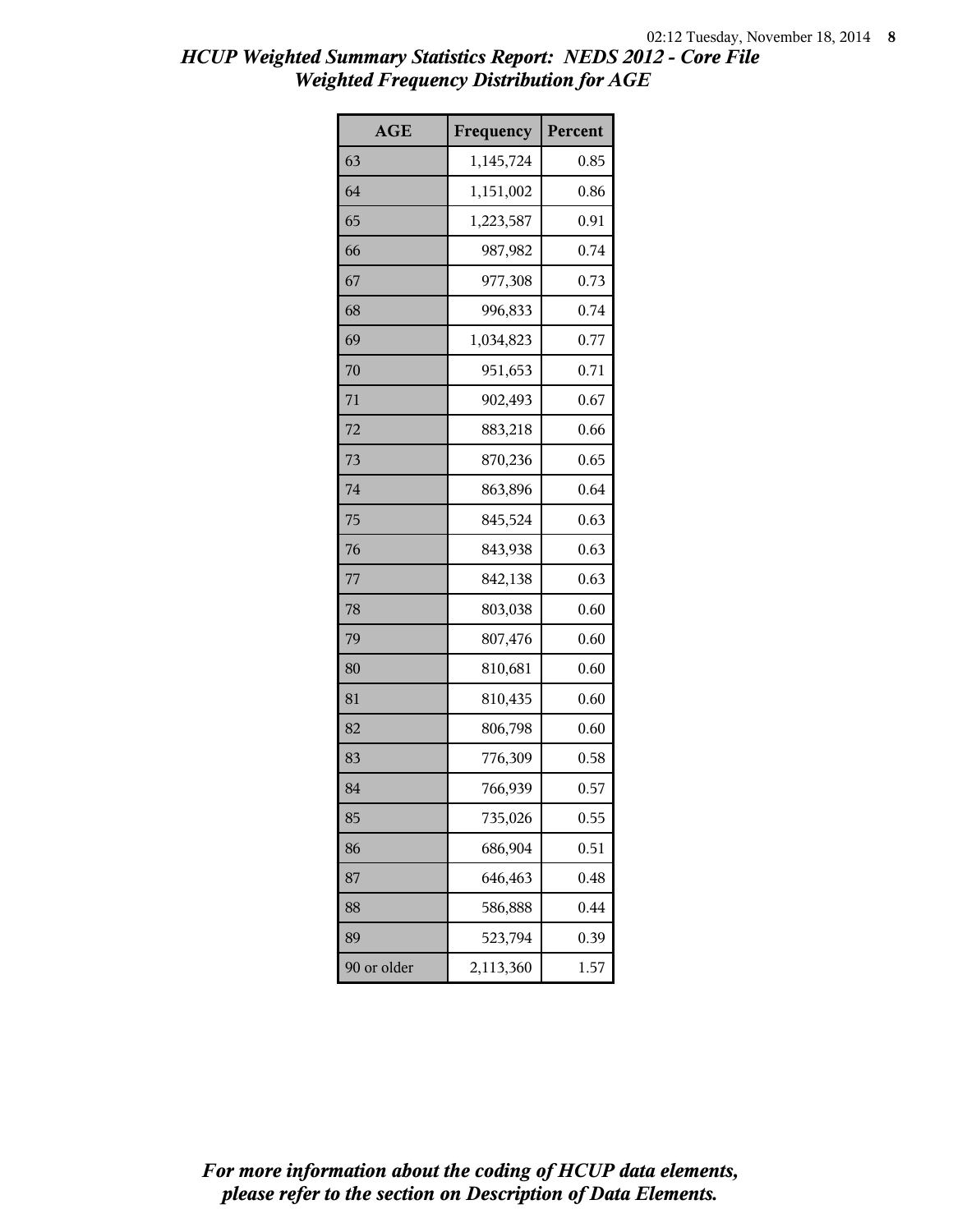| <b>AMONTH</b>        | Frequency    | Percent |
|----------------------|--------------|---------|
| $\therefore$ Missing | 19, 151, 740 | 14.25   |
| 1: January           | 9,551,868    | 7.11    |
| 2: February          | 9,130,813    | 6.79    |
| 3: March             | 9,952,076    | 7.40    |
| 4: April             | 9,413,860    | 7.00    |
| $5:$ May             | 9,901,475    | 7.37    |
| 6: June              | 9,411,191    | 7.00    |
| 7: July              | 9,871,522    | 7.34    |
| 8: August            | 9,809,149    | 7.30    |
| 9: September         | 9,599,842    | 7.14    |
| 10: October          | 9,469,604    | 7.05    |
| 11: November         | 9,105,560    | 6.78    |
| 12: December         | 10,030,479   | 7.46    |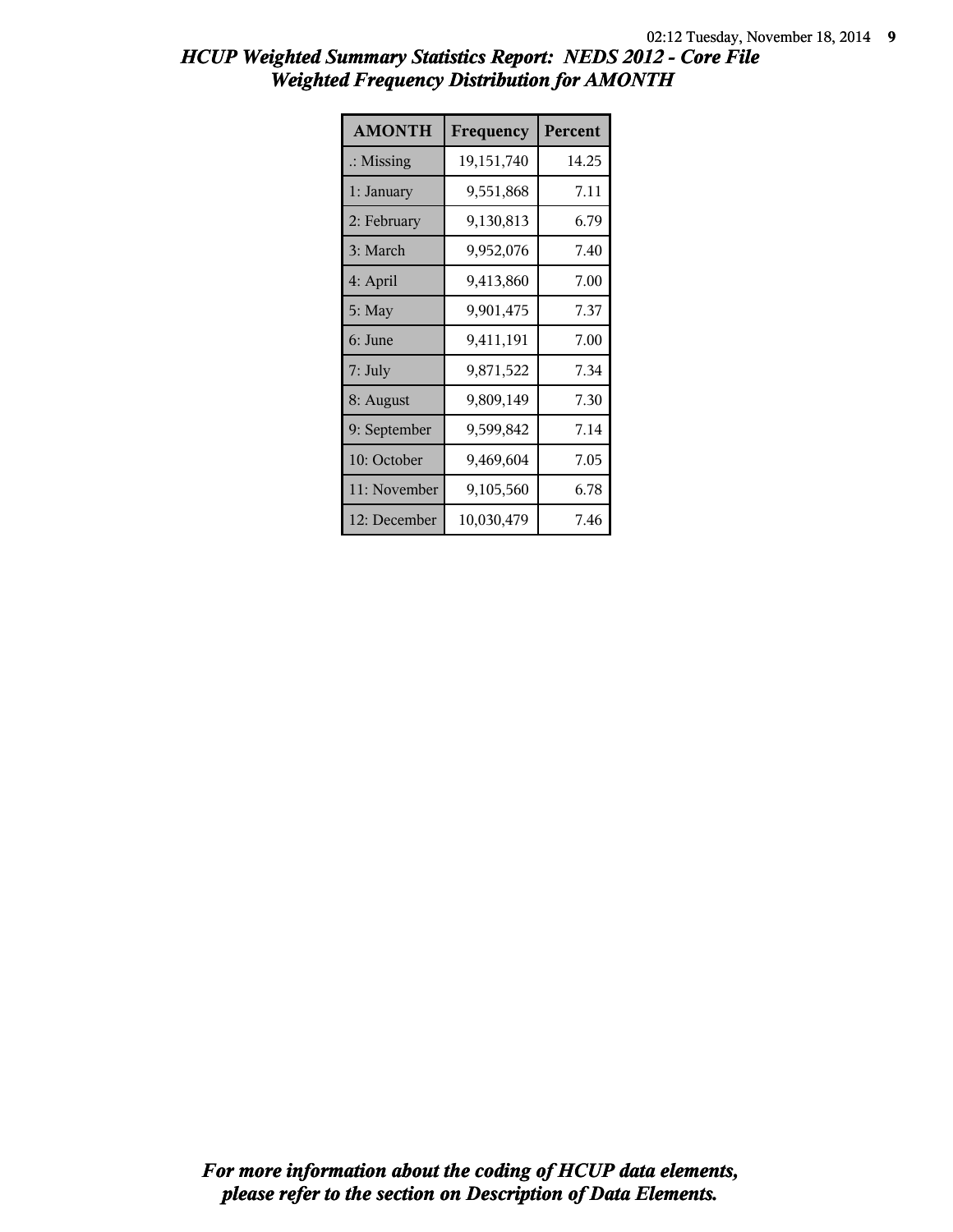| <b>AWEEKEND</b>      | Frequency  | Percent |
|----------------------|------------|---------|
| $\therefore$ Missing | 80         | 0.00    |
| 0: Monday-Friday     | 95,980,434 | 71.41   |
| 1: Saturday-Sunday   | 38,418,664 | 28.59   |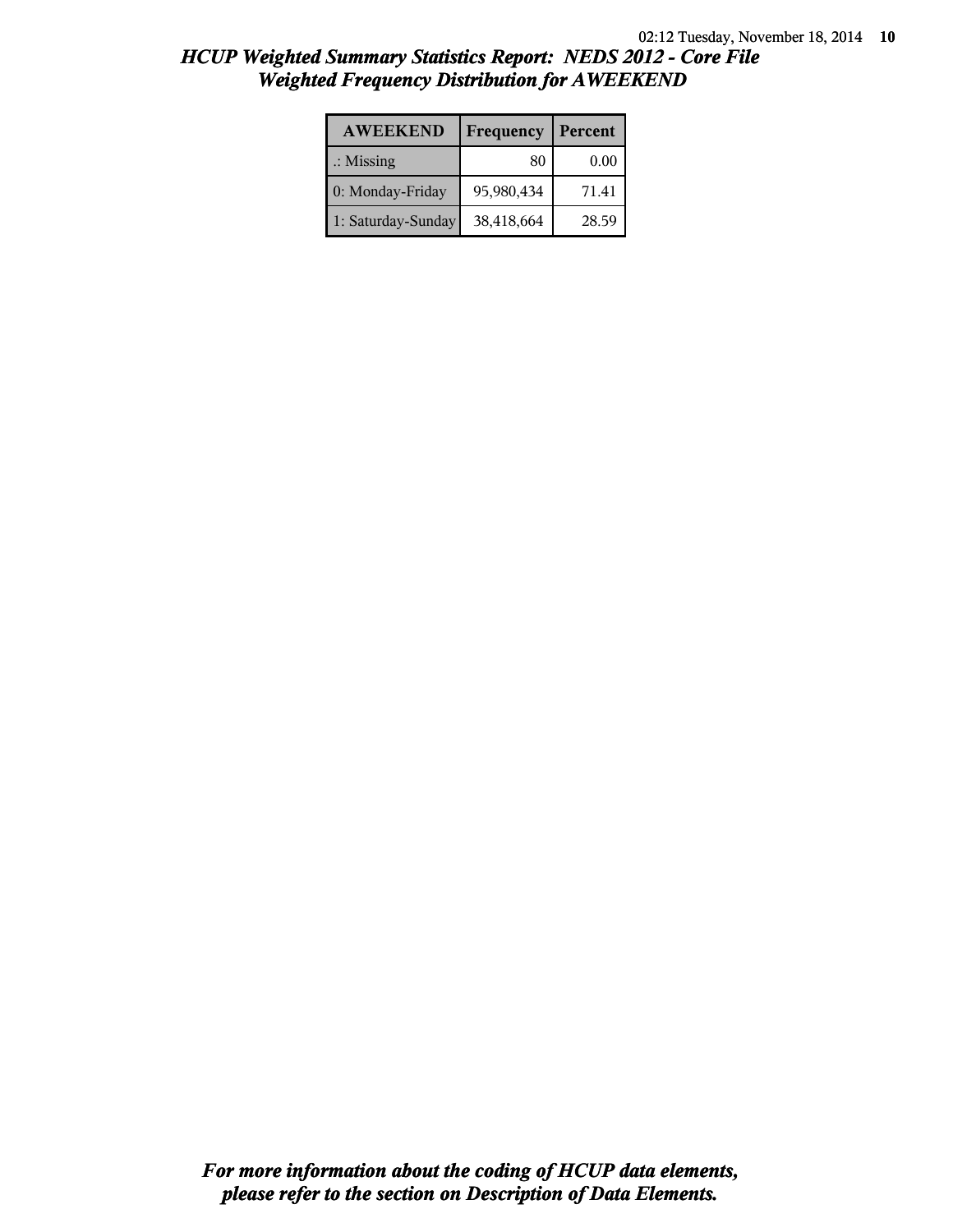| <b>CHRON1</b>            | Frequency   | Percent |
|--------------------------|-------------|---------|
| $\therefore$ Missing     | 54,322      | 0.04    |
| .A: Invalid code         | 267         | 0.00    |
| .C: Inconsistent code    | 1,093       | 0.00    |
| 0: Non-chronic condition | 111,867,263 | 83.24   |
| 1: Chronic condition     | 22,476,234  | 16.72   |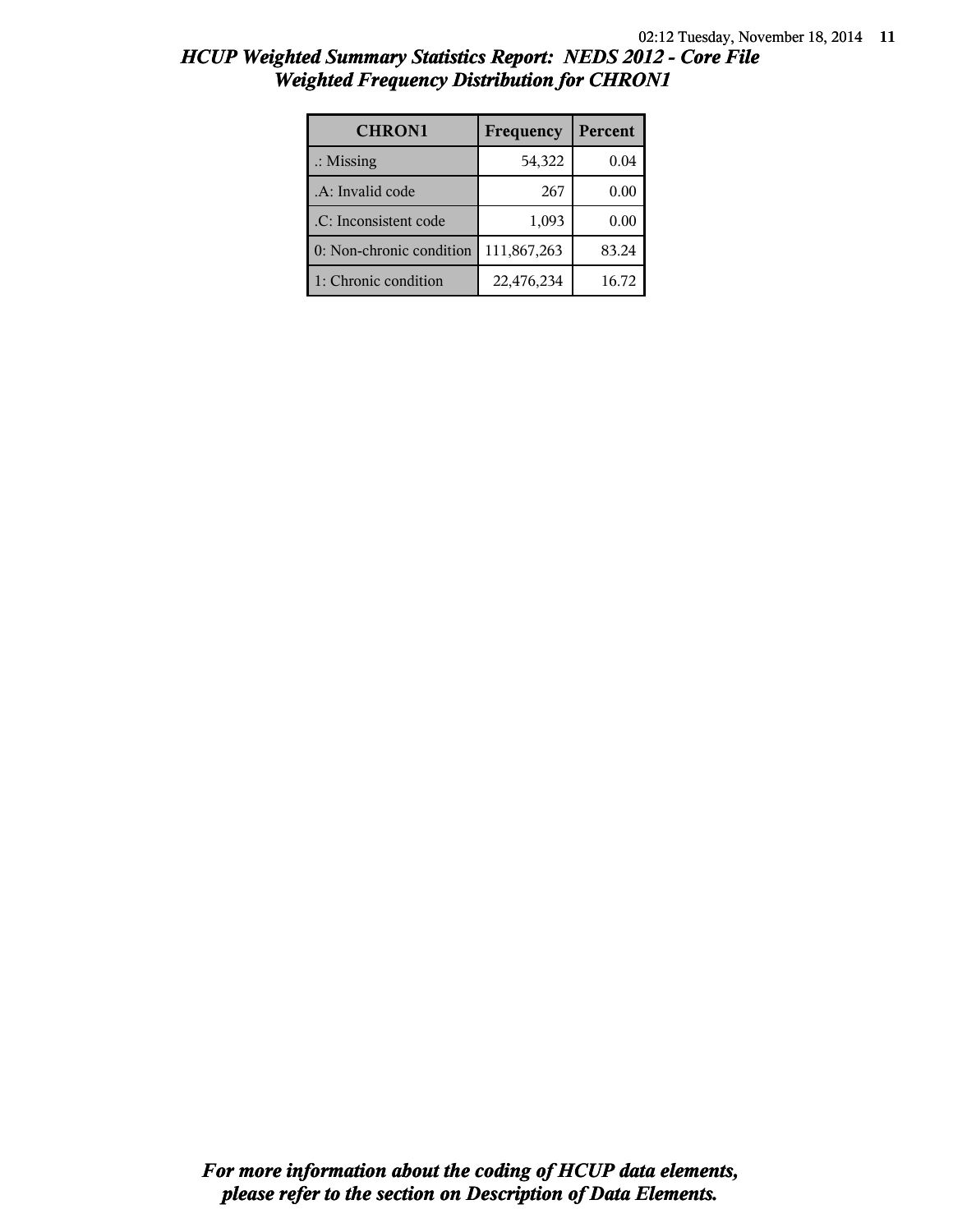| <b>DIED VISIT</b>       | Frequency   | Percent |
|-------------------------|-------------|---------|
| $\therefore$ Missing    | 162,431     | 0.12    |
| 0: Did not die          | 133,570,428 | 99.38   |
| 1: Died in the ED       | 187,582     | 0.14    |
| 2: Died in the hospital | 478,738     | 0.36    |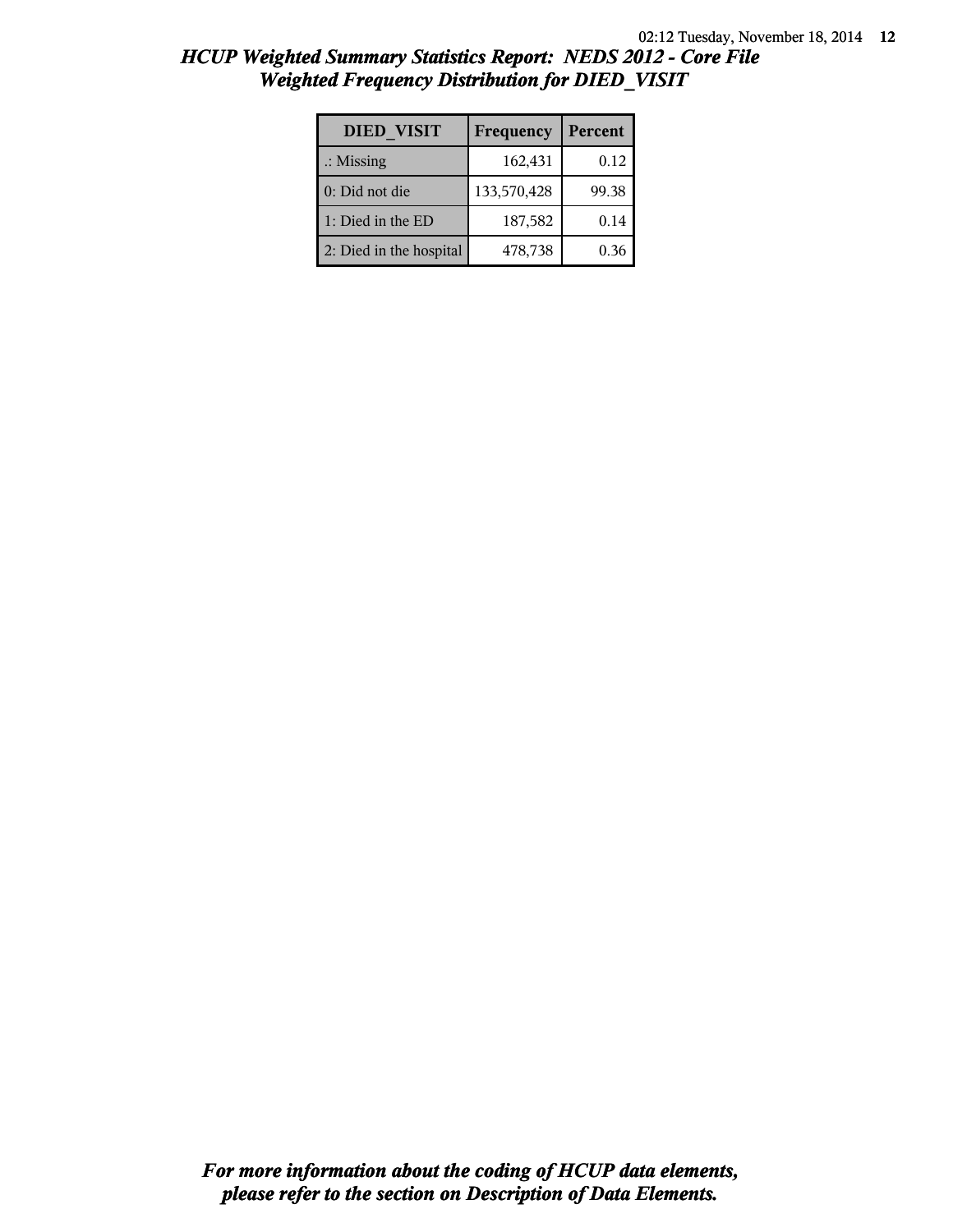| <b>DISCWT</b> Frequency Percent |        |
|---------------------------------|--------|
| Non-blank   134,399,179         | 100.00 |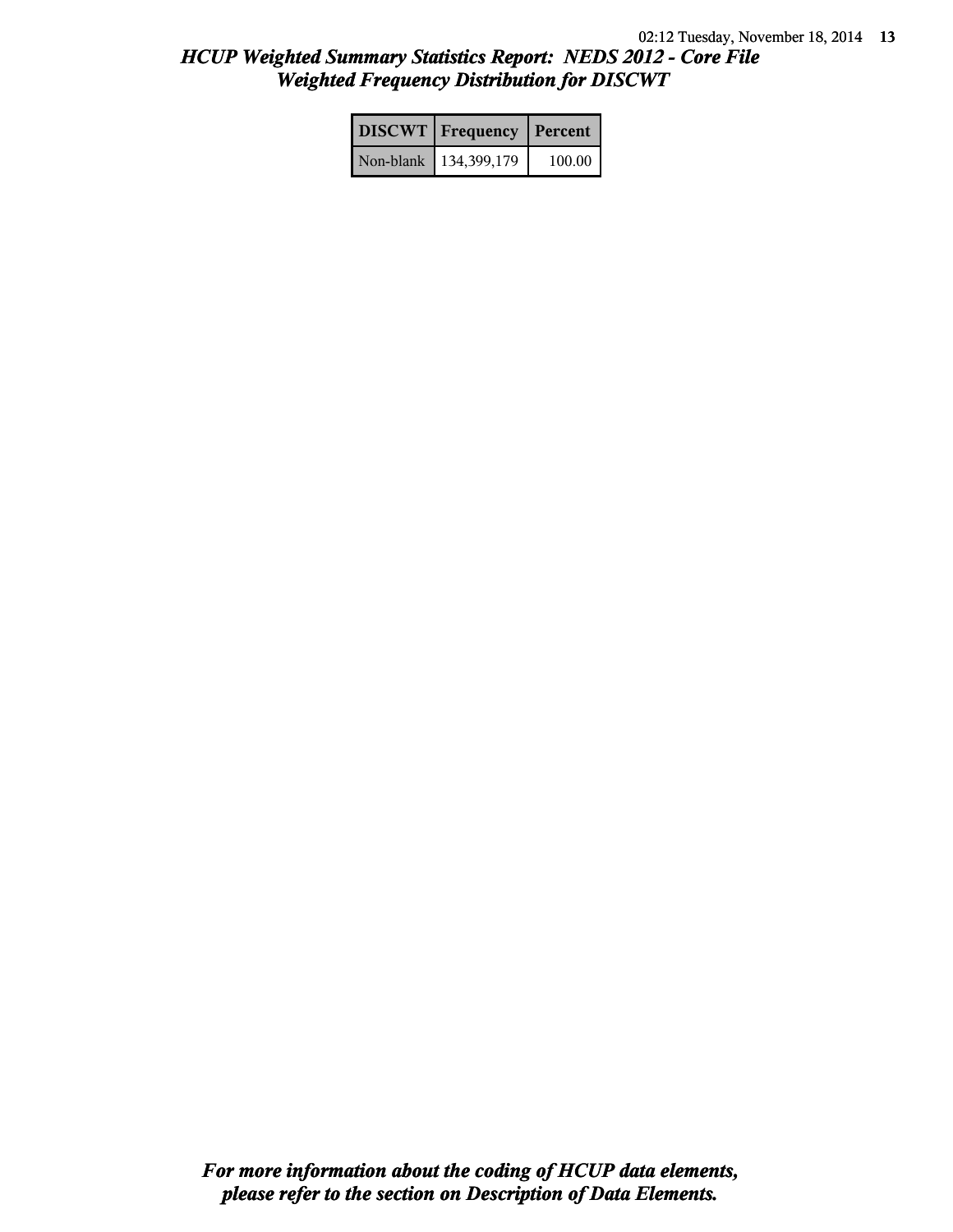| DISP ED                                                | Frequency   | Percent |
|--------------------------------------------------------|-------------|---------|
| 1: Routine                                             | 109,045,679 | 81.14   |
| 2: Transfer: short-term hospital                       | 2,156,598   | 1.60    |
| 5: Transfer: other type of facility                    | 1,536,770   | 1.14    |
| 6: Home health care                                    | 160,161     | 0.12    |
| 7: Against medical advice                              | 2,086,297   | 1.55    |
| 9: Admitted as an inpatient to this hospital           | 19,070,684  | 14.19   |
| 20: Died in ED                                         | 187,582     | 0.14    |
| 98: Not admitted to this hospital, destination unknown | 154,692     | 0.12    |
| 99: Discharged alive, destination unknown              | 717         | 0.00    |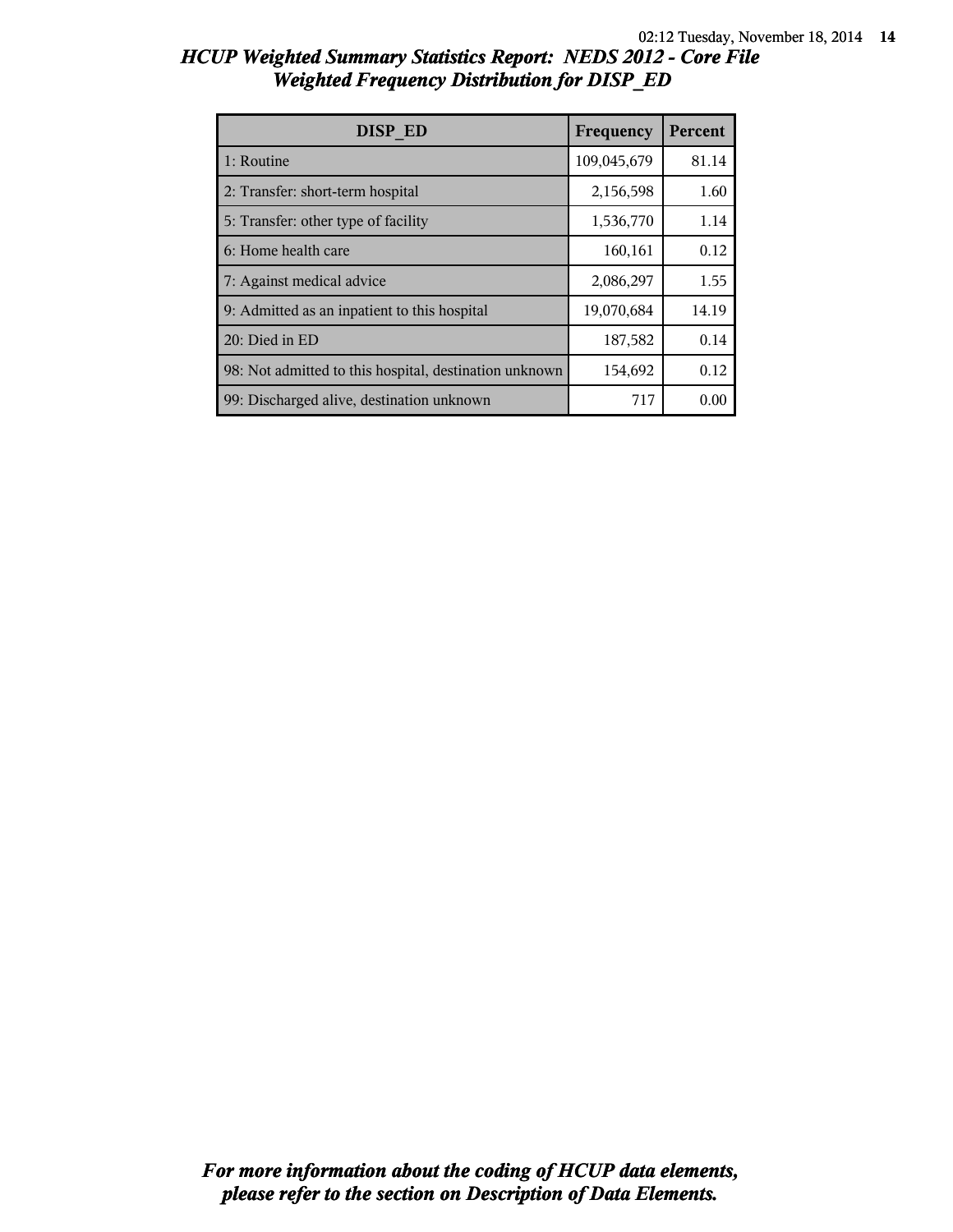| <b>DQTR</b>       | Frequency  | Percent |
|-------------------|------------|---------|
|                   | 70,387     | 0.05    |
| 1: First quarter  | 33,445,558 | 24.89   |
| 2: Second quarter | 33,497,346 | 24.92   |
| 3: Third quarter  | 33,934,360 | 25.25   |
| 4: Fourth quarter | 33,451,528 | 24.89   |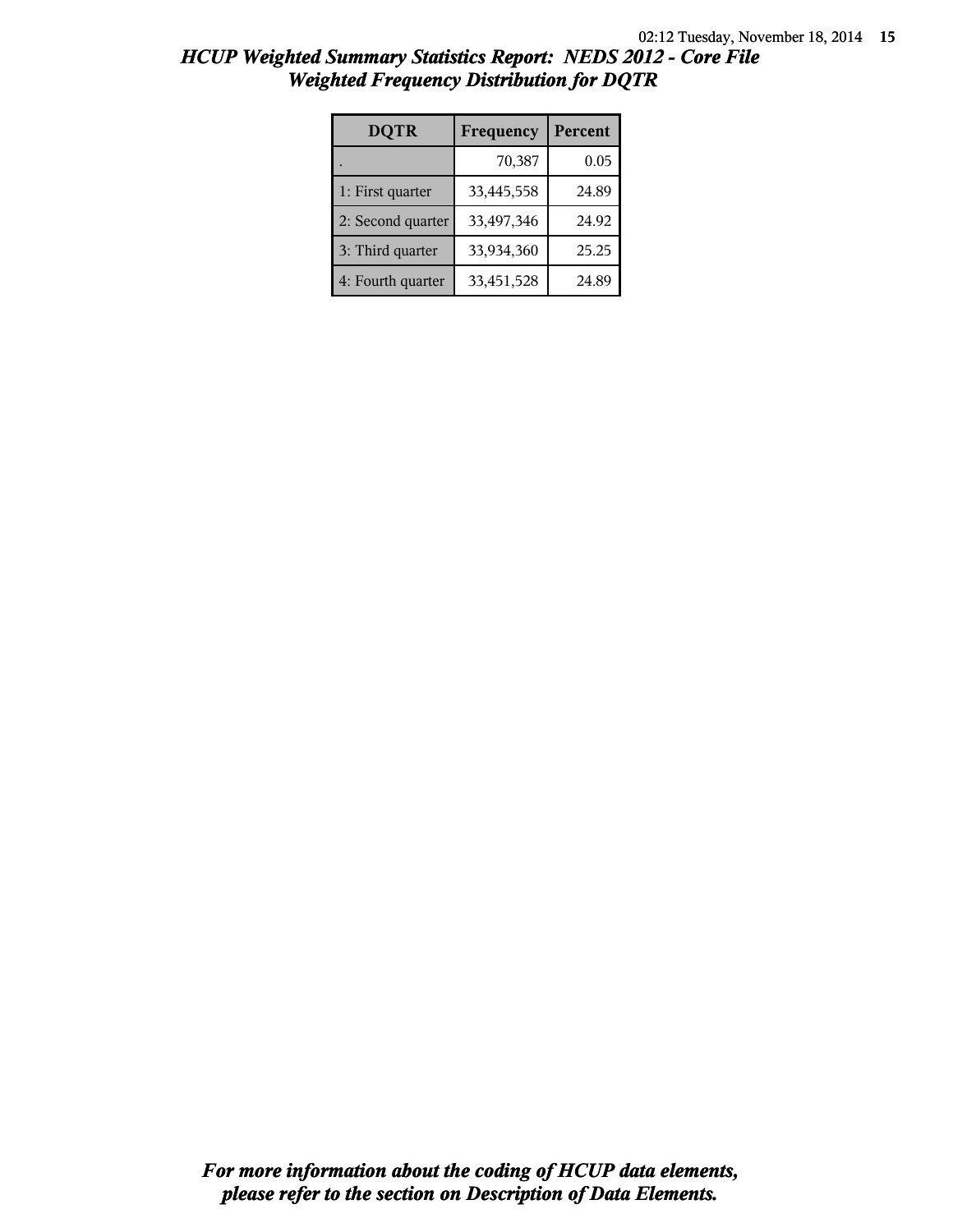| HCUP Weighted Summary Statistics Report: NEDS 2012 - Core File |  |
|----------------------------------------------------------------|--|
| <b>Weighted Frequency Distribution for DX1</b>                 |  |

| DX1                    | Frequency     | Percent |
|------------------------|---------------|---------|
| <b>Blank</b>           | 54,322        | 0.04    |
| Valid DX               | 134, 343, 497 | 99.96   |
| Inconsistent DX (incn) | 1,093         | 0.00    |
| Invalid DX (invl)      | 267           | 0.00    |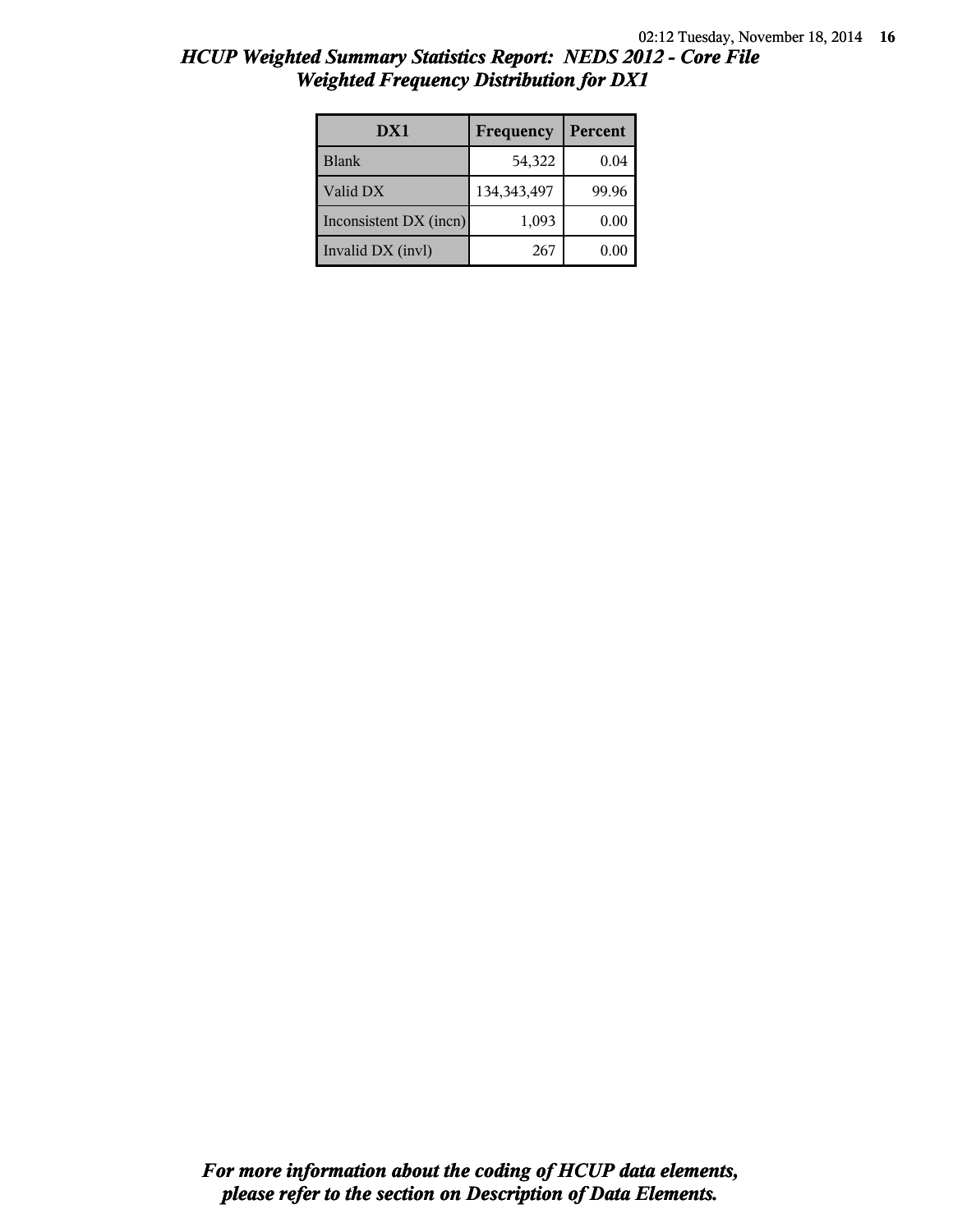| DXCCS1                                                    | Frequency | Percent  |
|-----------------------------------------------------------|-----------|----------|
| $\therefore$ Missing                                      | 54,322    | 0.04     |
| A: Invalid diagnosis                                      | 267       | 0.00     |
| C: Inconsistent                                           | 1,093     | 0.00     |
| 1: Tuberculosis                                           | 4,907     | 0.00     |
| 2: Septicemia (except in labor)                           | 997,575   | 0.74     |
| 3: Bacterial infection; unspecified site                  | 48,867    | 0.04     |
| 4: Mycoses                                                | 366,581   | 0.27     |
| 5: HIV infection                                          | 50,497    | 0.04     |
| 6: Hepatitis                                              | 53,940    | 0.04     |
| 7: Viral infection                                        | 1,554,722 | 1.16     |
| 8: Other infections; including parasitic                  | 259,968   | 0.19     |
| 9: Sexually transmitted infections (not HIV or hepatitis) | 47,358    | 0.04     |
| 10: Immunizations and screening for infectious disease    | 175,892   | 0.13     |
| 11: Cancer of head and neck                               | 10,843    | 0.01     |
| 12: Cancer of esophagus                                   | 6,803     | 0.01     |
| 13: Cancer of stomach                                     | 11,487    | 0.01     |
| 14: Cancer of colon                                       | 34,116    | 0.03     |
| 15: Cancer of rectum and anus                             | 11,505    | 0.01     |
| 16: Cancer of liver and intrahepatic bile duct            | 13,159    | 0.01     |
| 17: Cancer of pancreas                                    | 20,456    | 0.02     |
| 18: Cancer of other GI organs; peritoneum                 | 8,456     | 0.01     |
| 19: Cancer of bronchus; lung                              | 78,185    | 0.06     |
| 20: Cancer; other respiratory and intrathoracic           | 789       | 0.00     |
| 21: Cancer of bone and connective tissue                  | 4,181     | 0.00     |
| 22: Melanomas of skin                                     | 1,165     | 0.00     |
| 23: Other non-epithelial cancer of skin                   | 3,100     | 0.00     |
| 24: Cancer of breast                                      | 12,218    | 0.01     |
| 25: Cancer of uterus                                      | 4,647     | 0.00     |
| 26: Cancer of cervix                                      | 3,739     | 0.00     |
| 27: Cancer of ovary                                       | 9,119     | 0.01     |
| 28: Cancer of other female genital organs                 | 1,153     | 0.00     |
| 29: Cancer of prostate                                    | 8,298     | 0.01     |
| 30: Cancer of testis                                      | 969       | $0.00\,$ |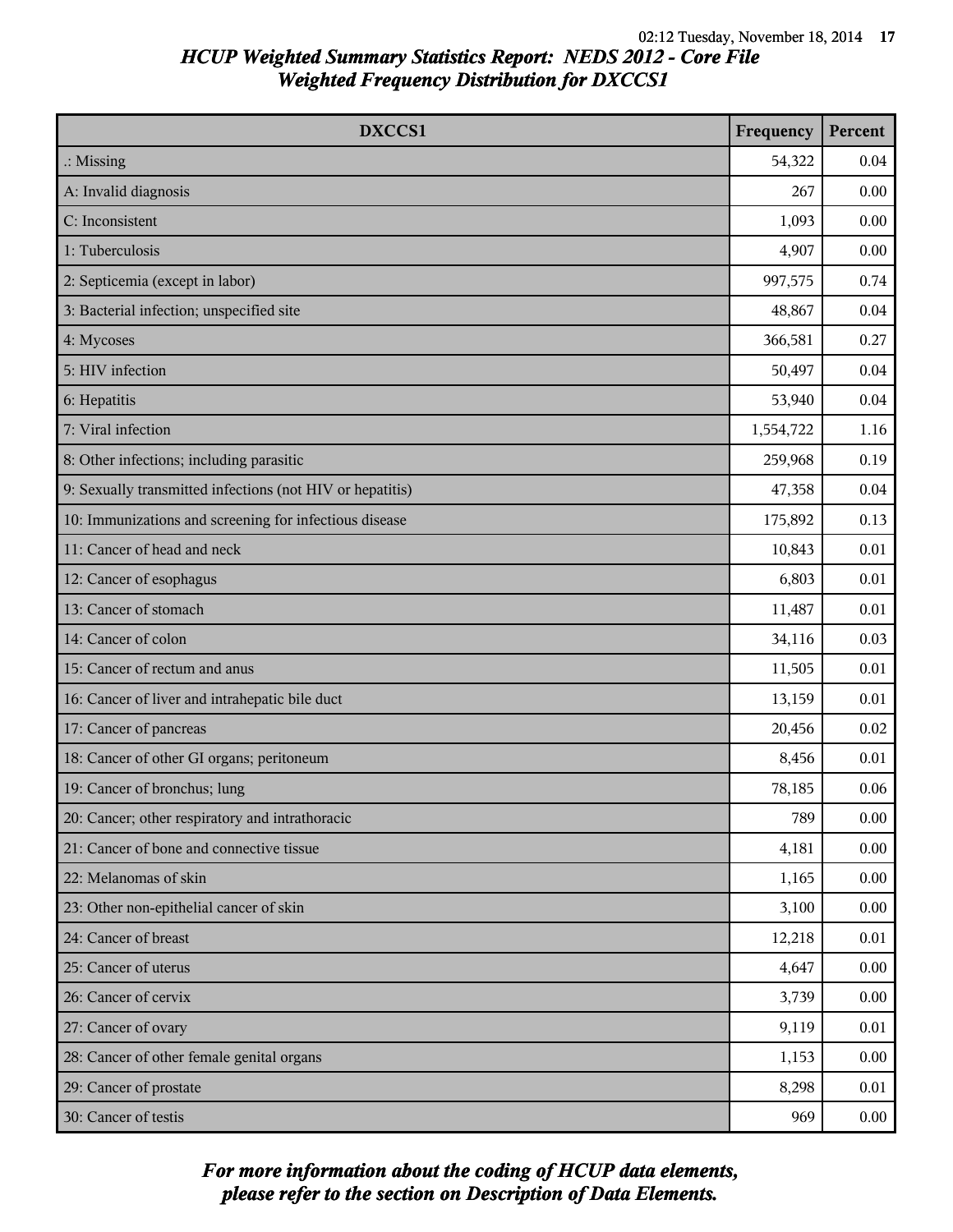| DXCCS1                                                    | Frequency | Percent  |
|-----------------------------------------------------------|-----------|----------|
| 31: Cancer of other male genital organs                   | 333       | 0.00     |
| 32: Cancer of bladder                                     | 11,261    | 0.01     |
| 33: Cancer of kidney and renal pelvis                     | 6,403     | 0.00     |
| 34: Cancer of other urinary organs                        | 529       | 0.00     |
| 35: Cancer of brain and nervous system                    | 17,073    | 0.01     |
| 36: Cancer of thyroid                                     | 968       | 0.00     |
| 37: Hodgkin's disease                                     | 2,231     | 0.00     |
| 38: Non-Hodgkin's lymphoma                                | 22,975    | 0.02     |
| 39: Leukemias                                             | 24,519    | 0.02     |
| 40: Multiple myeloma                                      | 9,394     | 0.01     |
| 41: Cancer; other and unspecified primary                 | 3,490     | 0.00     |
| 42: Secondary malignancies                                | 119,271   | 0.09     |
| 43: Malignant neoplasm without specification of site      | 7,248     | 0.01     |
| 44: Neoplasms of unspecified nature or uncertain behavior | 32,961    | 0.02     |
| 45: Maintenance chemotherapy; radiotherapy                | 4,888     | 0.00     |
| 46: Benign neoplasm of uterus                             | 47,907    | 0.04     |
| 47: Other and unspecified benign neoplasm                 | 54,842    | 0.04     |
| 48: Thyroid disorders                                     | 48,218    | 0.04     |
| 49: Diabetes mellitus without complication                | 331,151   | 0.25     |
| 50: Diabetes mellitus with complications                  | 790,550   | 0.59     |
| 51: Other endocrine disorders                             | 95,342    | 0.07     |
| 52: Nutritional deficiencies                              | 8,479     | 0.01     |
| 53: Disorders of lipid metabolism                         | 5,056     | 0.00     |
| 54: Gout and other crystal arthropathies                  | 205,561   | 0.15     |
| 55: Fluid and electrolyte disorders                       | 933,332   | 0.69     |
| 56: Cystic fibrosis                                       | 3,348     | 0.00     |
| 57: Immunity disorders                                    | 1,622     | $0.00\,$ |
| 58: Other nutritional; endocrine; and metabolic disorders | 89,190    | 0.07     |
| 59: Deficiency and other anemia                           | 307,595   | 0.23     |
| 60: Acute posthemorrhagic anemia                          | 35,415    | 0.03     |
| 61: Sickle cell anemia                                    | 229,195   | 0.17     |
| 62: Coagulation and hemorrhagic disorders                 | 66,207    | 0.05     |
| 63: Diseases of white blood cells                         | 66,369    | 0.05     |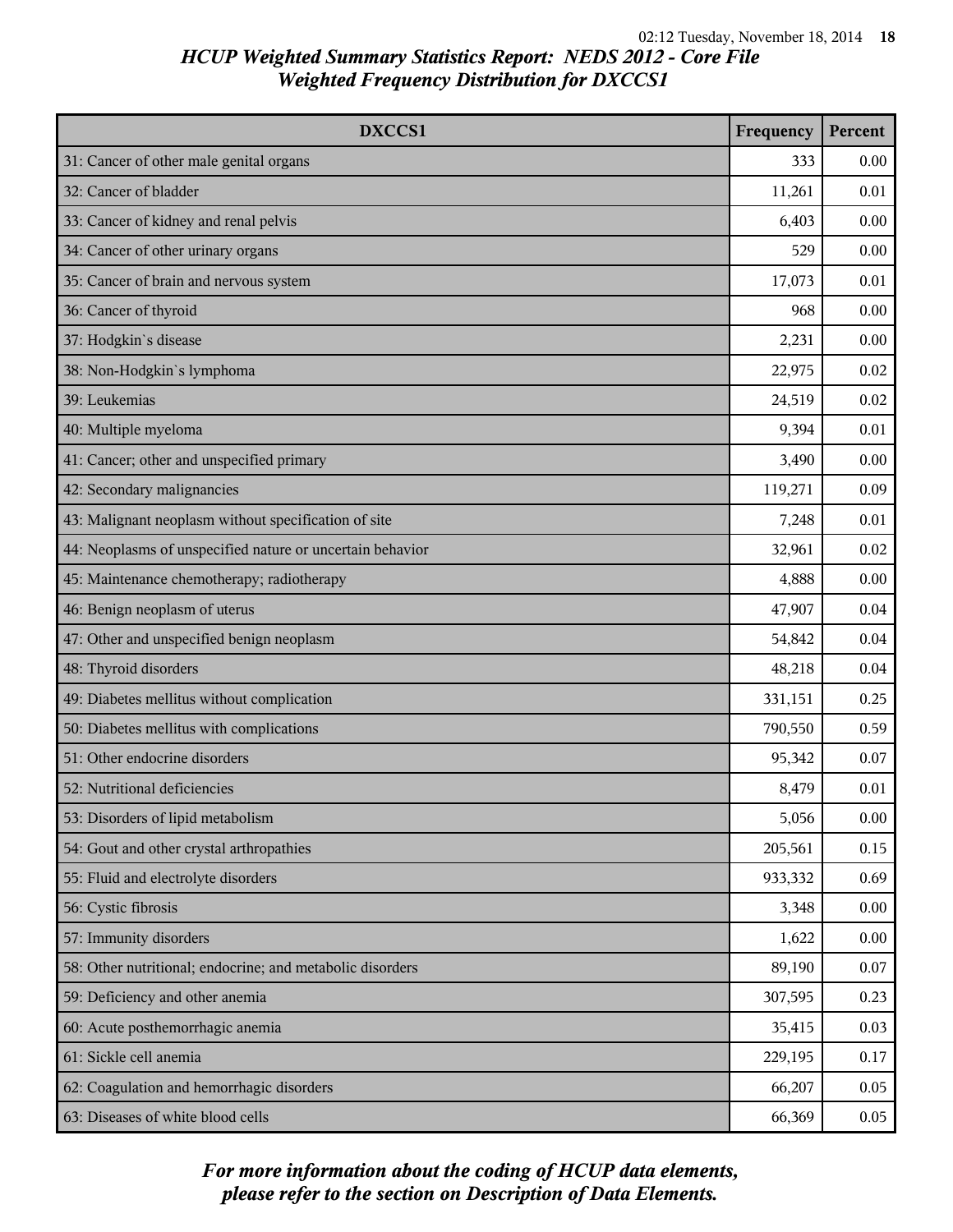| DXCCS1                                                                                                                    | Frequency | Percent |
|---------------------------------------------------------------------------------------------------------------------------|-----------|---------|
| 64: Other hematologic conditions                                                                                          | 5,586     | 0.00    |
| 76: Meningitis (except that caused by tuberculosis or sexually transmitted disease)                                       | 36,089    | 0.03    |
| 77: Encephalitis (except that caused by tuberculosis or sexually transmitted disease)                                     | 7,774     | 0.01    |
| 78: Other CNS infection and poliomyelitis                                                                                 | 6,556     | 0.00    |
| 79: Parkinson's disease                                                                                                   | 14,272    | 0.01    |
| 80: Multiple sclerosis                                                                                                    | 33,269    | 0.02    |
| 81: Other hereditary and degenerative nervous system conditions                                                           | 74,754    | 0.06    |
| 82: Paralysis                                                                                                             | 12,022    | 0.01    |
| 83: Epilepsy; convulsions                                                                                                 | 1,100,765 | 0.82    |
| 84: Headache; including migraine                                                                                          | 3,131,652 | 2.33    |
| 85: Coma; stupor; and brain damage                                                                                        | 88,472    | 0.07    |
| 86: Cataract                                                                                                              | 4,454     | 0.00    |
| 87: Retinal detachments; defects; vascular occlusion; and retinopathy                                                     | 20,325    | 0.02    |
| 88: Glaucoma                                                                                                              | 12,103    | 0.01    |
| 89: Blindness and vision defects                                                                                          | 115,220   | 0.09    |
| 90: Inflammation; infection of eye (except that caused by tuberculosis or sexually transmitteddisease)                    | 929,729   | 0.69    |
| 91: Other eye disorders                                                                                                   | 354,670   | 0.26    |
| 92: Otitis media and related conditions                                                                                   | 1,929,243 | 1.44    |
| 93: Conditions associated with dizziness or vertigo                                                                       | 1,201,912 | 0.89    |
| 94: Other ear and sense organ disorders                                                                                   | 728,941   | 0.54    |
| 95: Other nervous system disorders                                                                                        | 1,740,341 | 1.29    |
| 96: Heart valve disorders                                                                                                 | 28,539    | 0.02    |
| 97: Peri-; endo-; and myocarditis; cardiomyopathy (except that caused by tuberculosis or sexually<br>transmitted disease) | 63,848    | 0.05    |
| 98: Essential hypertension                                                                                                | 777,837   | 0.58    |
| 99: Hypertension with complications and secondary hypertension                                                            | 278,546   | 0.21    |
| 100: Acute myocardial infarction                                                                                          | 514,977   | 0.38    |
| 101: Coronary atherosclerosis and other heart disease                                                                     | 428,773   | 0.32    |
| 102: Nonspecific chest pain                                                                                               | 4,646,074 | 3.46    |
| 103: Pulmonary heart disease                                                                                              | 181,011   | 0.13    |
| 104: Other and ill-defined heart disease                                                                                  | 9,734     | 0.01    |
| 105: Conduction disorders                                                                                                 | 50,406    | 0.04    |
| 106: Cardiac dysrhythmias                                                                                                 | 1,487,449 | 1.11    |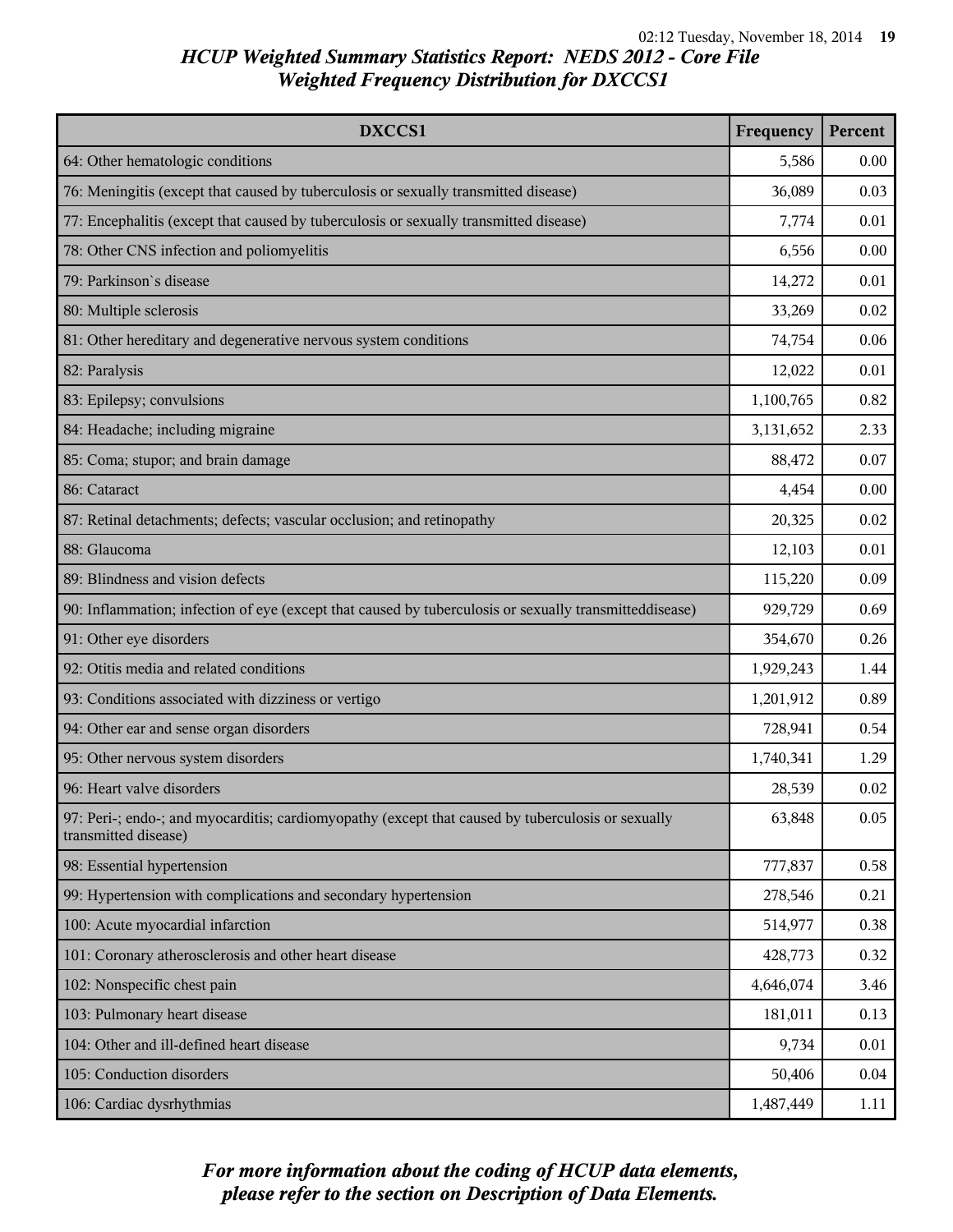| DXCCS1                                                                              | Frequency | Percent |
|-------------------------------------------------------------------------------------|-----------|---------|
| 107: Cardiac arrest and ventricular fibrillation                                    | 160,262   | 0.12    |
| 108: Congestive heart failure; nonhypertensive                                      | 884,718   | 0.66    |
| 109: Acute cerebrovascular disease                                                  | 585,454   | 0.44    |
| 110: Occlusion or stenosis of precerebral arteries                                  | 20,025    | 0.01    |
| 111: Other and ill-defined cerebrovascular disease                                  | 21,266    | 0.02    |
| 112: Transient cerebral ischemia                                                    | 270,665   | 0.20    |
| 113: Late effects of cerebrovascular disease                                        | 20,135    | 0.01    |
| 114: Peripheral and visceral atherosclerosis                                        | 93,972    | 0.07    |
| 115: Aortic; peripheral; and visceral artery aneurysms                              | 40,764    | 0.03    |
| 116: Aortic and peripheral arterial embolism or thrombosis                          | 23,617    | 0.02    |
| 117: Other circulatory disease                                                      | 279,696   | 0.21    |
| 118: Phlebitis; thrombophlebitis and thromboembolism                                | 281,459   | 0.21    |
| 119: Varicose veins of lower extremity                                              | 34,627    | 0.03    |
| 120: Hemorrhoids                                                                    | 203,415   | 0.15    |
| 121: Other diseases of veins and lymphatics                                         | 64,101    | 0.05    |
| 122: Pneumonia (except that caused by tuberculosis or sexually transmitted disease) | 1,728,418 | 1.29    |
| 123: Influenza                                                                      | 412,927   | 0.31    |
| 124: Acute and chronic tonsillitis                                                  | 334,483   | 0.25    |
| 125: Acute bronchitis                                                               | 1,625,888 | 1.21    |
| 126: Other upper respiratory infections                                             | 5,853,416 | 4.36    |
| 127: Chronic obstructive pulmonary disease and bronchiectasis                       | 1,981,917 | 1.47    |
| 128: Asthma                                                                         | 2,044,593 | 1.52    |
| 129: Aspiration pneumonitis; food/vomitus                                           | 155,808   | 0.12    |
| 130: Pleurisy; pneumothorax; pulmonary collapse                                     | 220,701   | 0.16    |
| 131: Respiratory failure; insufficiency; arrest (adult)                             | 323,269   | 0.24    |
| 132: Lung disease due to external agents                                            | 33,586    | 0.02    |
| 133: Other lower respiratory disease                                                | 2,199,184 | 1.64    |
| 134: Other upper respiratory disease                                                | 874,317   | 0.65    |
| 135: Intestinal infection                                                           | 490,323   | 0.36    |
| 136: Disorders of teeth and jaw                                                     | 2,018,050 | 1.50    |
| 137: Diseases of mouth; excluding dental                                            | 230,815   | 0.17    |
| 138: Esophageal disorders                                                           | 421,292   | 0.31    |
| 139: Gastroduodenal ulcer (except hemorrhage)                                       | 67,954    | 0.05    |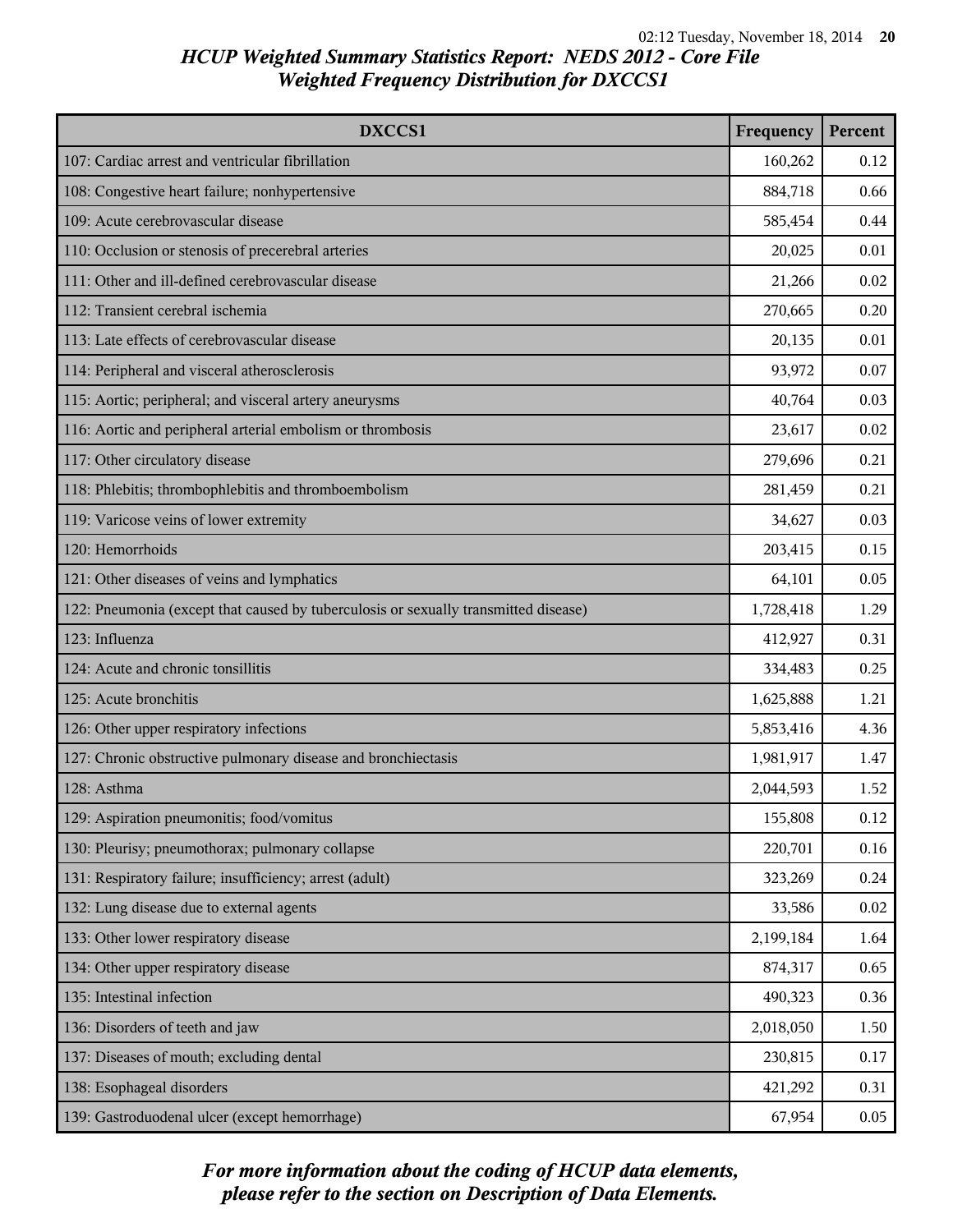| DXCCS1                                                 | Frequency | Percent |
|--------------------------------------------------------|-----------|---------|
| 140: Gastritis and duodenitis                          | 602,616   | 0.45    |
| 141: Other disorders of stomach and duodenum           | 152,732   | 0.11    |
| 142: Appendicitis and other appendiceal conditions     | 360,523   | 0.27    |
| 143: Abdominal hernia                                  | 286,071   | 0.21    |
| 144: Regional enteritis and ulcerative colitis         | 125,755   | 0.09    |
| 145: Intestinal obstruction without hernia             | 374,867   | 0.28    |
| 146: Diverticulosis and diverticulitis                 | 441,340   | 0.33    |
| 147: Anal and rectal conditions                        | 166,988   | 0.12    |
| 148: Peritonitis and intestinal abscess                | 27,800    | 0.02    |
| 149: Biliary tract disease                             | 693,383   | 0.52    |
| 151: Other liver diseases                              | 180,274   | 0.13    |
| 152: Pancreatic disorders (not diabetes)               | 376,491   | 0.28    |
| 153: Gastrointestinal hemorrhage                       | 652,911   | 0.49    |
| 154: Noninfectious gastroenteritis                     | 1,200,644 | 0.89    |
| 155: Other gastrointestinal disorders                  | 1,603,914 | 1.19    |
| 156: Nephritis; nephrosis; renal sclerosis             | 9,055     | 0.01    |
| 157: Acute and unspecified renal failure               | 441,164   | 0.33    |
| 158: Chronic renal failure                             | 49,106    | 0.04    |
| 159: Urinary tract infections                          | 3,305,616 | 2.46    |
| 160: Calculus of urinary tract                         | 1,247,788 | 0.93    |
| 161: Other diseases of kidney and ureters              | 64,169    | 0.05    |
| 162: Other diseases of bladder and urethra             | 27,093    | 0.02    |
| 163: Genitourinary symptoms and ill-defined conditions | 785,012   | 0.58    |
| 164: Hyperplasia of prostate                           | 41,788    | 0.03    |
| 165: Inflammatory conditions of male genital organs    | 217,273   | 0.16    |
| 166: Other male genital disorders                      | 199,936   | 0.15    |
| 167: Nonmalignant breast conditions                    | 161,287   | 0.12    |
| 168: Inflammatory diseases of female pelvic organs     | 481,571   | 0.36    |
| 169: Endometriosis                                     | 15,033    | 0.01    |
| 170: Prolapse of female genital organs                 | 11,736    | 0.01    |
| 171: Menstrual disorders                               | 359,523   | 0.27    |
| 172: Ovarian cyst                                      | 300,648   | 0.22    |
| 173: Menopausal disorders                              | 13,829    | 0.01    |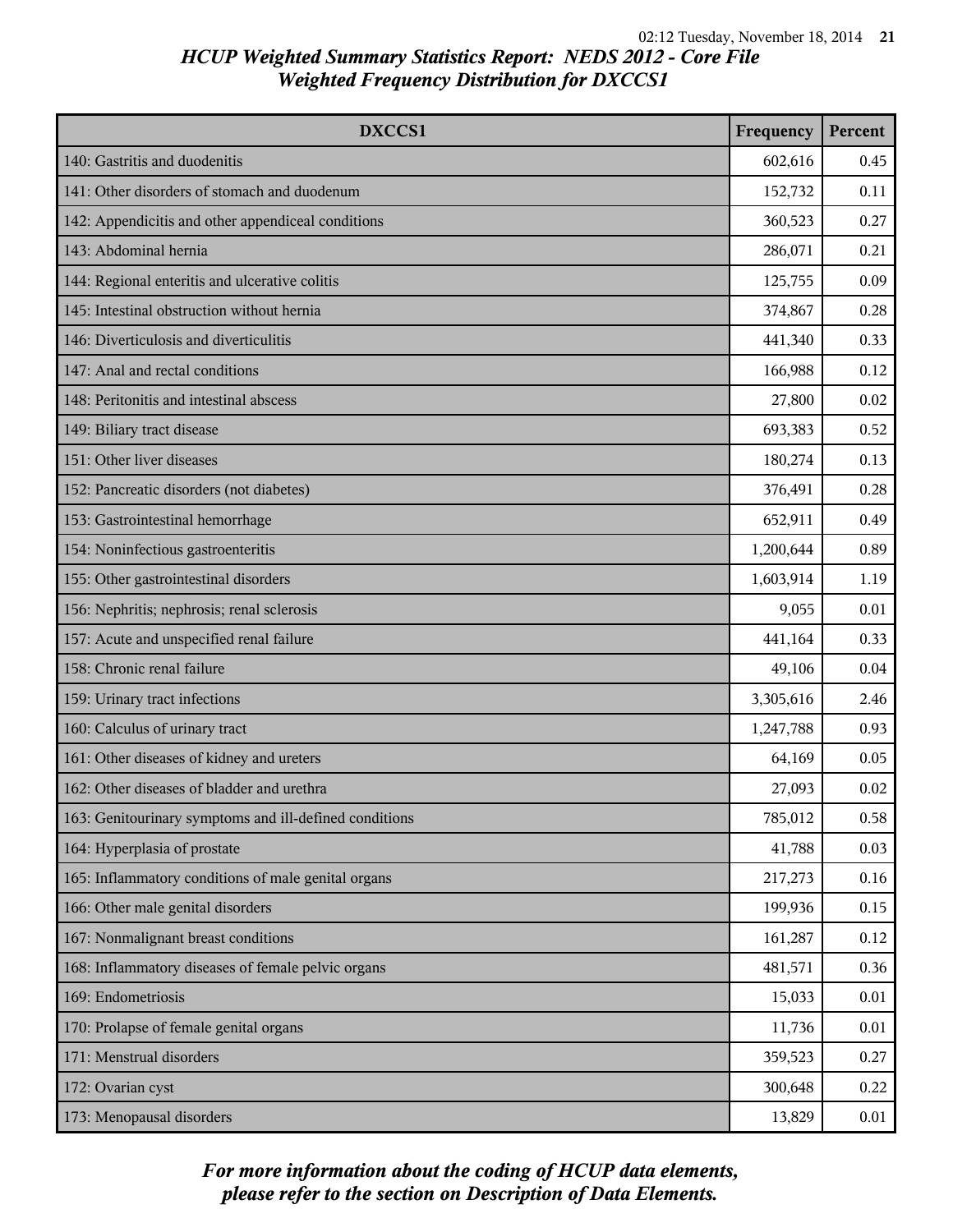| DXCCS1                                                                                                             | Frequency | Percent |
|--------------------------------------------------------------------------------------------------------------------|-----------|---------|
| 174: Female infertility                                                                                            | 516       | 0.00    |
| 175: Other female genital disorders                                                                                | 638,885   | 0.48    |
| 176: Contraceptive and procreative management                                                                      | 4,546     | 0.00    |
| 177: Spontaneous abortion                                                                                          | 160,799   | 0.12    |
| 178: Induced abortion                                                                                              | 37,067    | 0.03    |
| 179: Postabortion complications                                                                                    | 7,938     | 0.01    |
| 180: Ectopic pregnancy                                                                                             | 47,954    | 0.04    |
| 181: Other complications of pregnancy                                                                              | 1,791,650 | 1.33    |
| 182: Hemorrhage during pregnancy; abruptio placenta; placenta previa                                               | 605,364   | 0.45    |
| 183: Hypertension complicating pregnancy; childbirth and the puerperium                                            | 45,347    | 0.03    |
| 184: Early or threatened labor                                                                                     | 142,954   | 0.11    |
| 185: Prolonged pregnancy                                                                                           | 26,498    | 0.02    |
| 186: Diabetes or abnormal glucose tolerance complicating pregnancy; childbirth; or the puerperium                  | 15,915    | 0.01    |
| 187: Malposition; malpresentation                                                                                  | 7,856     | 0.01    |
| 188: Fetopelvic disproportion; obstruction                                                                         | 2,937     | 0.00    |
| 189: Previous C-section                                                                                            | 21,232    | 0.02    |
| 190: Fetal distress and abnormal forces of labor                                                                   | 24,485    | 0.02    |
| 191: Polyhydramnios and other problems of amniotic cavity                                                          | 29,230    | 0.02    |
| 192: Umbilical cord complication                                                                                   | 11,444    | 0.01    |
| 193: OB-related trauma to perineum and vulva                                                                       | 42,547    | 0.03    |
| 194: Forceps delivery                                                                                              | 667       | 0.00    |
| 195: Other complications of birth; puerperium affecting management of mother                                       | 208,329   | 0.16    |
| 196: Normal pregnancy and/or delivery                                                                              | 90,952    | 0.07    |
| 197: Skin and subcutaneous tissue infections                                                                       | 3,430,734 | 2.55    |
| 198: Other inflammatory condition of skin                                                                          | 169,290   | 0.13    |
| 199: Chronic ulcer of skin                                                                                         | 83,689    | 0.06    |
| 200: Other skin disorders                                                                                          | 995,600   | 0.74    |
| 201: Infective arthritis and osteomyelitis (except that caused by tuberculosis or sexually transmitted<br>disease) | 58,878    | 0.04    |
| 202: Rheumatoid arthritis and related disease                                                                      | 36,476    | 0.03    |
| 203: Osteoarthritis                                                                                                | 141,878   | 0.11    |
| 204: Other non-traumatic joint disorders                                                                           | 1,821,035 | 1.35    |
| 205: Spondylosis; intervertebral disc disorders; other back problems                                               | 3,886,065 | 2.89    |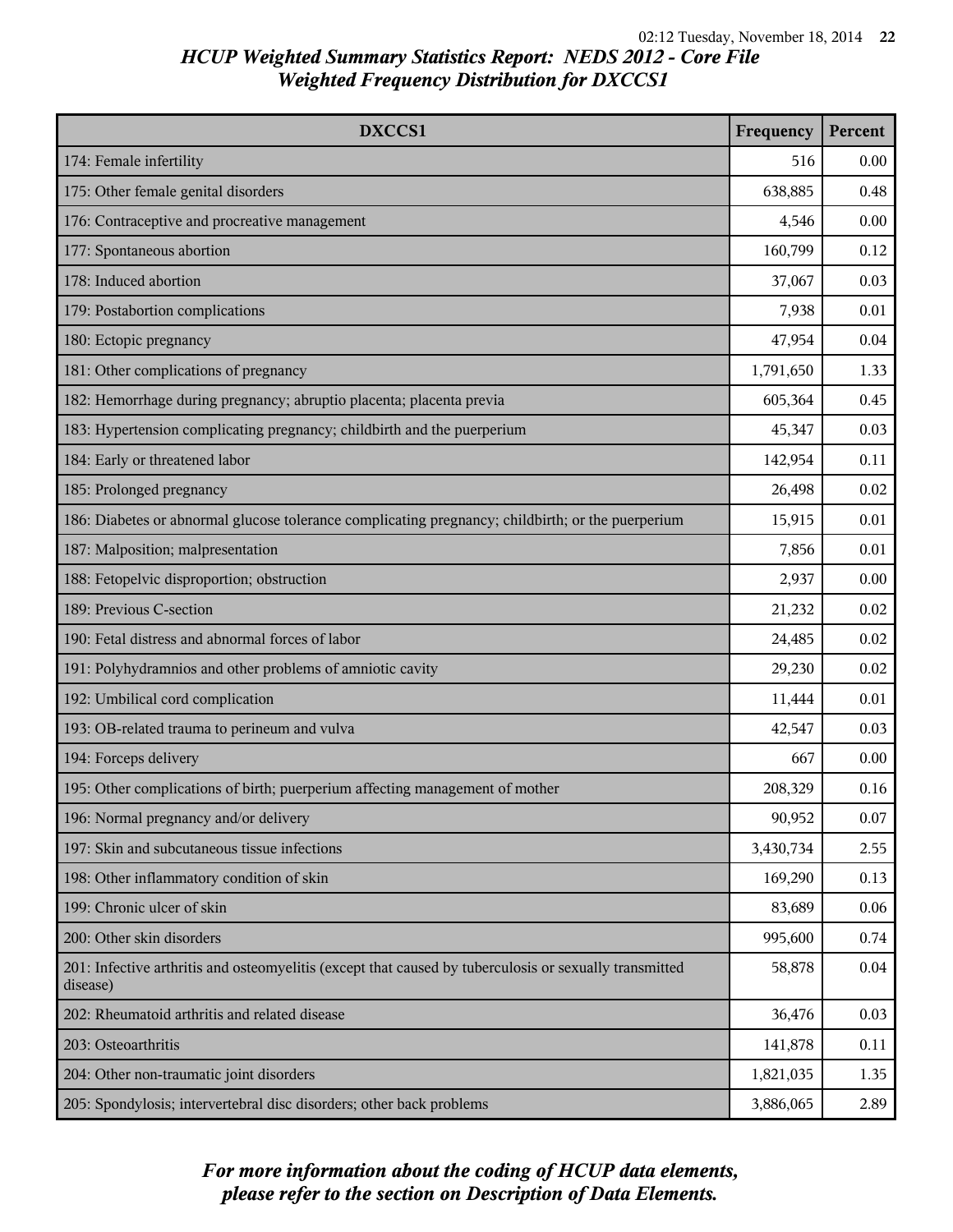| DXCCS1                                                               | Frequency | Percent |
|----------------------------------------------------------------------|-----------|---------|
| 206: Osteoporosis                                                    | 1,870     | 0.00    |
| 207: Pathological fracture                                           | 54,213    | 0.04    |
| 208: Acquired foot deformities                                       | 7,506     | 0.01    |
| 209: Other acquired deformities                                      | 15,261    | 0.01    |
| 210: Systemic lupus erythematosus and connective tissue disorders    | 27,542    | 0.02    |
| 211: Other connective tissue disease                                 | 2,217,971 | 1.65    |
| 212: Other bone disease and musculoskeletal deformities              | 213,315   | 0.16    |
| 213: Cardiac and circulatory congenital anomalies                    | 7,259     | 0.01    |
| 214: Digestive congenital anomalies                                  | 13,147    | 0.01    |
| 215: Genitourinary congenital anomalies                              | 9,382     | 0.01    |
| 216: Nervous system congenital anomalies                             | 2,231     | 0.00    |
| 217: Other congenital anomalies                                      | 18,464    | 0.01    |
| 218: Liveborn                                                        | 3,682     | 0.00    |
| 219: Short gestation; low birth weight; and fetal growth retardation | 494       | 0.00    |
| 220: Intrauterine hypoxia and birth asphyxia                         | 386       | 0.00    |
| 221: Respiratory distress syndrome                                   | 647       | 0.00    |
| 222: Hemolytic jaundice and perinatal jaundice                       | 28,545    | 0.02    |
| 223: Birth trauma                                                    | 1,102     | 0.00    |
| 224: Other perinatal conditions                                      | 188,948   | 0.14    |
| 225: Joint disorders and dislocations; trauma-related                | 513,685   | 0.38    |
| 226: Fracture of neck of femur (hip)                                 | 295,097   | 0.22    |
| 227: Spinal cord injury                                              | 13,950    | 0.01    |
| 228: Skull and face fractures                                        | 302,685   | 0.23    |
| 229: Fracture of upper limb                                          | 1,796,199 | 1.34    |
| 230: Fracture of lower limb                                          | 1,028,490 | 0.77    |
| 231: Other fractures                                                 | 559,695   | 0.42    |
| 232: Sprains and strains                                             | 6,145,174 | 4.57    |
| 233: Intracranial injury                                             | 735,323   | 0.55    |
| 234: Crushing injury or internal injury                              | 211,526   | 0.16    |
| 235: Open wounds of head; neck; and trunk                            | 2,372,795 | 1.77    |
| 236: Open wounds of extremities                                      | 3,084,567 | 2.30    |
| 237: Complication of device; implant or graft                        | 517,760   | 0.39    |
| 238: Complications of surgical procedures or medical care            | 687,623   | 0.51    |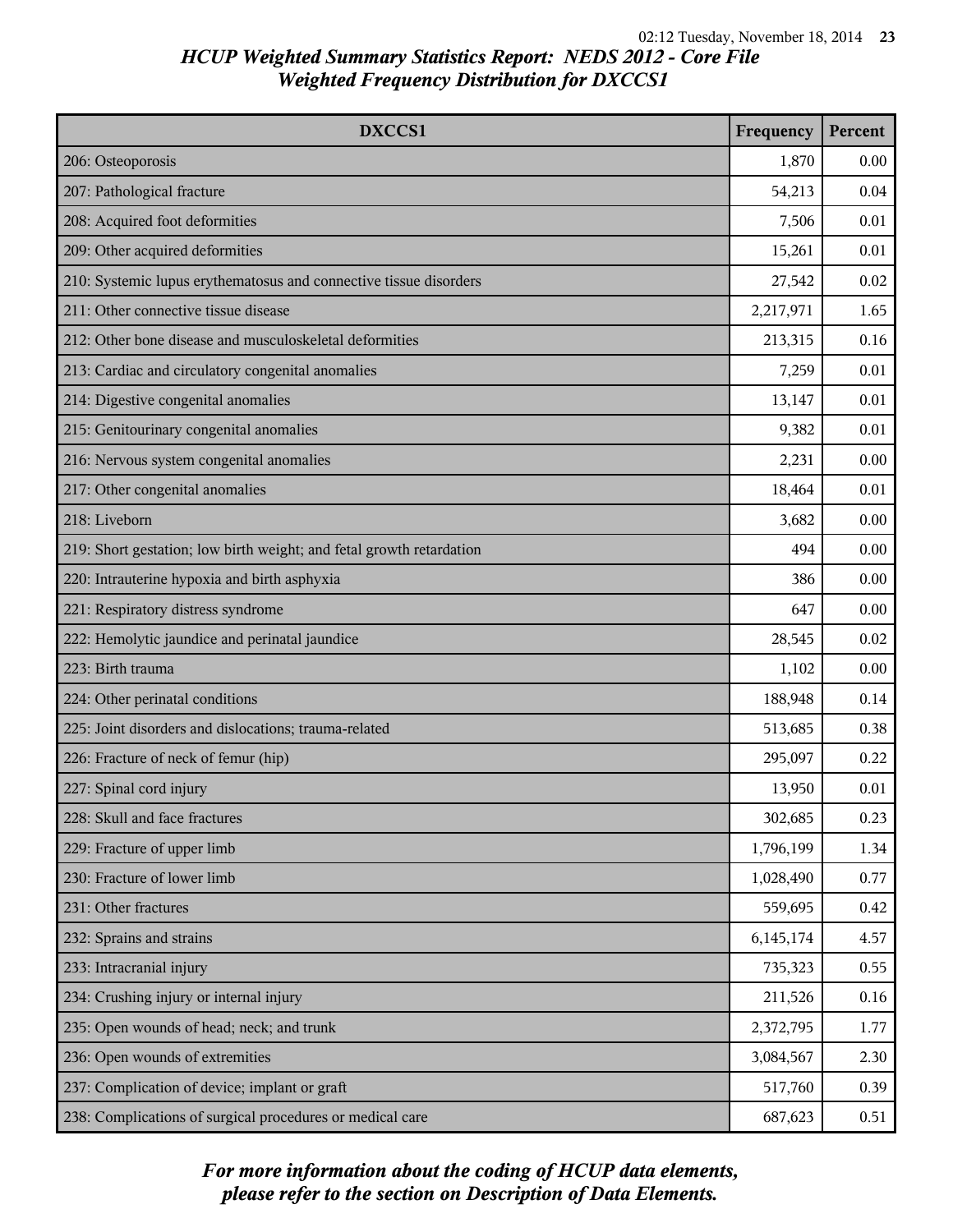| DXCCS1                                                                                     | Frequency | Percent |
|--------------------------------------------------------------------------------------------|-----------|---------|
| 239: Superficial injury; contusion                                                         | 5,780,784 | 4.30    |
| 240: Burns                                                                                 | 410,348   | 0.31    |
| 241: Poisoning by psychotropic agents                                                      | 185,049   | 0.14    |
| 242: Poisoning by other medications and drugs                                              | 427,939   | 0.32    |
| 243: Poisoning by nonmedicinal substances                                                  | 334,708   | 0.25    |
| 244: Other injuries and conditions due to external causes                                  | 3,325,251 | 2.47    |
| 245: Syncope                                                                               | 1,195,582 | 0.89    |
| 246: Fever of unknown origin                                                               | 1,568,374 | 1.17    |
| 247: Lymphadenitis                                                                         | 178,296   | 0.13    |
| 248: Gangrene                                                                              | 15,319    | 0.01    |
| 249: Shock                                                                                 | 3,340     | 0.00    |
| 250: Nausea and vomiting                                                                   | 1,937,744 | 1.44    |
| 251: Abdominal pain                                                                        | 5,733,676 | 4.27    |
| 252: Malaise and fatigue                                                                   | 522,187   | 0.39    |
| 253: Allergic reactions                                                                    | 1,804,497 | 1.34    |
| 254: Rehabilitation care; fitting of prostheses; and adjustment of devices                 | 6,986     | 0.01    |
| 255: Administrative/social admission                                                       | 486,000   | 0.36    |
| 256: Medical examination/evaluation                                                        | 218,731   | 0.16    |
| 257: Other aftercare                                                                       | 1,020,575 | 0.76    |
| 258: Other screening for suspected conditions (not mental disorders or infectious disease) | 233,455   | 0.17    |
| 259: Residual codes; unclassified                                                          | 1,143,816 | 0.85    |
| 650: Adjustment disorders                                                                  | 128,884   | 0.10    |
| 651: Anxiety disorders                                                                     | 969,609   | 0.72    |
| 652: Attention-deficit, conduct, and disruptive behavior disorders                         | 98,371    | 0.07    |
| 653: Delirium, dementia, and amnestic and other cognitive disorders                        | 220,445   | 0.16    |
| 654: Developmental disorders                                                               | 35,285    | 0.03    |
| 655: Disorders usually diagnosed in infancy, childhood, or adolescence                     | 15,444    | 0.01    |
| 656: Impulse control disorders, NEC                                                        | 15,876    | 0.01    |
| 657: Mood disorders                                                                        | 1,301,600 | 0.97    |
| 658: Personality disorders                                                                 | 18,497    | 0.01    |
| 659: Schizophrenia and other psychotic disorders                                           | 619,994   | 0.46    |
| 660: Alcohol-related disorders                                                             | 1,190,995 | 0.89    |
| 661: Substance-related disorders                                                           | 625,846   | 0.47    |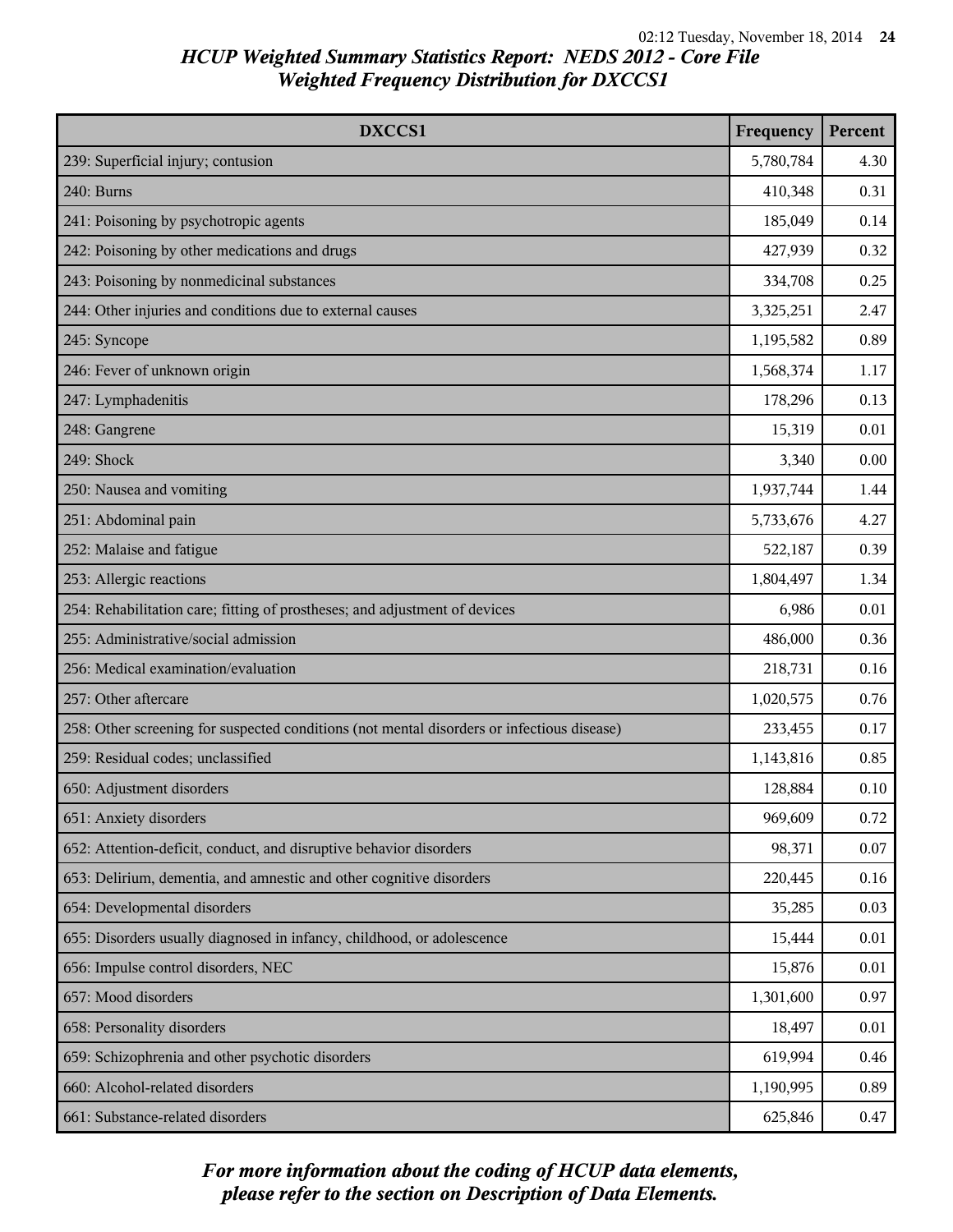| DXCCS1                                                                | Frequency | Percent |
|-----------------------------------------------------------------------|-----------|---------|
| 662: Suicide and intentional self-inflicted injury                    | 194.750   | 0.14    |
| 663: Screening and history of mental health and substance abuse codes | 171.470   | 0.13    |
| 670: Miscellaneous disorders                                          | 156,474   | 0.12    |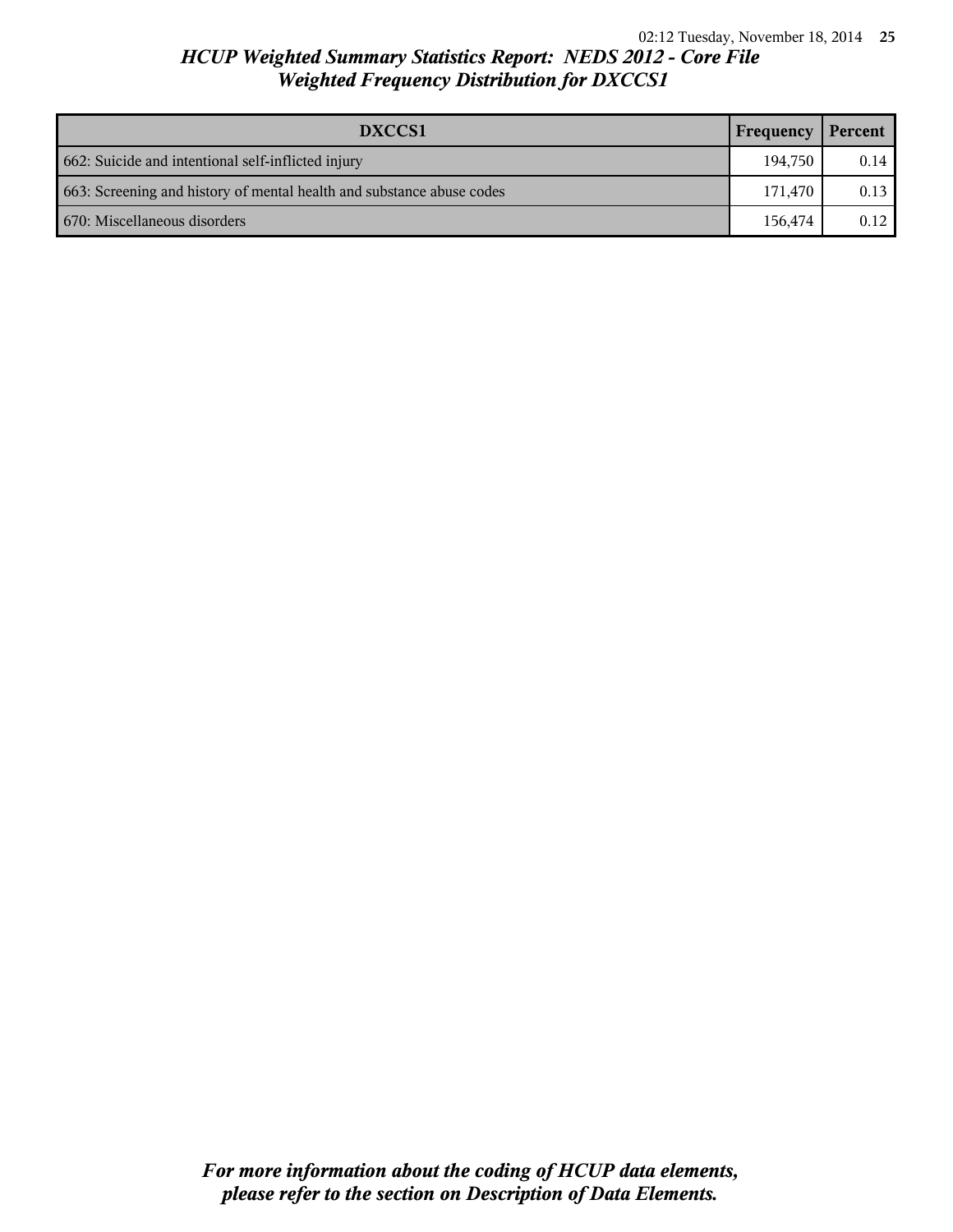| <b>ECODE1</b>     | Frequency   | Percent |
|-------------------|-------------|---------|
| <b>Blank</b>      | 101,061,178 | 75.19   |
| Valid DX          | 33,337,869  | 24.81   |
| Invalid DX (invl) | 132         | 0.00    |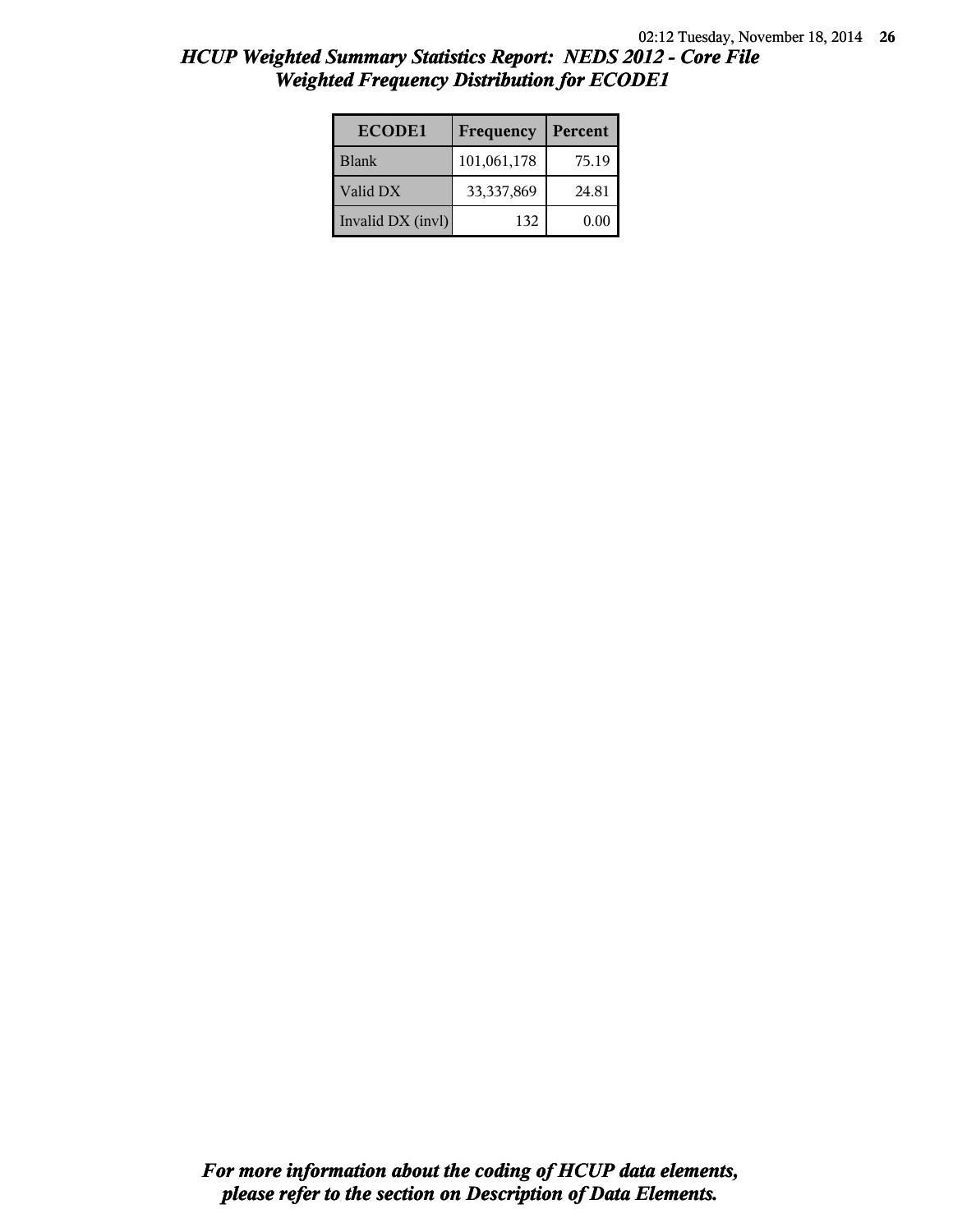| <b>EDEVENT</b>                                                                           | Frequency   | Percent |
|------------------------------------------------------------------------------------------|-------------|---------|
| 1: ED visit in which the patient is treated and released                                 | 112,828,906 | 83.95   |
| 2: ED visit in which the patient is admitted to this same hospital                       | 19,070,684  | 14.19   |
| 3: ED visit in which the patient is transferred to another short-term hospital           | 2,156,598   | 1.60    |
| 9: ED visit in which the patient died in the ED                                          | 187,582     | 0.14    |
| 98: ED visit in which patient is not admitted to this same hospital, destination unknown | 154,692     | 0.12    |
| 99: ED visit in which the patient is discharged alive, destination unknown               | 717         | 0.00    |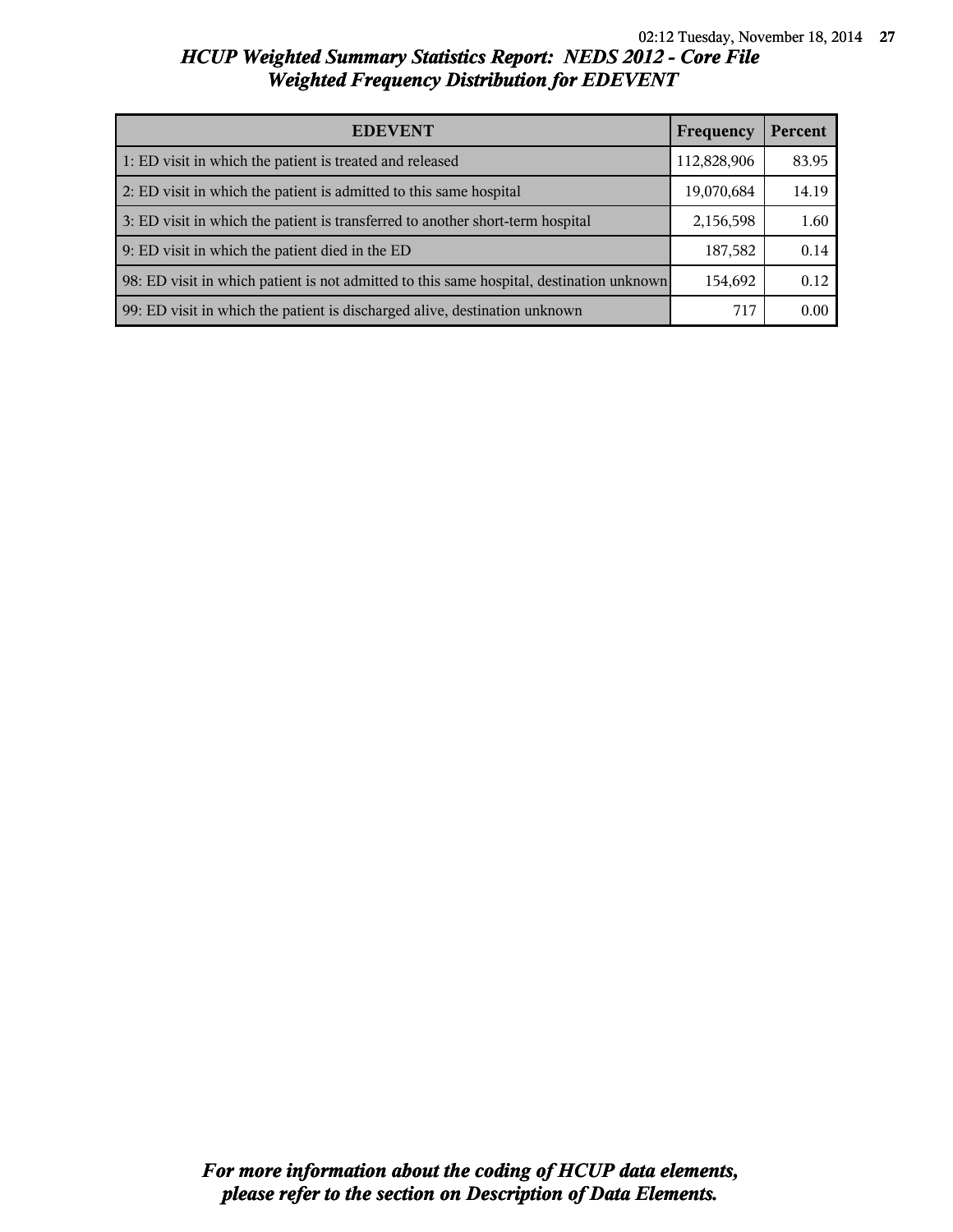| E CCS1                                             | Frequency   | Percent |
|----------------------------------------------------|-------------|---------|
| $\therefore$ Missing                               | 101,061,178 | 75.19   |
| A: Invalid diagnosis                               | 132         | 0.00    |
| 662: Suicide and intentional self-inflicted injury | 386,625     | 0.29    |
| 2601: E Codes: Cut/pierceb                         | 1,707,794   | 1.27    |
| 2602: E Codes: Drowning/submersion                 | 9,992       | 0.01    |
| 2603: E Codes: Fall                                | 7,401,954   | 5.51    |
| 2604: E Codes: Fire/burn                           | 345,183     | 0.26    |
| 2605: E Codes: Firearm                             | 61,767      | 0.05    |
| 2606: E Codes: Machinery                           | 98,413      | 0.07    |
| 2607: E Codes: Motor vehicle traffic (MVT)         | 2,800,035   | 2.08    |
| 2608: E Codes: Pedal cyclist; not MVT              | 268,028     | 0.20    |
| 2609: E Codes: Pedestrian; not MVT                 | 16,741      | 0.01    |
| 2610: E Codes: Transport; not MVT                  | 266,698     | 0.20    |
| 2611: E Codes: Natural/environment                 | 1,213,298   | 0.90    |
| 2612: E Codes: Overexertion                        | 2,106,155   | 1.57    |
| 2613: E Codes: Poisoning                           | 568,349     | 0.42    |
| 2614: E Codes: Struck by; against                  | 3,418,633   | 2.54    |
| 2615: E Codes: Suffocation                         | 41,185      | 0.03    |
| 2616: E Codes: Adverse effects of medical care     | 1,003,673   | 0.75    |
| 2617: E Codes: Adverse effects of medical drugs    | 1,589,550   | 1.18    |
| 2618: E Codes: Other specified and classifiable    | 1,183,820   | 0.88    |
| 2619: E Codes: Other specified; NEC                | 826,630     | 0.62    |
| 2620: E Codes: Unspecified                         | 3,187,255   | 2.37    |
| 2621: E Codes: Place of occurrence                 | 4,836,091   | 3.60    |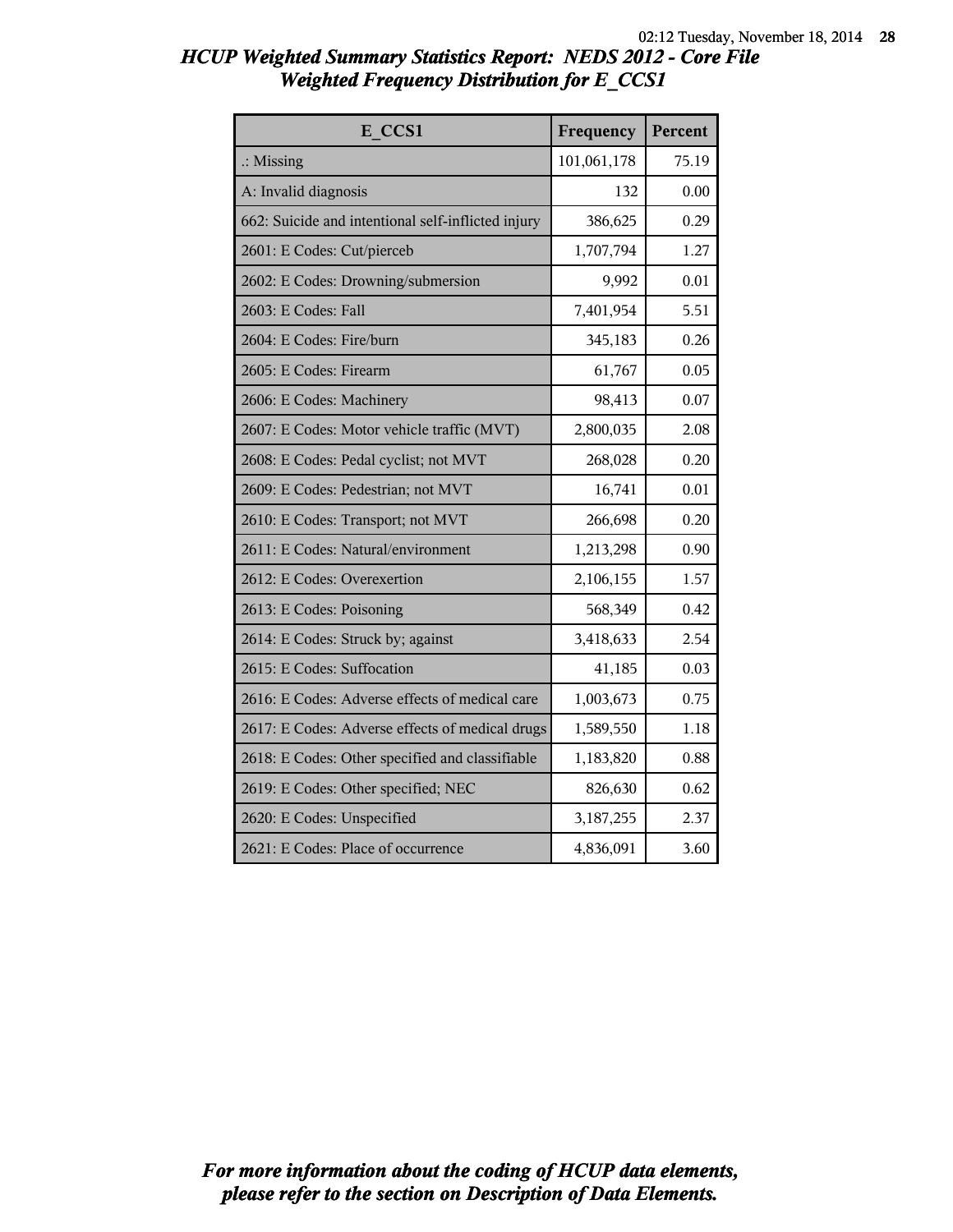| <b>FEMALE</b>        | Frequency  | Percent |
|----------------------|------------|---------|
| $\therefore$ Missing | 3,999      | 0.00    |
| .A: Invalid          | 26         | 0.00    |
| .C: Inconsistent     | 5,975      | 0.00    |
| $0:$ Male            | 59,876,517 | 44.55   |
| 1: Female            | 74,512,661 | 55.44   |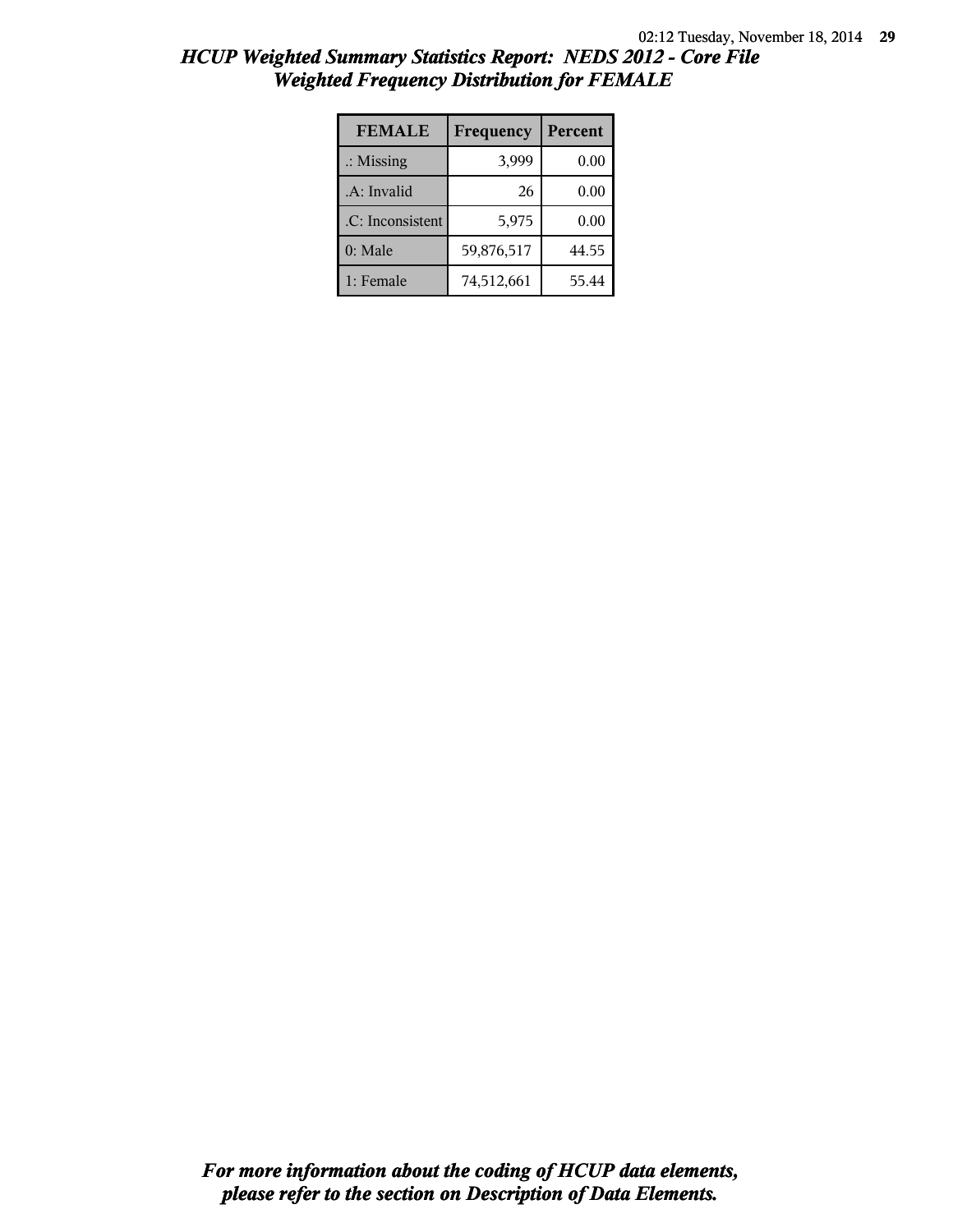| <b>HCUPFILE</b>   Frequency |             | Percent |
|-----------------------------|-------------|---------|
| <b>SEDD</b>                 | 115,328,495 | 85.81   |
| SID                         | 19,070,684  | 14.19   |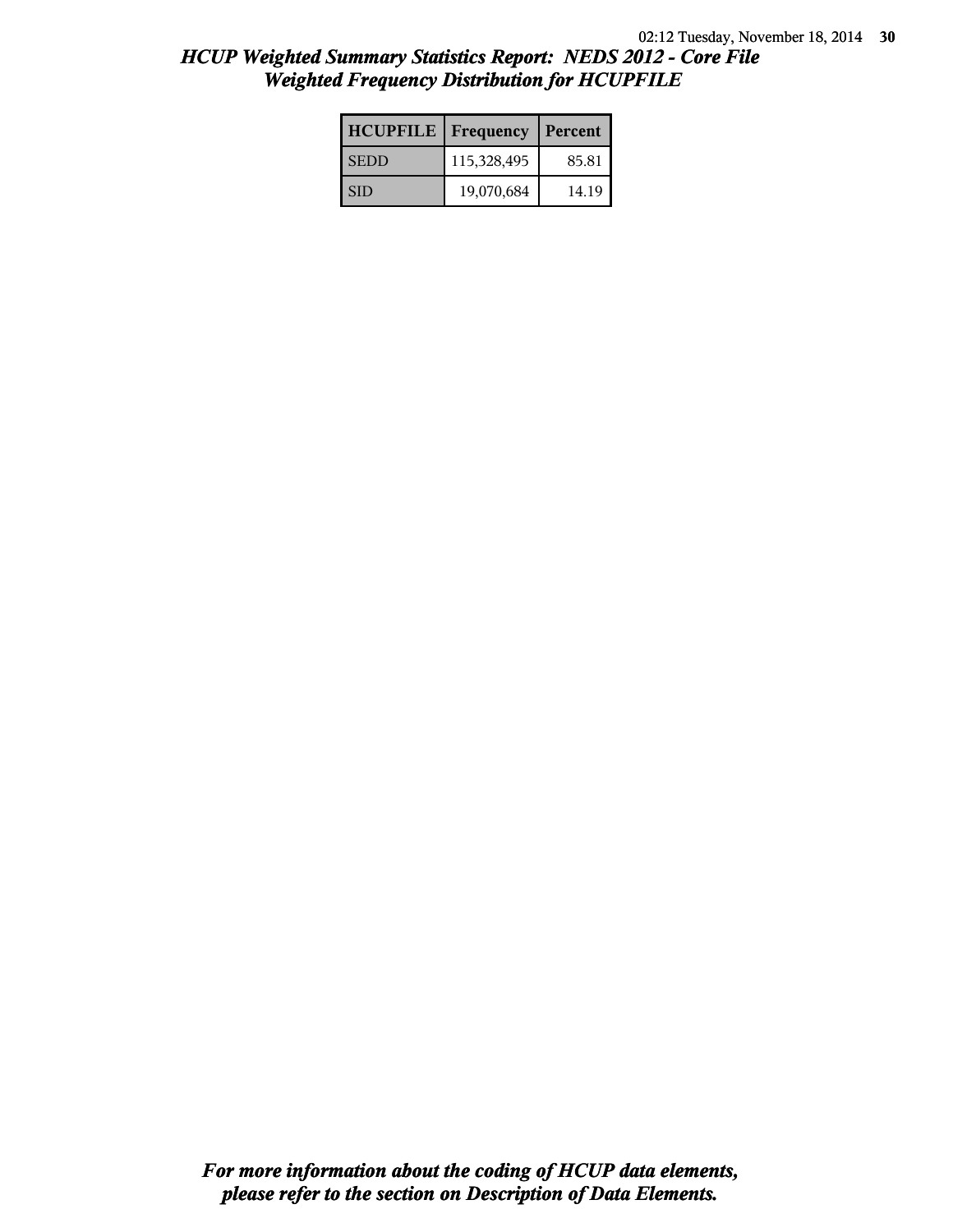| <b>INJURY</b>                                                              | Frequency   | Percent |
|----------------------------------------------------------------------------|-------------|---------|
| 0: No injury diagnoses reported                                            | 104,323,436 | 77.62   |
| 1: Injury is reported in first-listed diagnosis                            | 27,010,165  | 20.10   |
| 2: Injury is reported in a diagnosis other than the first-listed diagnosis | 3,065,578   | 2.28    |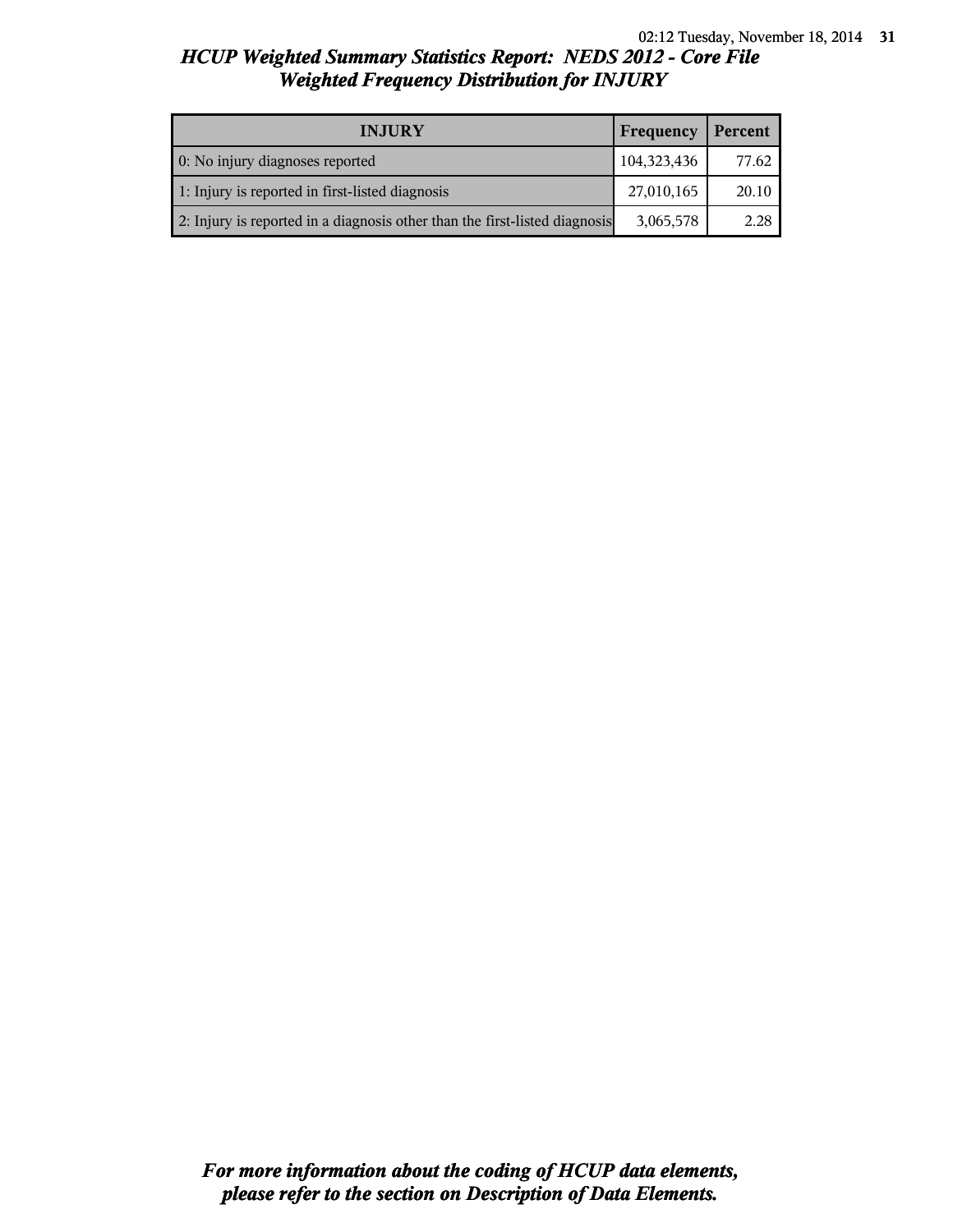| <b>INJURY CUT   Frequency</b> |             | Percent |
|-------------------------------|-------------|---------|
|                               | 132,135,510 | 98.32   |
|                               | 2,263,669   | 1.68    |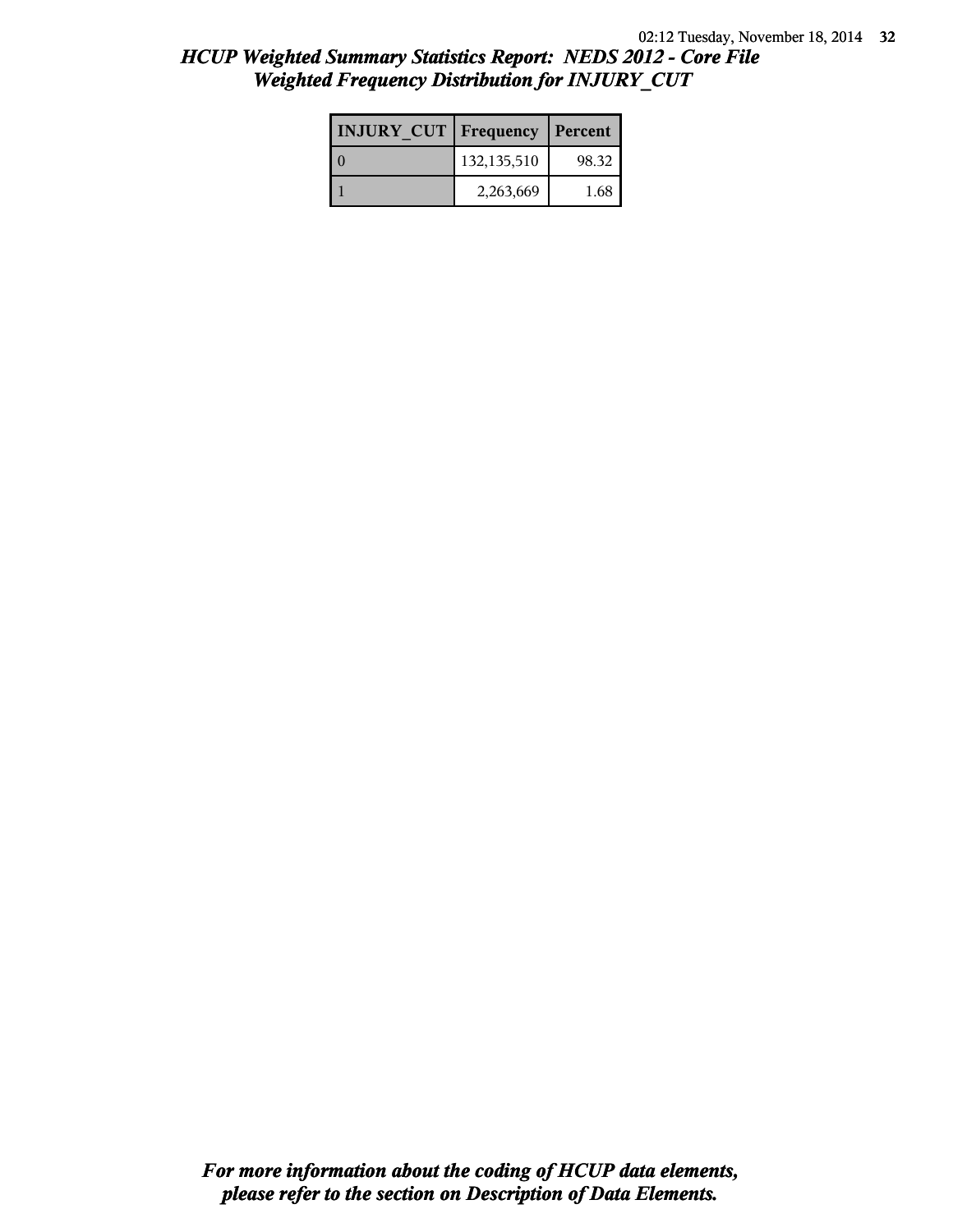| <b>INJURY DROWN</b> Frequency |               | Percent |
|-------------------------------|---------------|---------|
|                               | 134, 385, 375 | 99.99   |
|                               | 13,804        | 0.01    |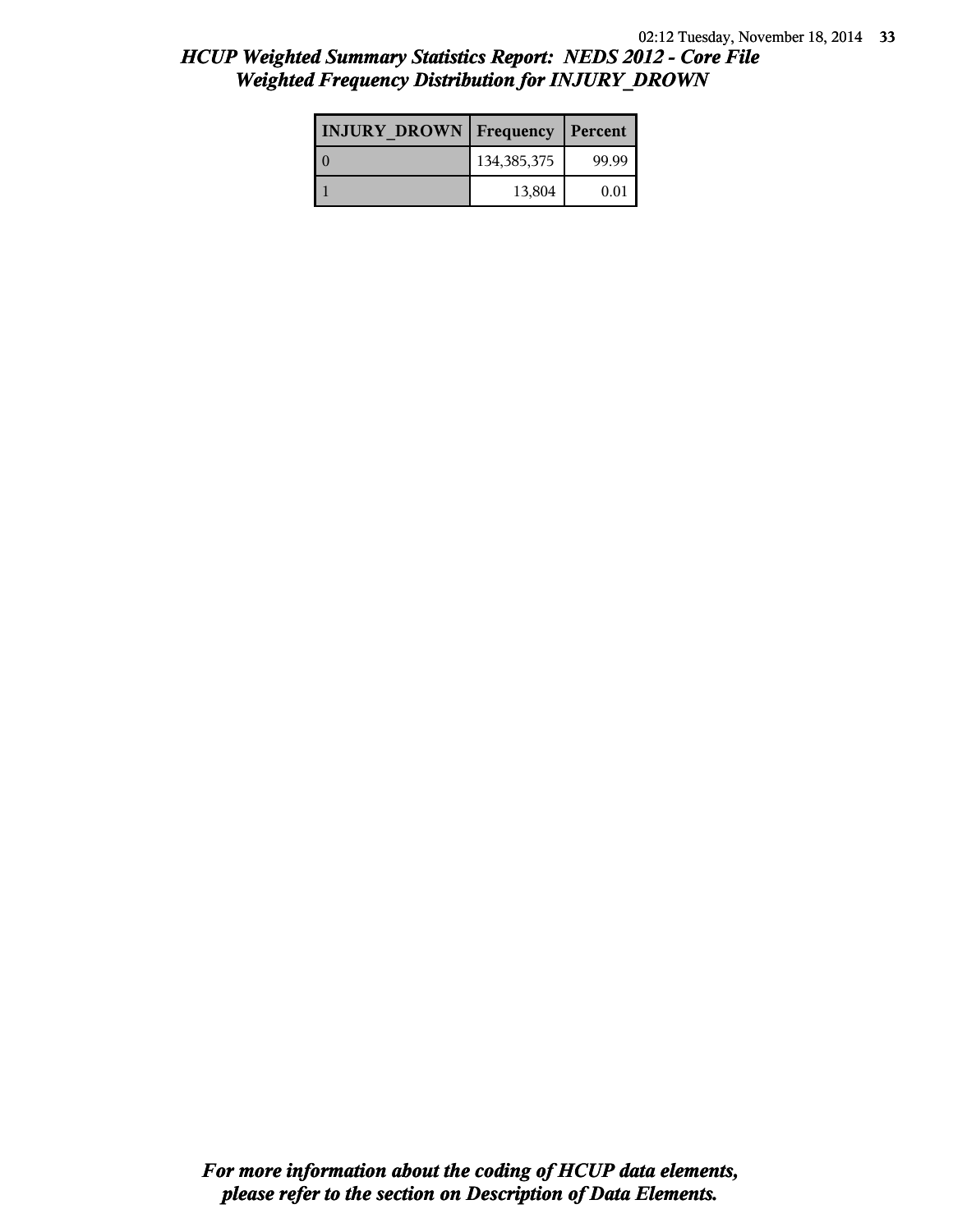| <b>INJURY FALL Frequency</b> |             | Percent |
|------------------------------|-------------|---------|
|                              | 125,231,048 | 93.18   |
|                              | 9,168,131   | 6.82    |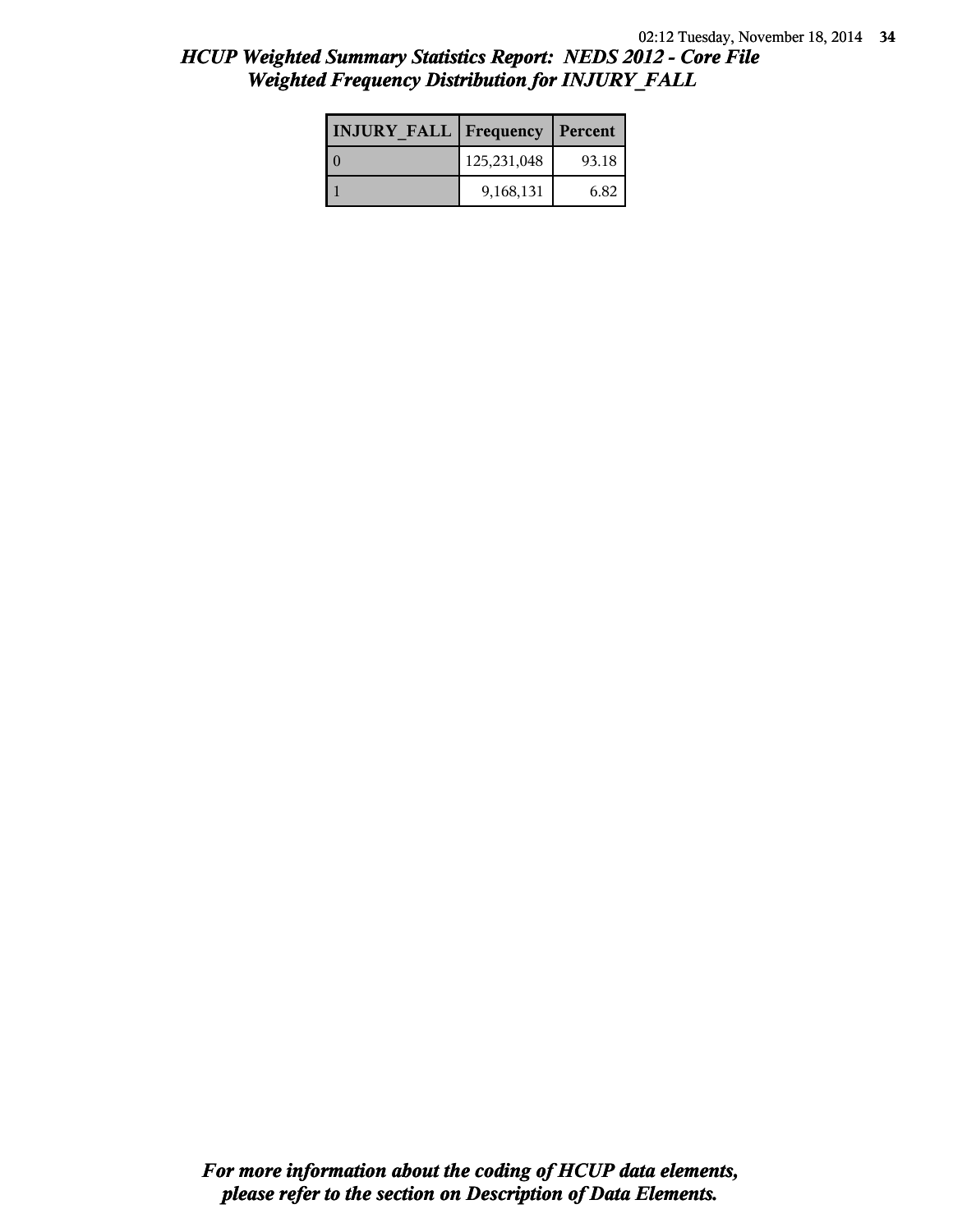| <b>INJURY FIRE   Frequency</b> |             | Percent |
|--------------------------------|-------------|---------|
|                                | 133,953,813 | 99.67   |
|                                | 445,366     | 0.33    |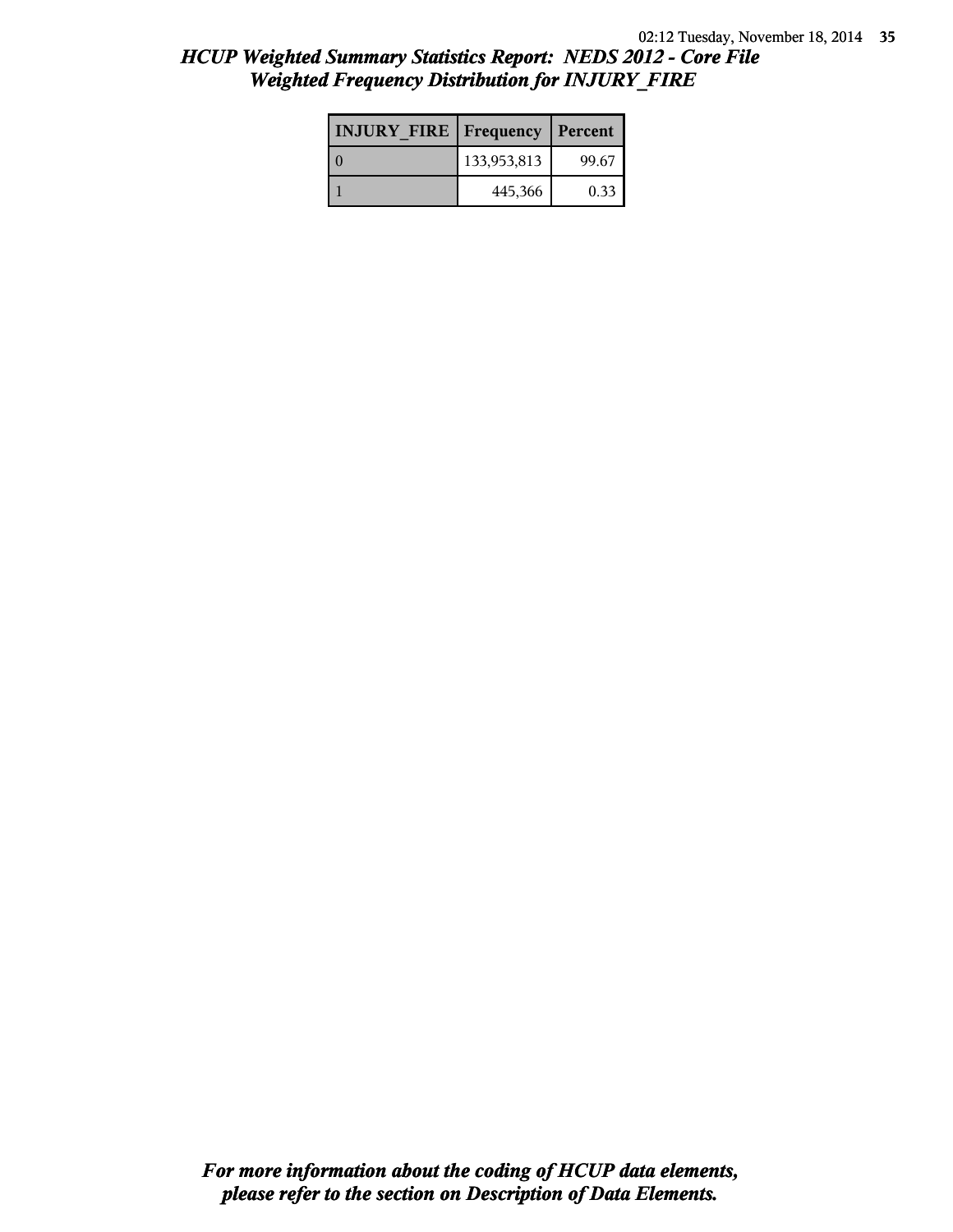| <b>INJURY FIREARM Frequency</b> |             | Percent |
|---------------------------------|-------------|---------|
|                                 | 134,319,303 | 99.94   |
|                                 | 79,876      | 0.06    |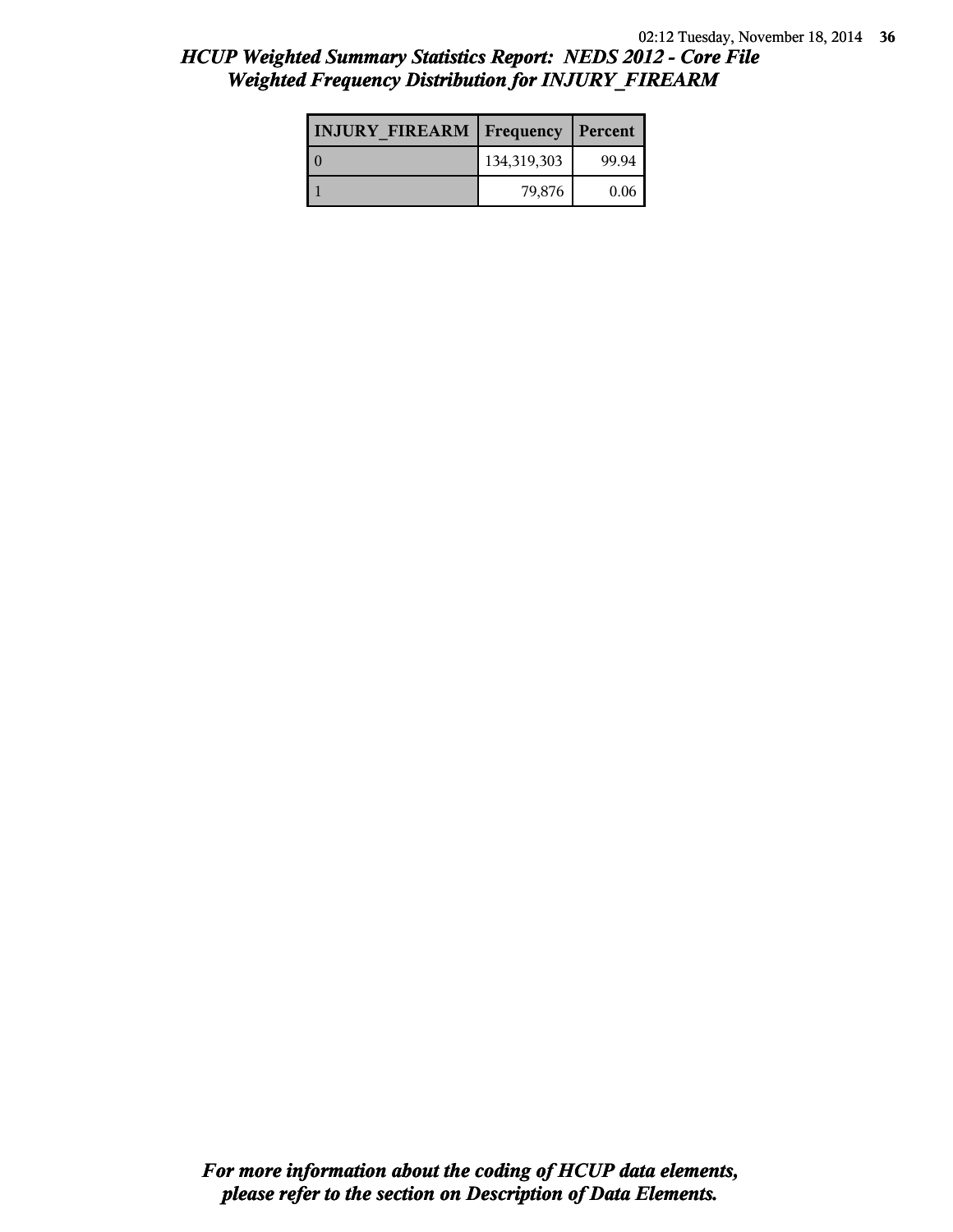| <b>INJURY MACHINERY   Frequency</b> |             | Percent |
|-------------------------------------|-------------|---------|
|                                     | 134,279,530 | 99.91   |
|                                     | 119,649     | 0.09    |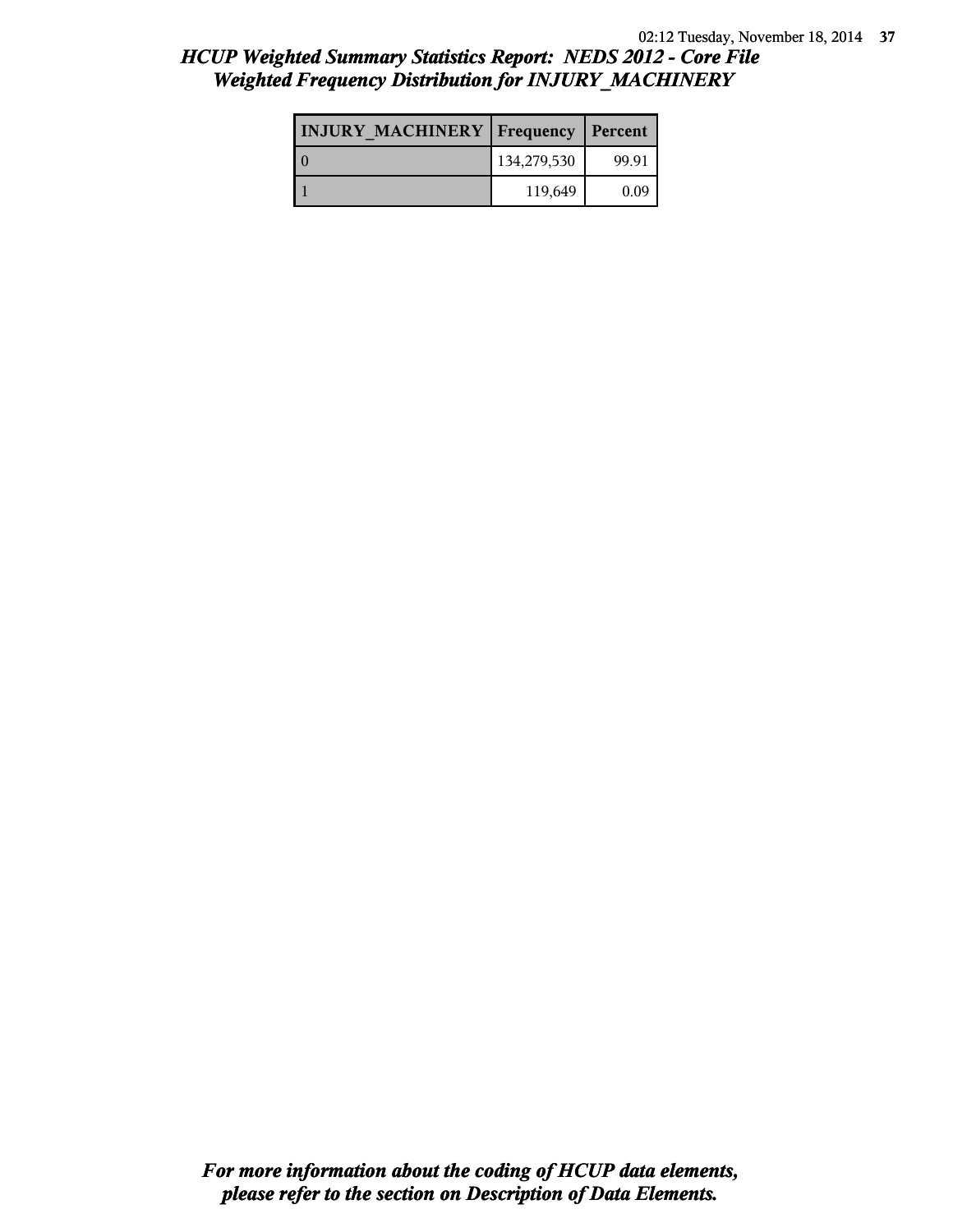| <b>INJURY MVT Frequency Percent</b> |               |       |
|-------------------------------------|---------------|-------|
|                                     | 131, 132, 526 | 97.57 |
|                                     | 3,266,653     | 2.43  |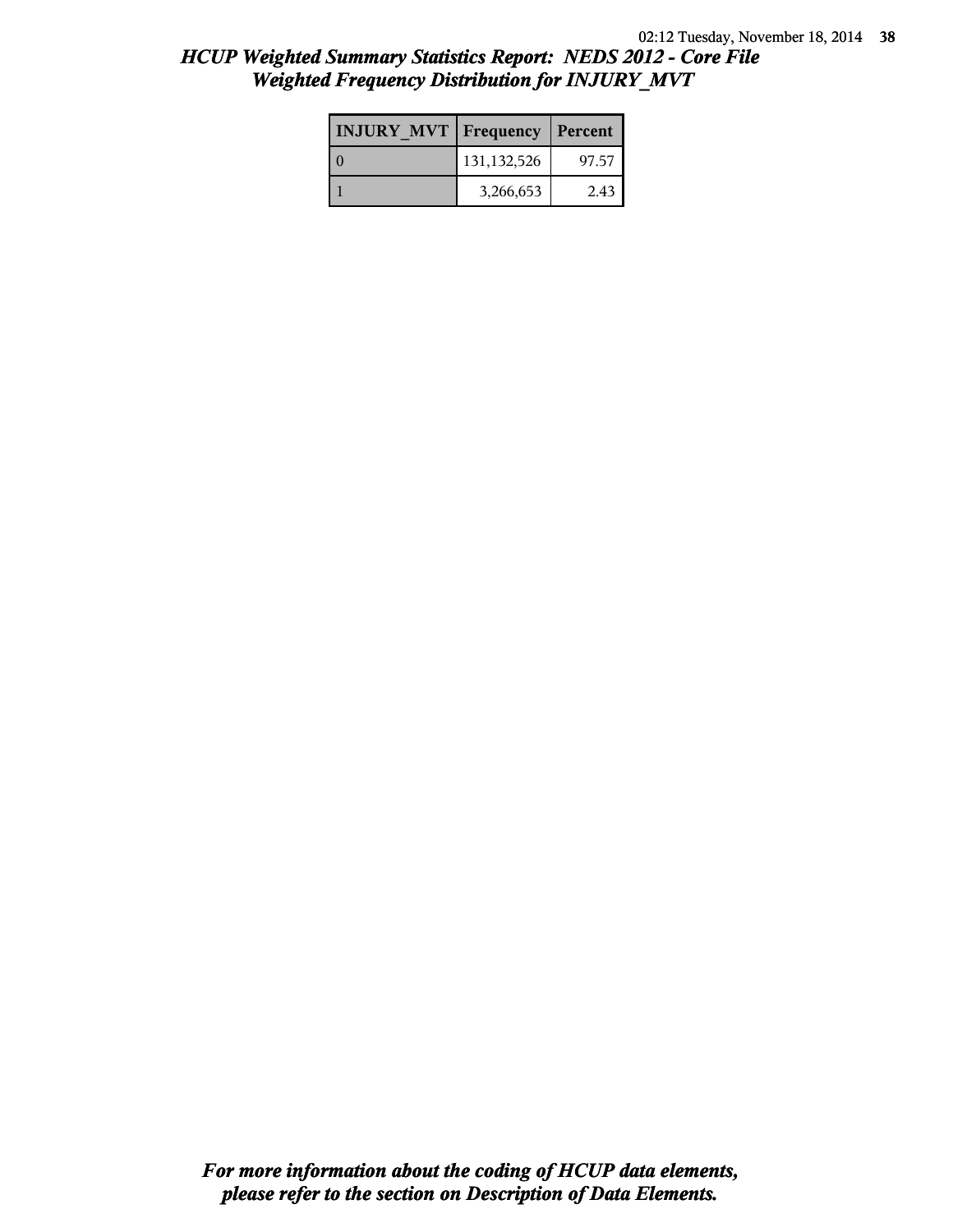| <b>INJURY NATURE Frequency</b> |             | Percent |
|--------------------------------|-------------|---------|
|                                | 132,933,632 | 98.91   |
|                                | 1,465,547   | 1.09    |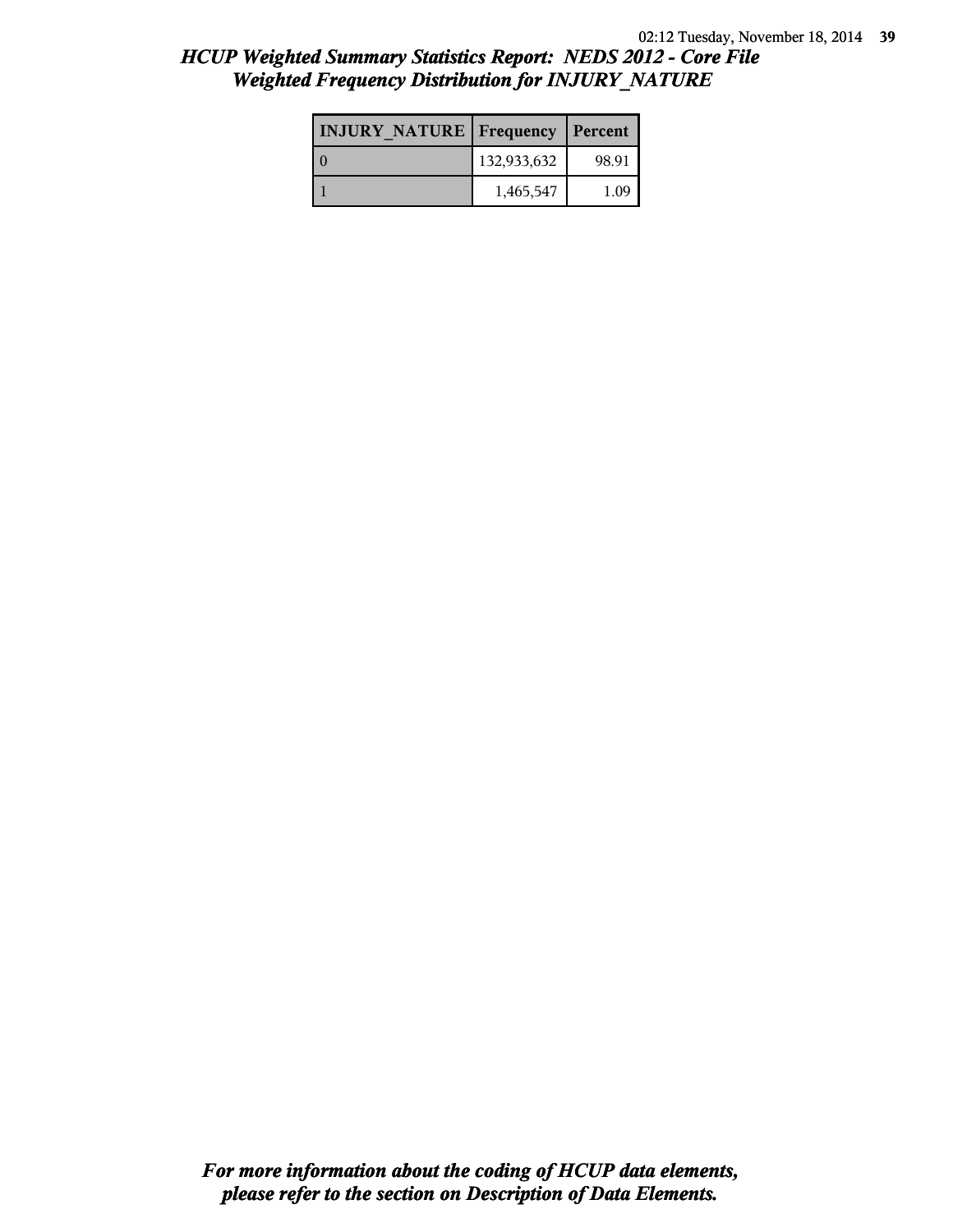| <b>INJURY POISON Frequency</b> |             | Percent |
|--------------------------------|-------------|---------|
|                                | 133,420,398 | 99.27   |
|                                | 978,781     | 0.73    |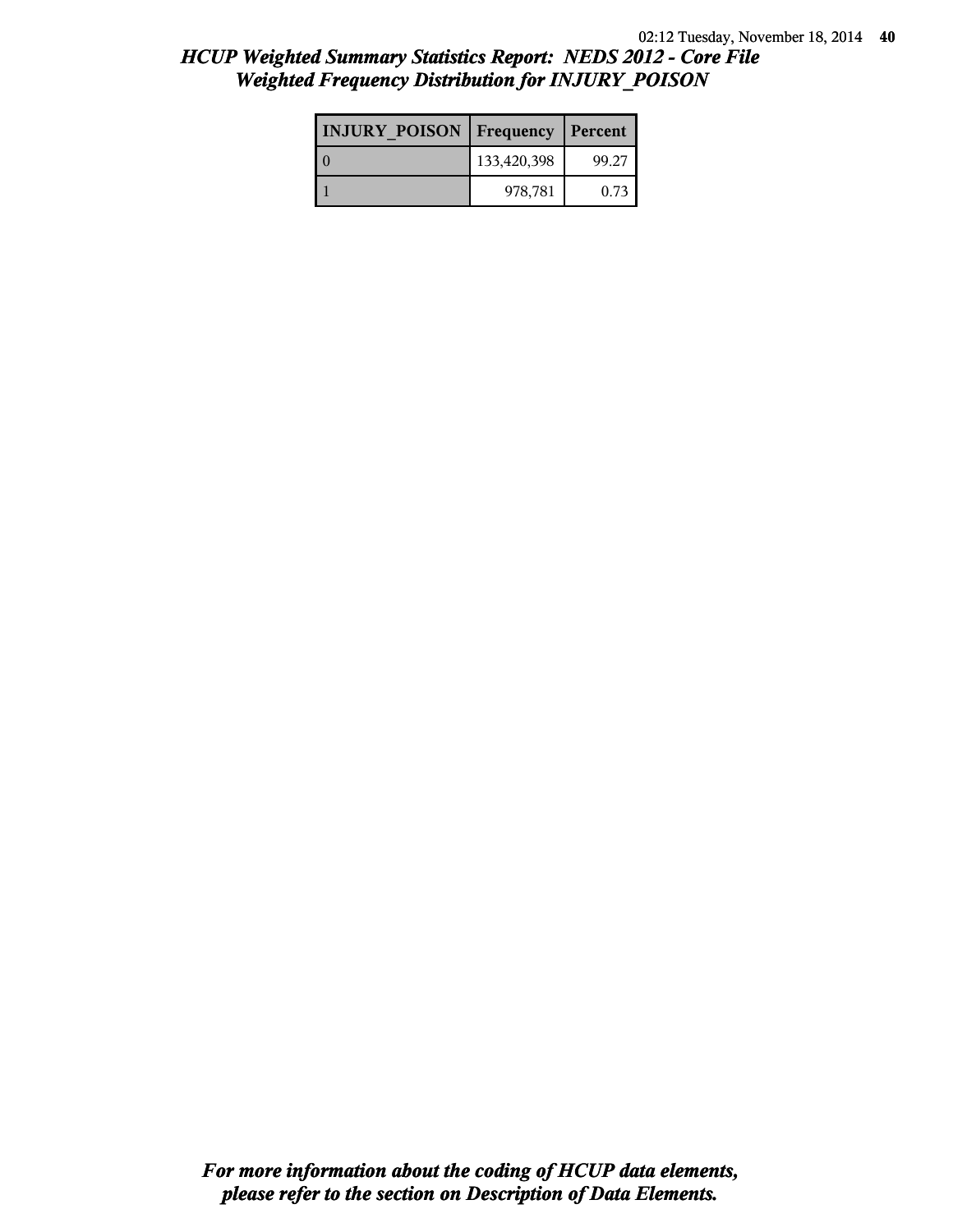| <b>INJURY SEVERITY</b> | Frequency   | Percent  |
|------------------------|-------------|----------|
| $\boldsymbol{0}$       | 106,579,307 | 79.30    |
| $\mathbf{1}$           | 17,254,184  | 12.84    |
| $\overline{c}$         | 2,028,154   | 1.51     |
| 3                      | 250,852     | 0.19     |
| $\overline{4}$         | 4,896,518   | 3.64     |
| 5                      | 1,605,866   | 1.19     |
| 6                      | 231,436     | 0.17     |
| 8                      | 95,539      | 0.07     |
| 9                      | 584,607     | 0.43     |
| 10                     | 103,167     | 0.08     |
| 11                     | 15,623      | 0.01     |
| 12                     | 12,357      | 0.01     |
| 13                     | 47,913      | 0.04     |
| 14                     | 40,910      | 0.03     |
| 16                     | 73,796      | 0.05     |
| 17                     | 53,185      | 0.04     |
| 18                     | 11,691      | 0.01     |
| 19                     | 6,013       | 0.00     |
| 20                     | 11,159      | 0.01     |
| 21                     | 8,812       | 0.01     |
| 22                     | 13,240      | 0.01     |
| 24                     | 5,446       | 0.00     |
| 25                     | 9,950       | 0.01     |
| 26                     | 4,050       | 0.00     |
| 27                     | 3,580       | 0.00     |
| 29                     | 7,601       | 0.01     |
| 30                     | 501         | 0.00     |
| 32                     | 277         | 0.00     |
| 33                     | 626         | 0.00     |
| 34                     | 3,229       | 0.00     |
| 35                     | 536         | 0.00     |
| 36                     | 893         | 0.00     |
| 38                     | 991         | $0.00\,$ |

*please refer to the section on Description of Data Elements. For more information about the coding of HCUP data elements,*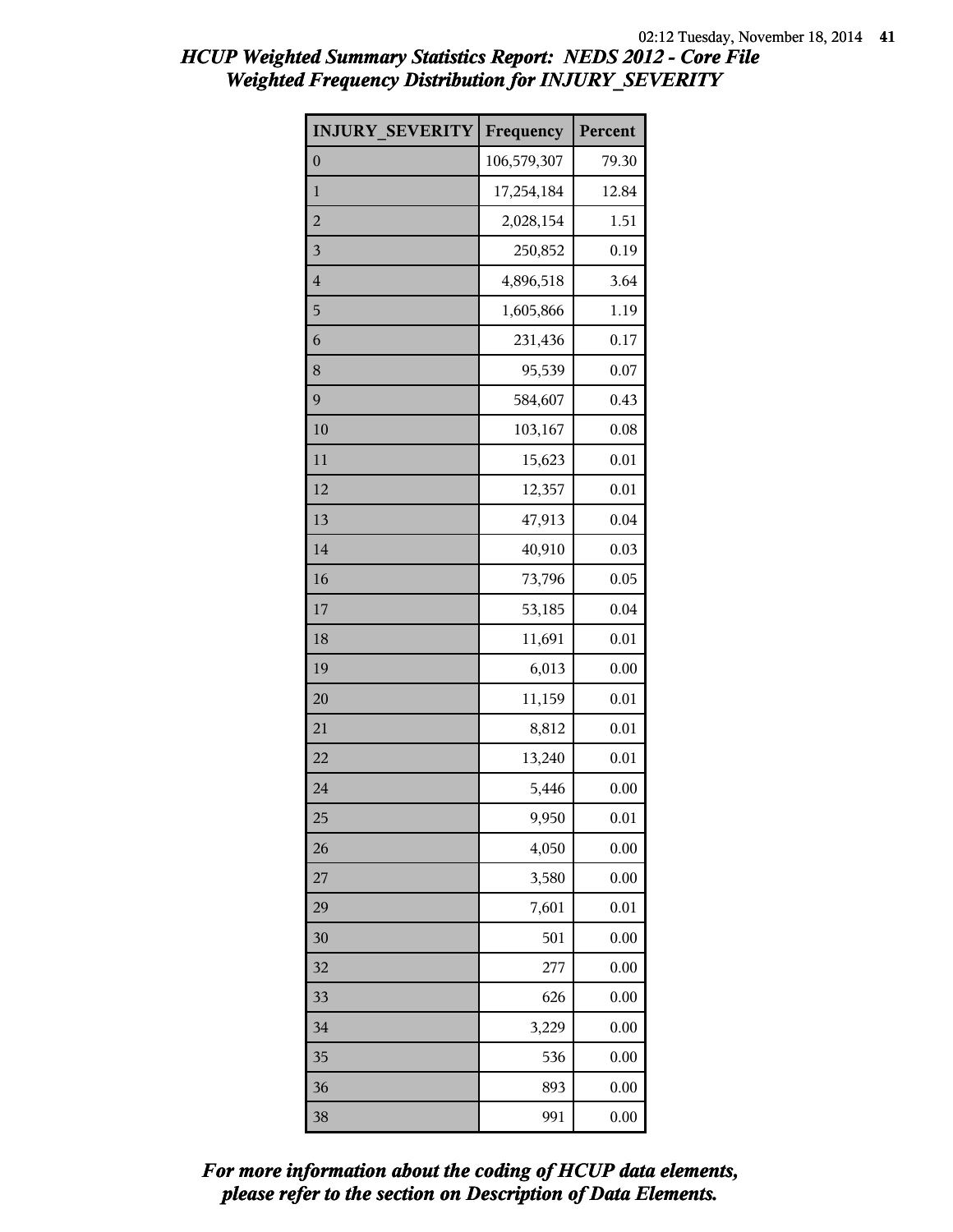| <b>INJURY SEVERITY</b> | Frequency | Percent |
|------------------------|-----------|---------|
| 41                     | 854       | 0.00    |
| 42                     | 69        | 0.00    |
| 43                     | 607       | 0.00    |
| 45                     | 260       | 0.00    |
| 48                     | 56        | 0.00    |
| 50                     | 338       | 0.00    |
| 51                     | 30        | 0.00    |
| 54                     | 50        | 0.00    |
| 57                     | 60        | 0.00    |
| 59                     | 64        | 0.00    |
| 66                     | 11        | 0.00    |
| 75                     | 2,554     | 0.00    |
| 99                     | 432,214   | 0.32    |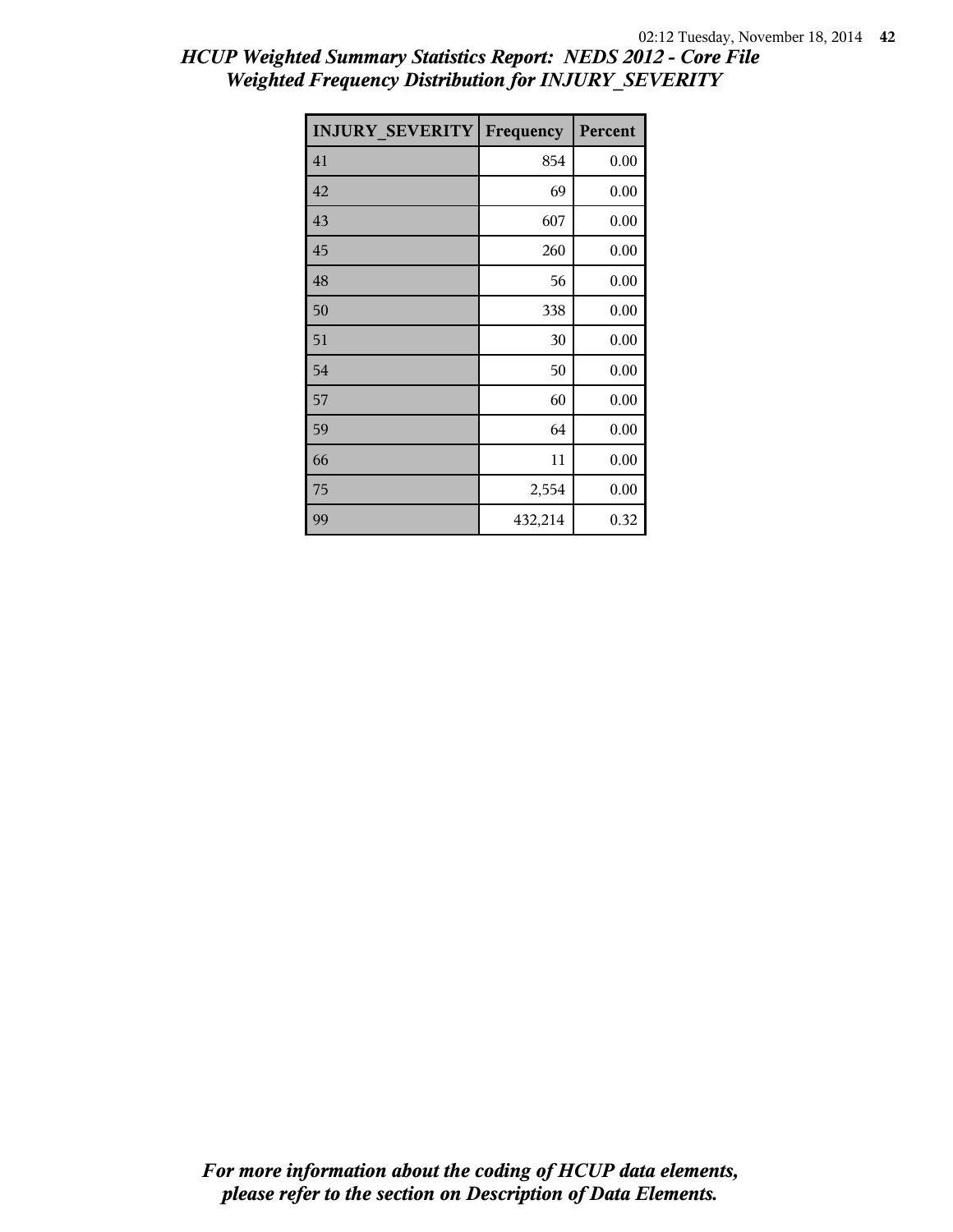| <b>INJURY STRUCK   Frequency</b> |             | Percent |
|----------------------------------|-------------|---------|
|                                  | 130,120,477 | 96.82   |
|                                  | 4,278,702   | 3.18    |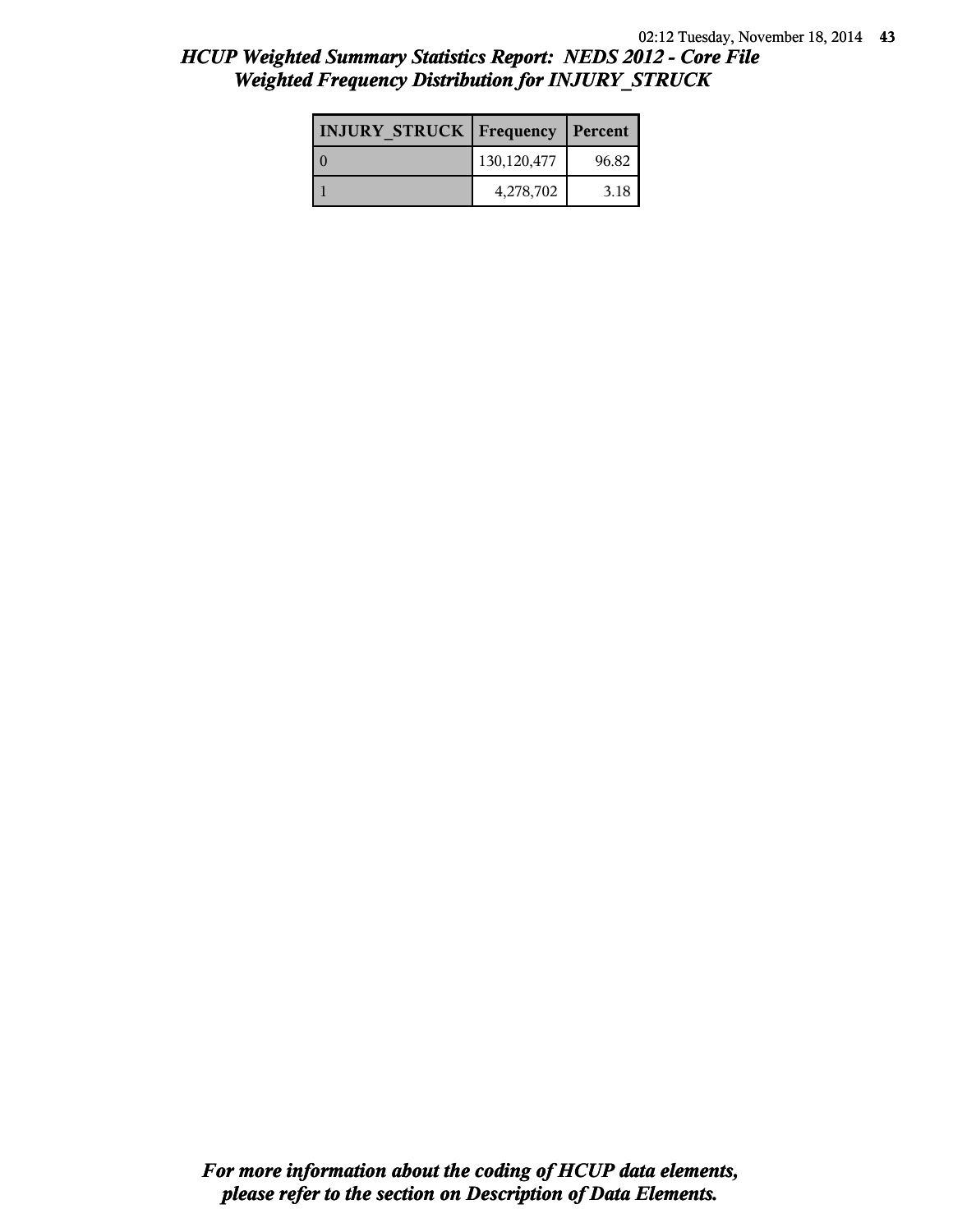| <b>INJURY SUFFOCATION   Frequency</b> |               | Percent |
|---------------------------------------|---------------|---------|
|                                       | 134, 345, 798 | 99.96   |
|                                       | 53,381        | 0.04    |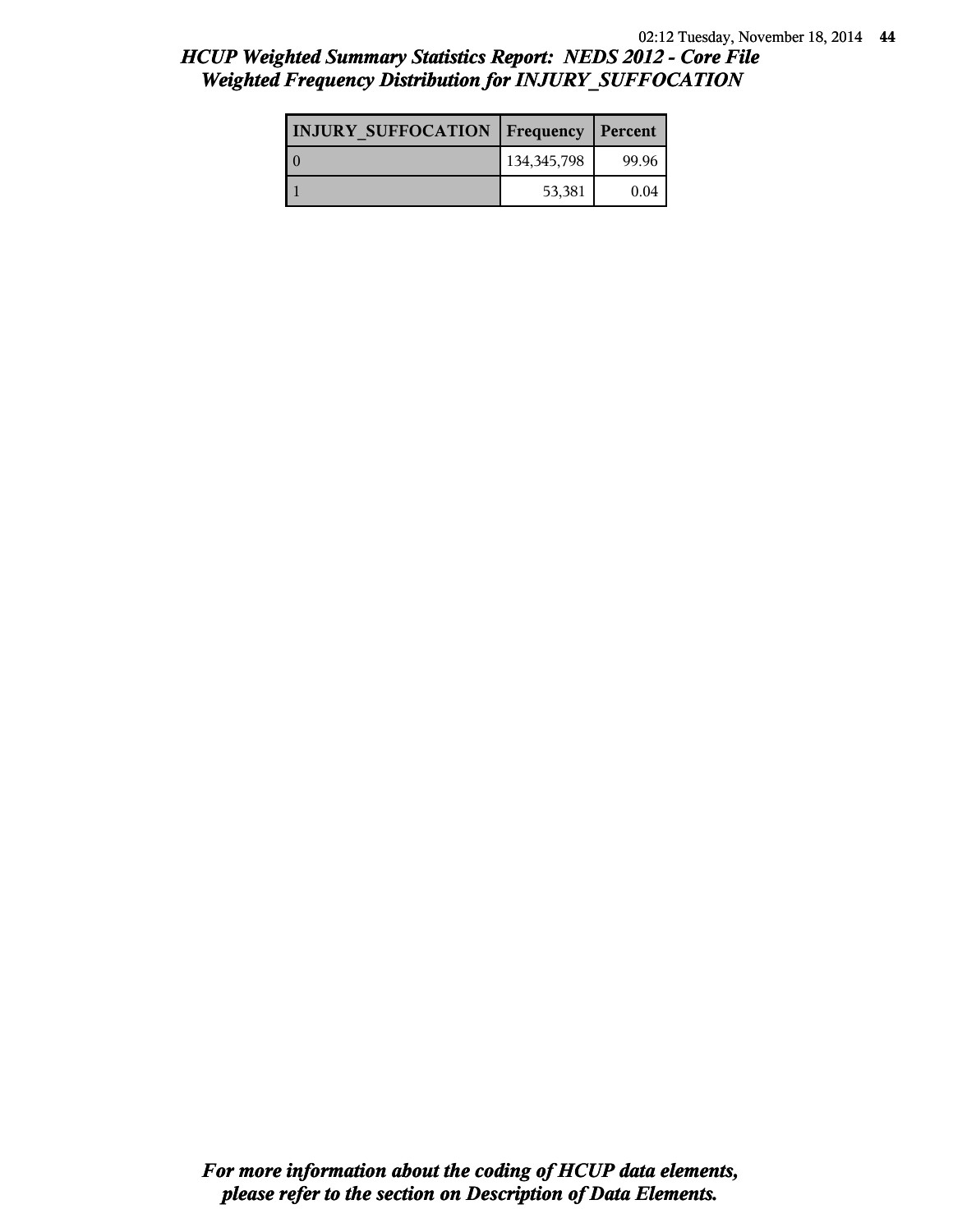| <b>INTENT ASSAULT Frequency</b> |               | Percent |
|---------------------------------|---------------|---------|
|                                 | 133, 127, 329 | 99.05   |
|                                 | 1,271,850     | 0.95    |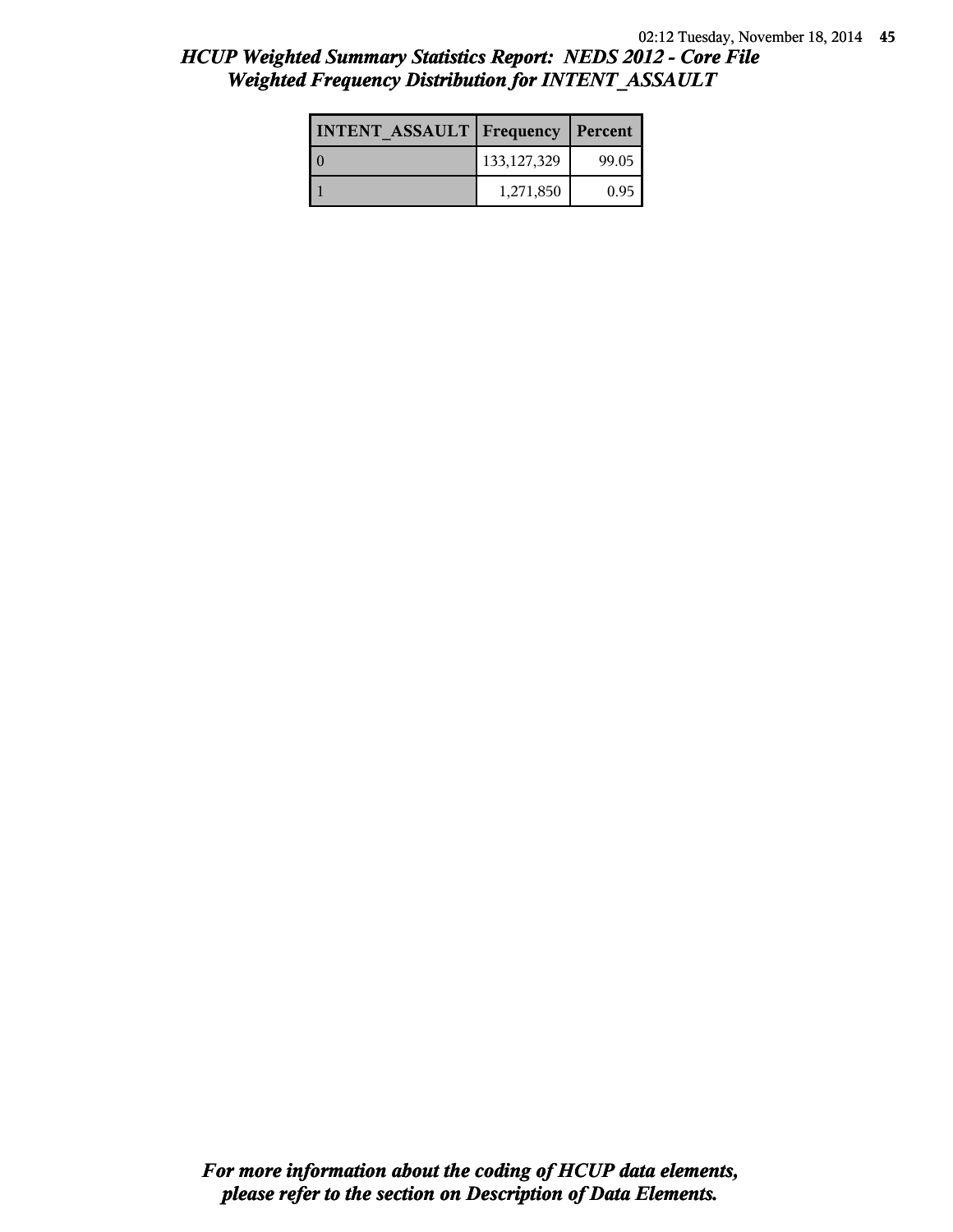| <b>INTENT SELF HARM   Frequency</b> |             | Percent |
|-------------------------------------|-------------|---------|
|                                     | 133,052,539 | 99.00   |
|                                     | 1,346,640   | 100     |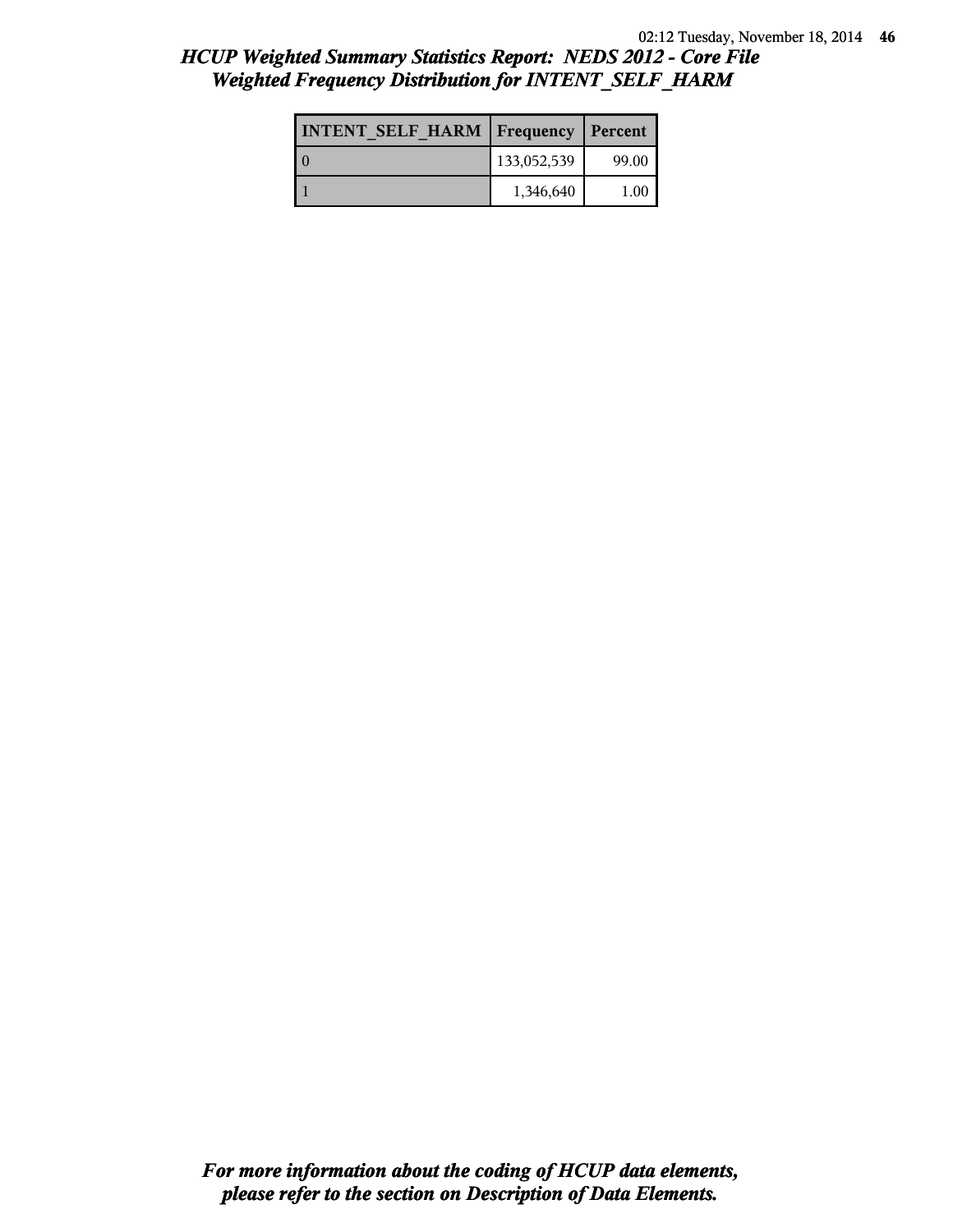# *HCUP Weighted Summary Statistics Report: NEDS 2012 - Core File Weighted Frequency Distribution for INTENT\_UNINTENTIONAL*

| INTENT UNINTENTIONAL   Frequency |             | Percent |
|----------------------------------|-------------|---------|
|                                  | 104,224,086 | 77.55   |
|                                  | 30,175,093  | 22.45   |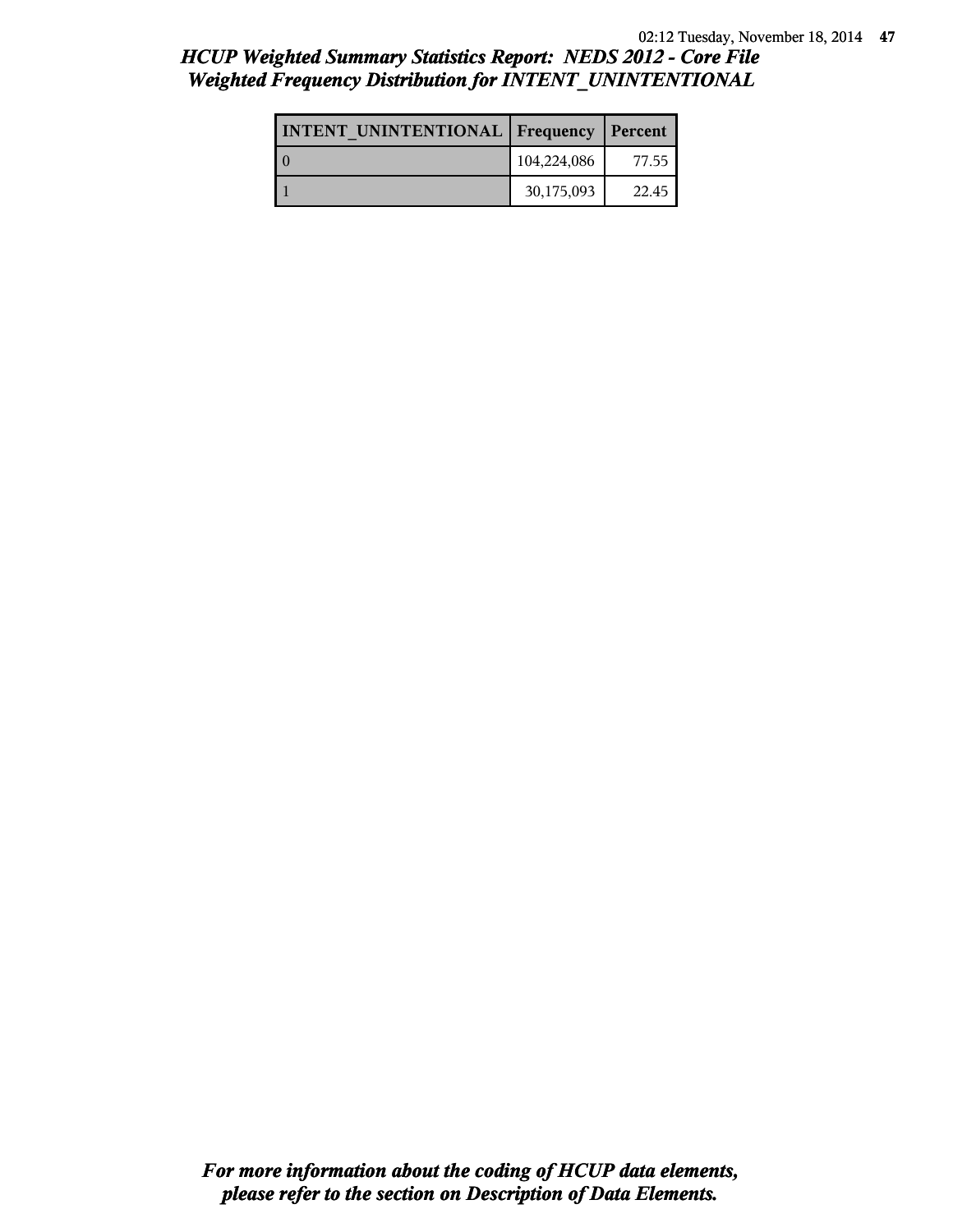| <b>MULTINJURY</b> | <b>Frequency   Percent</b> |       |
|-------------------|----------------------------|-------|
|                   | 126,604,724                | 94.20 |
|                   | 7,794,455                  | 5.80  |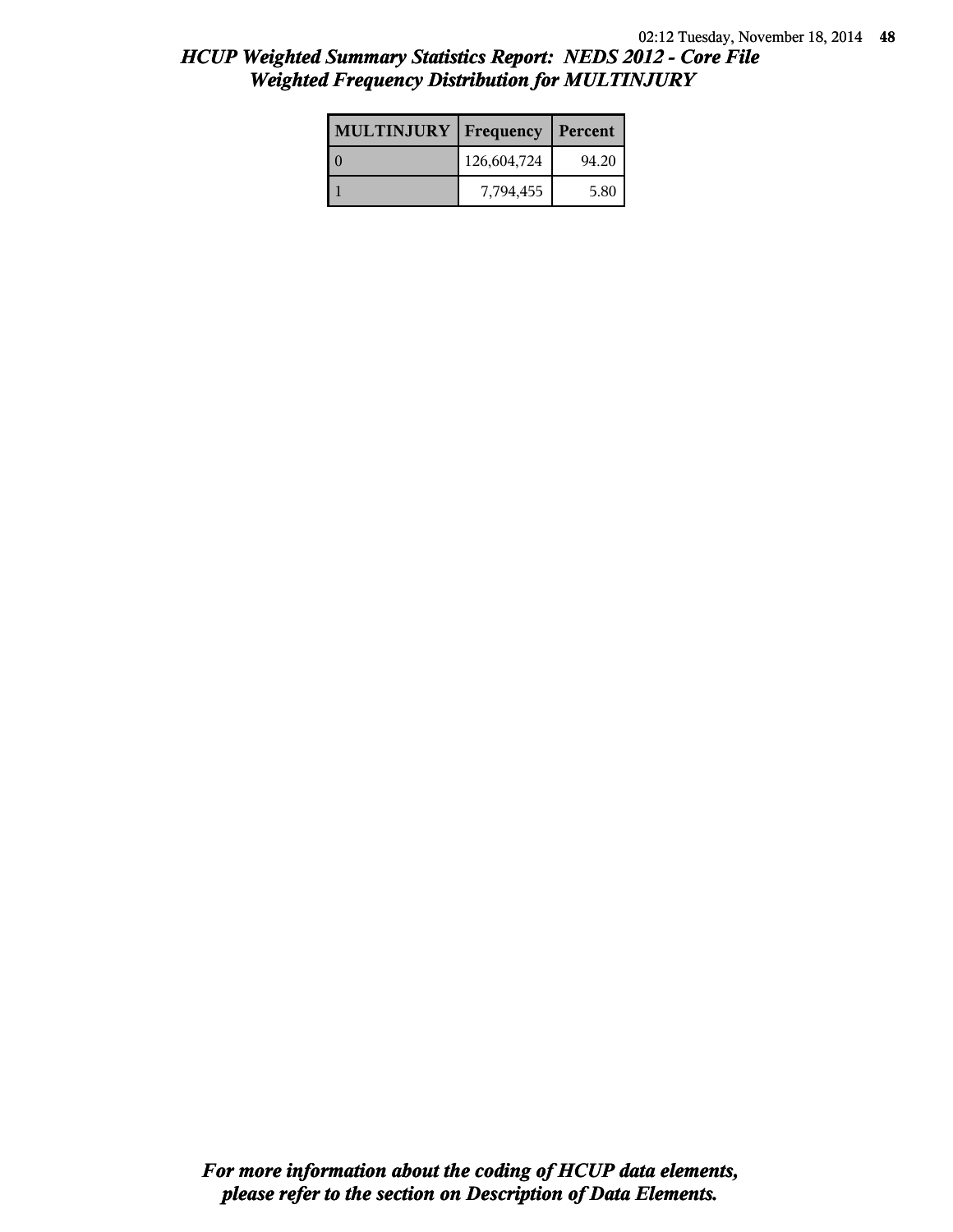| <b>NDX</b>     | Frequency  | Percent |
|----------------|------------|---------|
| $\theta$       | 44,029     | 0.03    |
| $\mathbf{1}$   | 38,620,873 | 28.74   |
| $\overline{2}$ | 29,189,067 | 21.72   |
| 3              | 18,289,046 | 13.61   |
| $\overline{4}$ | 11,596,805 | 8.63    |
| 5              | 7,738,646  | 5.76    |
| 6              | 5,614,417  | 4.18    |
| 7              | 4,057,470  | 3.02    |
| 8              | 3,213,609  | 2.39    |
| 9              | 3,041,994  | 2.26    |
| 10             | 2,295,292  | 1.71    |
| 11             | 1,599,554  | 1.19    |
| 12             | 1,368,088  | 1.02    |
| 13             | 1,184,881  | 0.88    |
| 14             | 1,059,923  | 0.79    |
| 15             | 1,374,193  | 1.02    |
| 16 or greater  | 4,111,292  | 3.06    |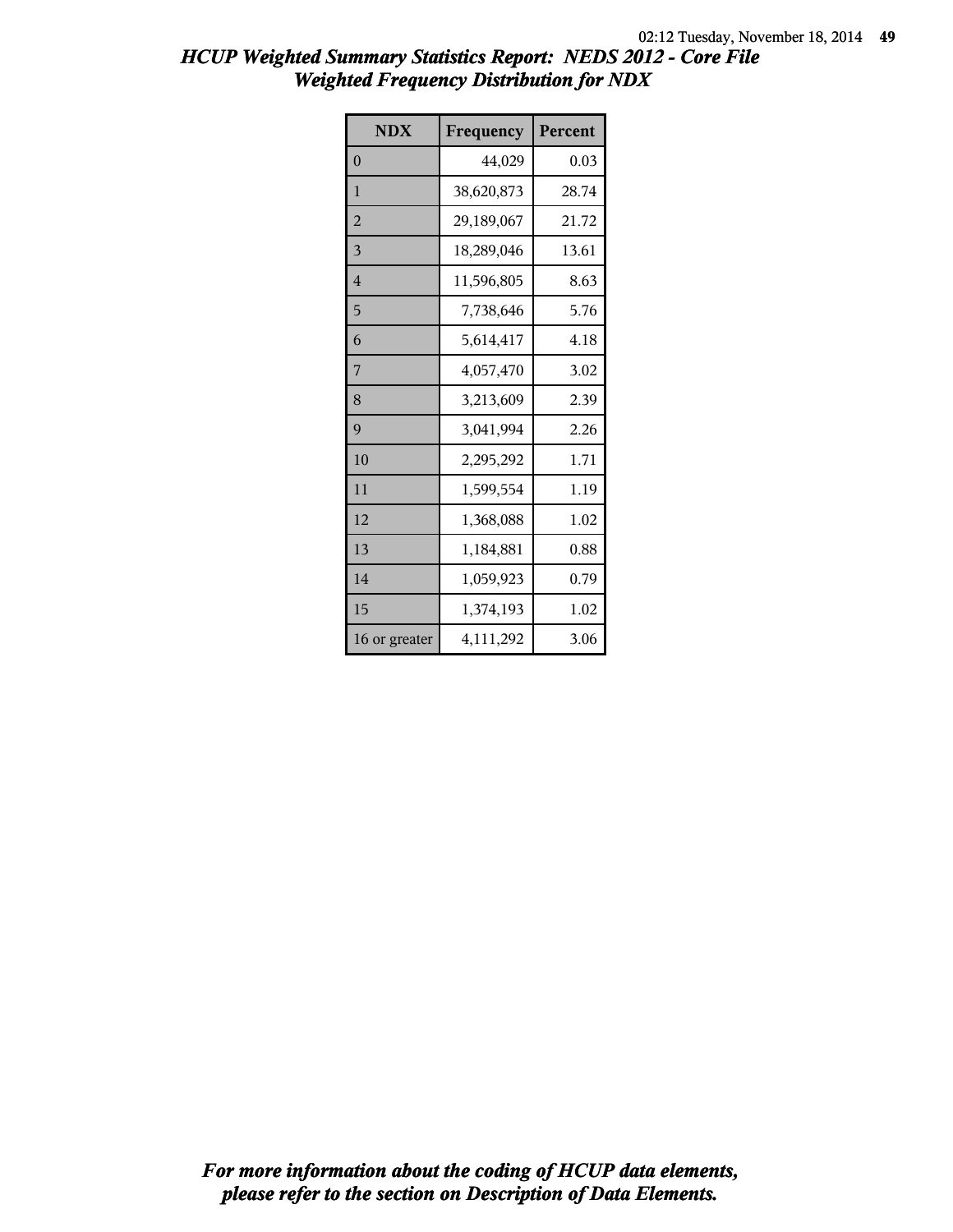| <b>NECODE</b>  | Frequency   | Percent  |
|----------------|-------------|----------|
| $\theta$       | 101,061,178 | 75.19    |
| 1              | 12,253,698  | 9.12     |
| $\overline{2}$ | 13,493,136  | 10.04    |
| 3              | 4,499,031   | 3.35     |
| $\overline{4}$ | 2,715,026   | 2.02     |
| 5              | 156,891     | 0.12     |
| 6              | 188,818     | 0.14     |
| 7              | 6,293       | 0.00     |
| 8              | 24,372      | 0.02     |
| 9 or greater   | 736         | $0.00\,$ |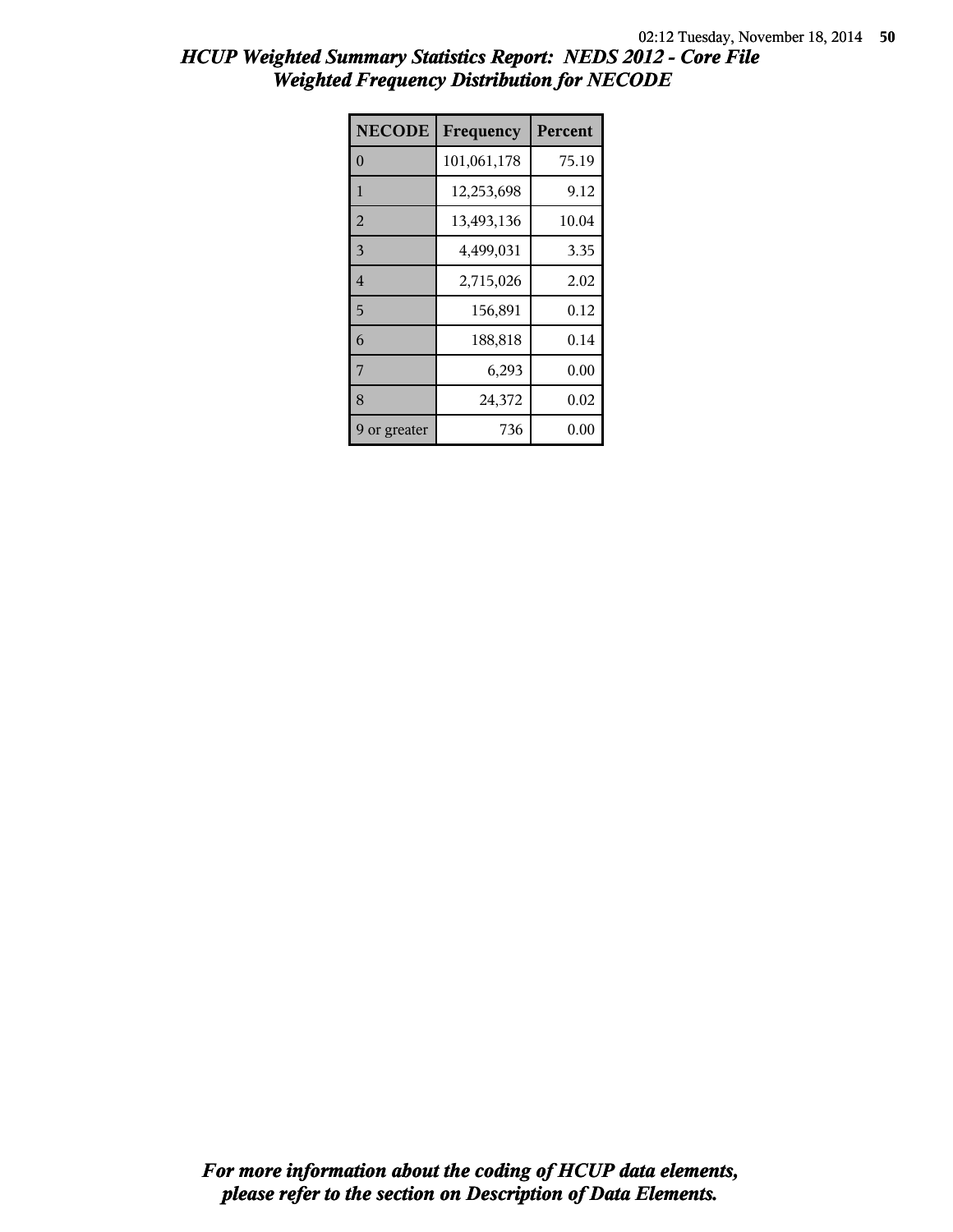| <b>HCUP Weighted Summary Statistics Report: NEDS 2012 - Core File</b> |  |
|-----------------------------------------------------------------------|--|
| <b>Weighted Frequency Distribution for PAY1</b>                       |  |

| PAY1                 | Frequency  | Percent |
|----------------------|------------|---------|
| $\therefore$ Missing | 196,503    | 0.15    |
| .A: Invalid          | 7,620      | 0.01    |
| 1: Medicare          | 29,138,368 | 21.68   |
| 2: Medicaid          | 37,901,323 | 28.20   |
| 3: Private insurance | 37,128,816 | 27.63   |
| 4: Self-pay          | 22,402,788 | 16.67   |
| 5: No charge         | 761,554    | 0.57    |
| 6: Other             | 6,862,207  | 5.11    |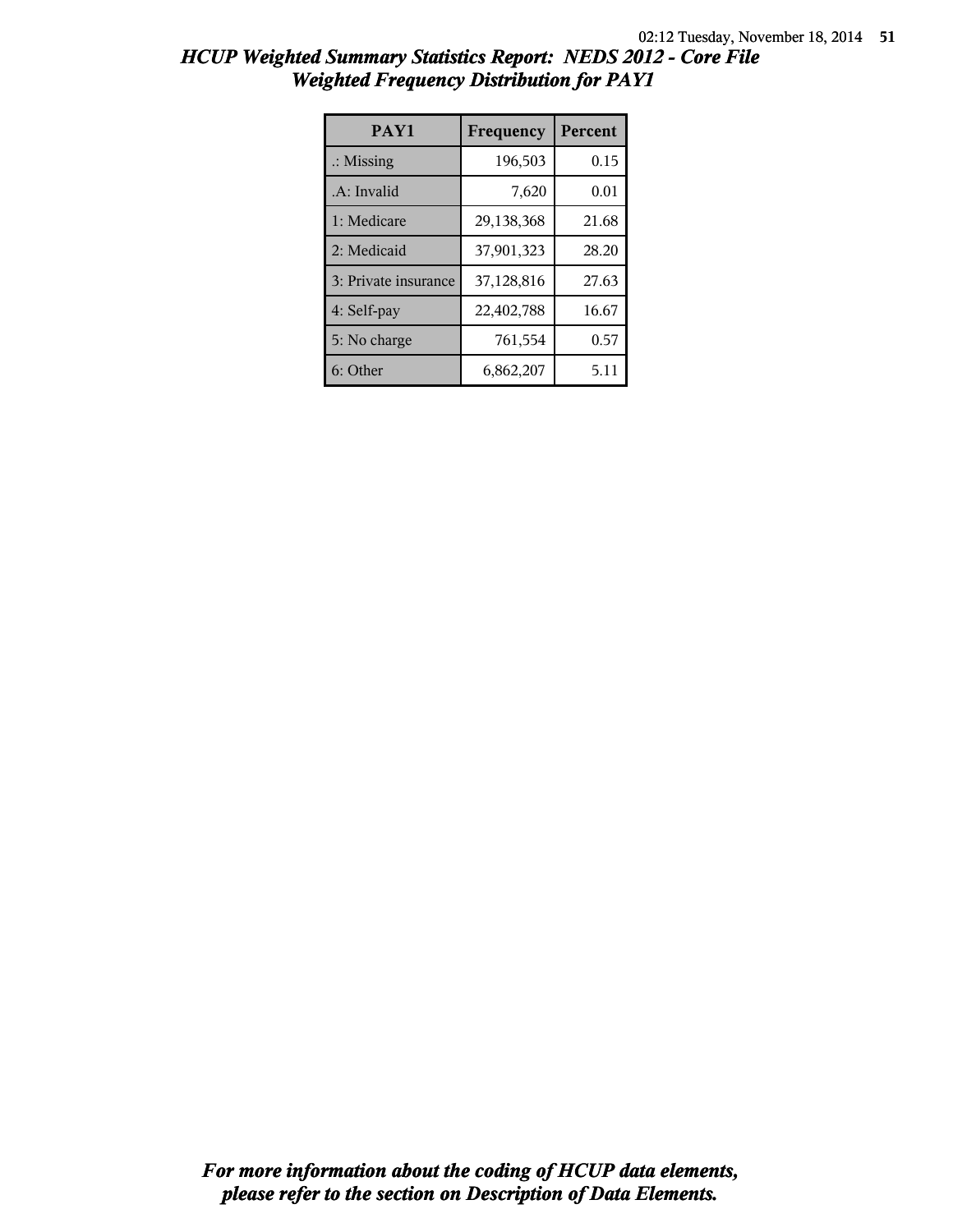| <b>HCUP Weighted Summary Statistics Report: NEDS 2012 - Core File</b> |  |
|-----------------------------------------------------------------------|--|
| <b>Weighted Frequency Distribution for PAY2</b>                       |  |

| PAY <sub>2</sub>     | Frequency  | <b>Percent</b> |
|----------------------|------------|----------------|
| $\therefore$ Missing | 94,698,583 | 70.46          |
| .A: Invalid          | 1,887,581  | 1.40           |
| 1: Medicare          | 3,785,109  | 2.82           |
| 2: Medicaid          | 8,529,712  | 6.35           |
| 3: Private insurance | 12,930,076 | 9.62           |
| 4: Self-pay          | 10,265,865 | 7.64           |
| 5: No charge         | 111,270    | 0.08           |
| 6: Other             | 2,190,984  | 1.63           |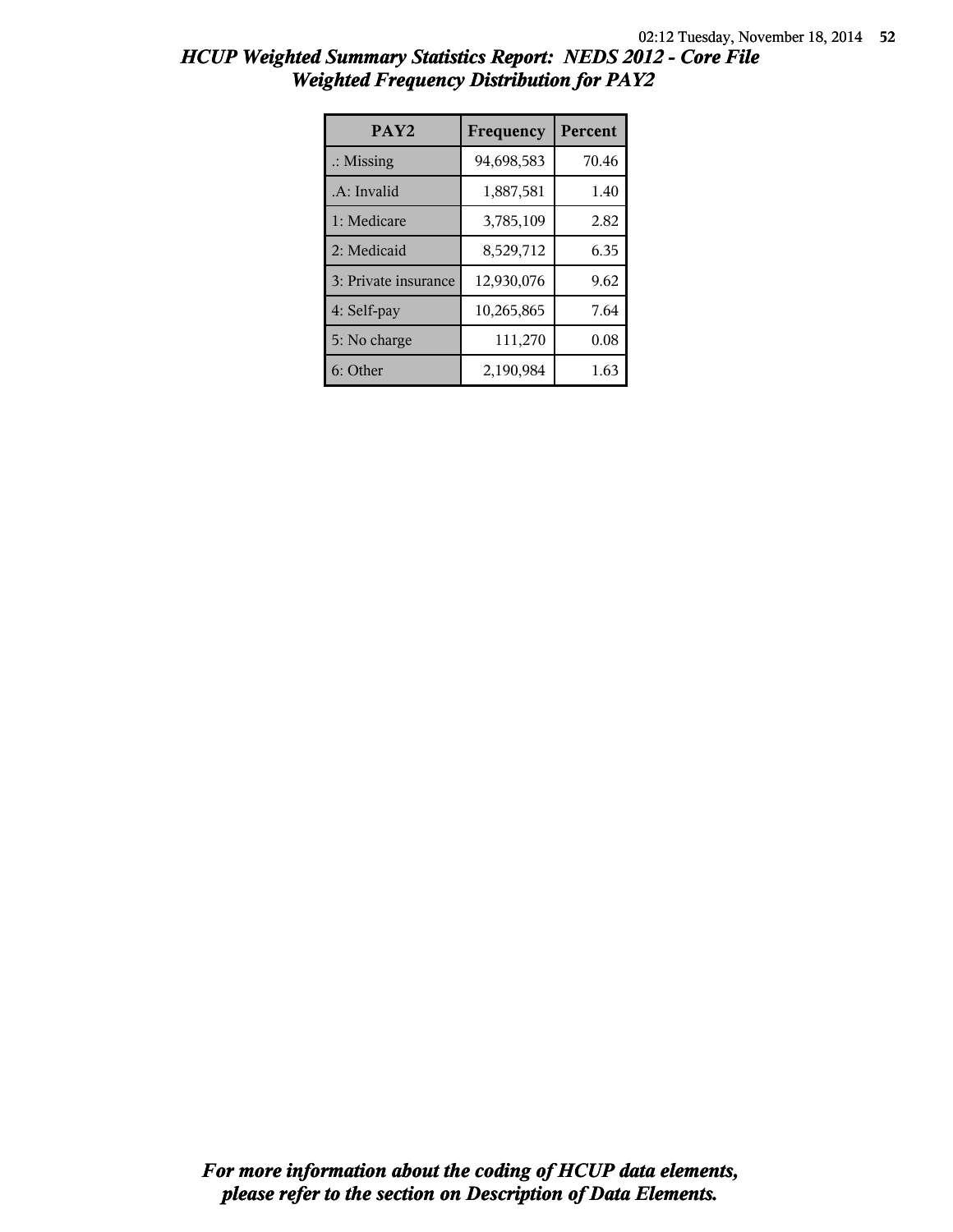| PL NCHS2006            | Frequency  | Percent |
|------------------------|------------|---------|
| $\therefore$ Missing   | 612,936    | 0.46    |
| 1: Large Central Metro | 37,149,550 | 27.64   |
| 2: Large Fringe Metro  | 29,171,890 | 21.71   |
| 3: Medium Metro        | 29,649,528 | 22.06   |
| 4: Small Metro         | 12,458,497 | 9.27    |
| 5: Micropolitan        | 15,712,981 | 11.69   |
| 6: Noncore             | 9,643,797  | 7.18    |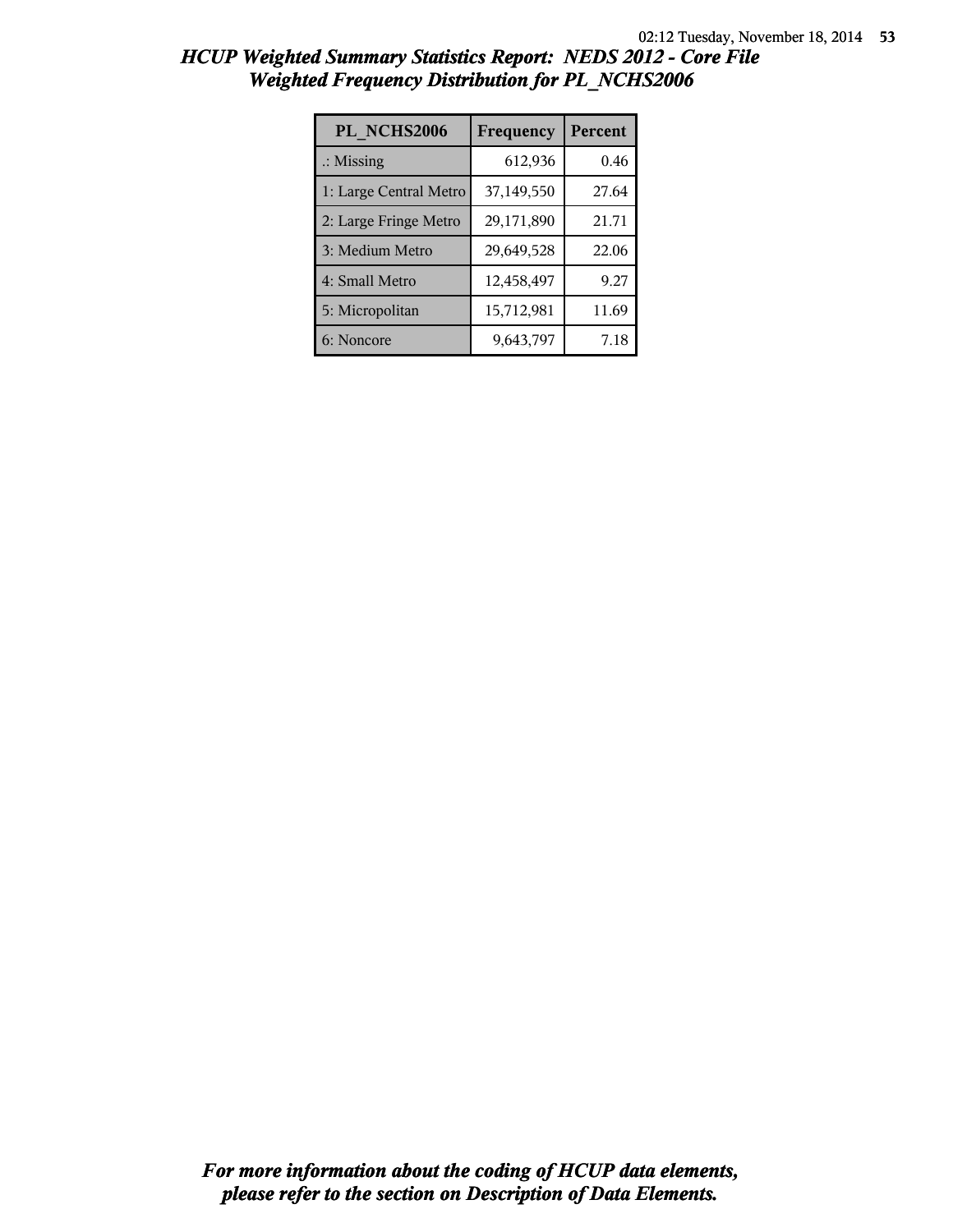| <b>TOTCHG ED</b>     | Frequency  | Percent |
|----------------------|------------|---------|
| $\therefore$ Missing | 19,701,435 | 14.66   |
| .A: Invalid          | 23,119     | 0.02    |
| .C: Inconsistent     | 618,407    | 0.46    |
| \$100-\$1,000        | 42,301,236 | 31.47   |
| $$1,001 - $5,000$    | 59,321,510 | 44.14   |
| \$5,001-\$10,000     | 8,788,256  | 6.54    |
| \$10,001-\$50,000    | 3,598,246  | 2.68    |
| \$50,001-\$75,000    | 33,375     | 0.02    |
| Over \$75,000        | 13,596     | 0.01    |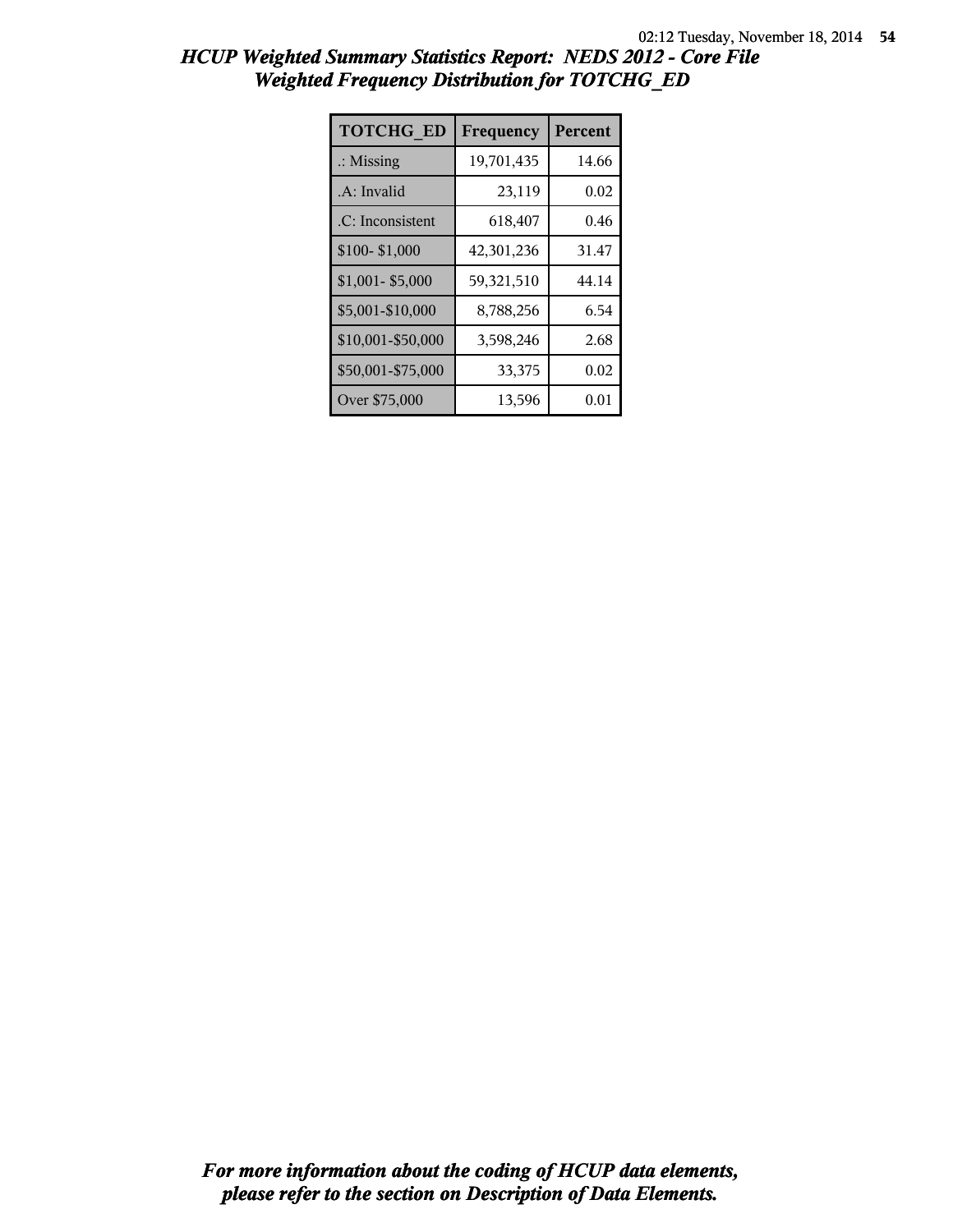|      | <b>YEAR</b> Frequency | Percent |  |
|------|-----------------------|---------|--|
| 2012 | 134,399,179           | 100.00  |  |